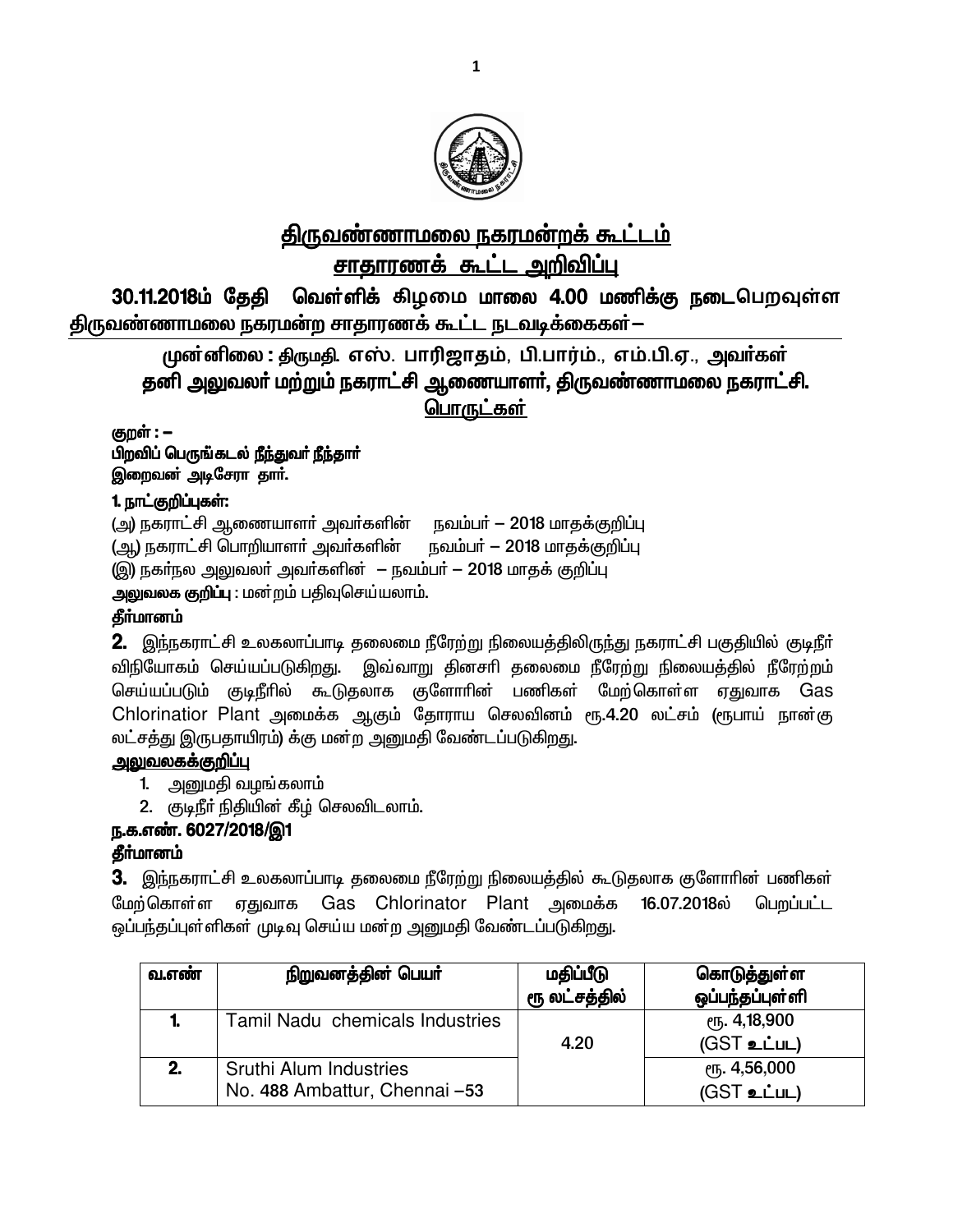#### <u>அலுவலகக்குறிப்பு</u>

- 1. மேற்படி பெறப்பட்ட ஒப்பந்தப்புள்ளிகளில் வரிசை எண்.1ல் கொடுத்துள்ள M/s Tamil Nadu Chemicals சென்னை நிறுவனத்தின் ஒப்பந்தப்புள்ளி குறைவாக உள்ளதை அனுமதிக்கலாம்.
- 2. இப்பணியின் அவசர அவசியம் கருதி தனி அலுவலா் அவா்களின் முன் அனுமதி பெற்று வேலை உத்திரவு வழங்கியதையும் அனுமதிக்கலாம்.

#### தீர்மானம்

4. இந்நகராட்சியில் பயன்பாட்டில் உள்ள உலகலாப்பாடி தலைமை நீரேற்று நிலையத்தில் 150HP <u>மின் மோட்டாரின் பேரிங், புஷ் தேய்மானம் ஆகியும் மேலும் 350mm வால்வு ராடு தேய்மானம்</u> ஏற்பட்டுள்ளதால் குடிநீர் விநியோகப் பணிகள் பாதிப்பு ஏற்படும் நிலை உள்ளதால் மேற்படி பேரிங், புஷ் மற்றும் ராடு பழுது நீக்கம் செய்ய ஆகும். தோராய செலவினம் ரூ. 1.32 லட்சம் (ஒரு லட்சத்து முப்பத்து இரண்டாயிரம்) க்கு மன்ற அனுமதி வேண்டப்படுகிறது.

### <u>அலுவலகக் குறிப்பு – </u>

- 1. அனுமதி வழங்கலாம்
- 2. குடிநீா் நிதியின் கீழ் செலவிடலாம்.

## ந.க.எண். 4678 / 2018 / இ1

### **தீர்மானம்**

5. இந்நகராட்சி உலகலாப்பாடி தலைமை நீரேற்று நிலையத்தில் உள்ள 150HP மின் மோட்டாரின் பேரிங் புஷ் மற்றும் 350mm வால்வு ராடு தேய்மானம் ஆனதை பழுது நீக்கும் பணிகள் மேற்கொள்ள 21.08.2018ல் பெறப்பட்ட விலைப்புள்ளிகள் முடிவு செய்ய மன்ற <u>அனு</u>மதி வேண்டப்படுகிறது.

| வ.எண் | நிறுவனத்தின் பெயர்                       | மதிப்பீடு     | கொடுத்துள்ள       |
|-------|------------------------------------------|---------------|-------------------|
|       |                                          | ரூ லட்சத்தில் | ஒப்பந்தப்புள்ளி   |
|       | வைண்டிங்<br>ரீ<br>&<br>ஸ்ரீ<br>ஏழுமலையான |               | ரூ. 1,29,900/ $-$ |
|       | இன்ஜிரிங் ஒர்க்கஸ்                       |               |                   |
|       | 64B கன்னிக்கோயில் தெரு, தி.மலை           |               |                   |
| 2.    | குப்புசாமி ரீ வைண்டிங் ஒர்க்கஸ்          | 1.32          | ரூ. 1,13,716/-    |
|       | 90/2 சூர்யா நகர், திருவண்ணாமலை           |               |                   |
| 3.    | ஜெயபால் ரீ வைண்டிங் ஒர்க்கஸ்             |               | ரூ. 1,31,810/ $-$ |
|       | நெ. 52 ராஜராஜன் தெரு, தி.மலை             |               |                   |

#### <u>அலுவலகக்குறிப்பு</u>

- 1. மேற்படி பெறப்பட்ட விலைப்புள்ளிகளில் வரிசைஎண்.1ல் கொடுத்துள்ள  $M/s$  பாீ, ஏமுமலையான் ரீ வைண்டிங் ஒர்க்கஸ், கிருவண்ணாமலை என்பவரின் விலைப்புள்ளி குறைவாக உள்ளதை அனுமதிக்கலாம்.
- 2. இப்பணியின் அவசர அவசியம் கருதி தனி அலுவலா் அவா்களின் முன் அனுமதி பெற்று வேலை உத்திரவு வழங்கியதையும் அனுமதிக்கலாம்.

## தீர்மானம்

6. இந்நகராட்சியின் எரிவாயு தகன எரிமேடையினை Replacement of Gasifier Pipe Lines and burner pipe lines ஆகிய பணி மேற்கொள்ள 02.08.2018 அன்று ஒப்பந்தப்புள்ளி கோரப்பட்டதில் பெறப்பட்டுள்ள ஒப்பந்தப்புள்ளியினை மன்றத்தின் அனுமதி வேண்டி பொருள் வைக்கப்படுகிறது.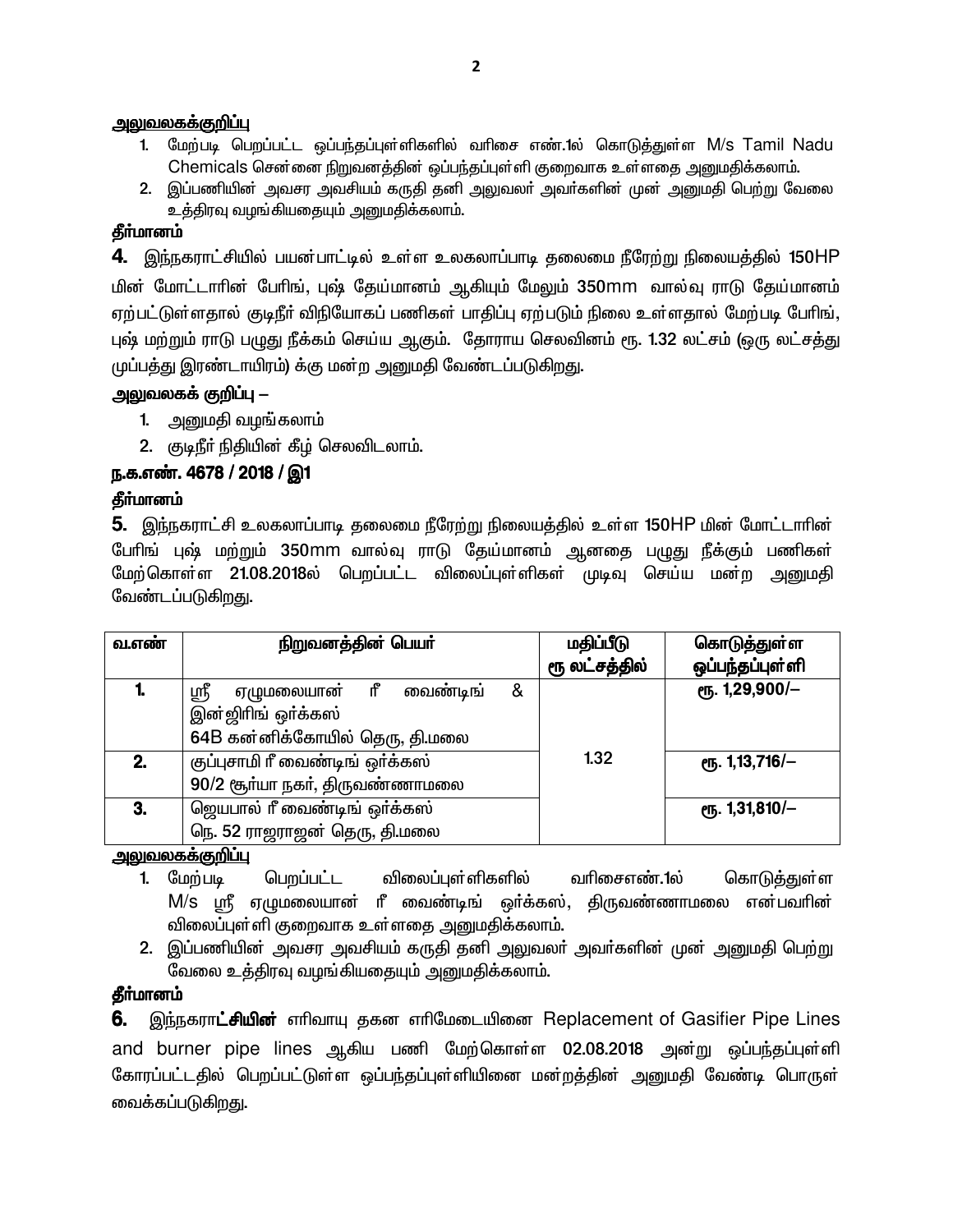| வ.எண் | நிறுவனத்தின் பெயர்                                        | மதிப்பீடு<br>ரூ லட்சத்தில் | கொடுத்துள்ள<br>ஒப்பந்தப்புள்ளி |
|-------|-----------------------------------------------------------|----------------------------|--------------------------------|
|       | M/s. M.H.T. Engineering<br>Ekkattuthangal<br>Chennai - 32 |                            | $0.17\%$ குறைவு                |
| 2.    | M/s. YES JEE Engineering<br><b>Thiruvalluar Nagar</b>     | 6.20                       | $0.74\ \%$ அதிகம்              |

### <u>அலுவலகக்குறிப்பு</u>

- 1. குறைந்த ஒப்பந்தப்புள்ளியினை கொடுத்துள்ள வரிசை எண்.1ல் கண்டுள்ள M/s M.H.T, Engineering, Chennai - 32 அவர்களின் ஒப்பநதப்புள்ளியினை மன்றம் ஏற்கலாம்.
- 2. அவசர அவசியம் கருதி தனி அலவலா் அவா்களின் முன் அனுனுதி பெற்று பணி உத்திரவு வழங்கியதை மன்றம் ஏற்கலாம்.

## கீர்மானம்

7. திருவண்ணாமலை நகராட்சியின் தகவல் மையத்திற்கு தேவையான படிவங்கள் இருப்பு இல்லை, அதனால் பின்வரும் விவரப்படி படிவங்கள் தேவைப்படுகிறது.

1. புதிய கட்டிட விண்ணப்பம்

- 5.000 எண்கள்
- 2. பிறப்பு சான்று வழங்க கோரும் விண்ணப்பம்

3. பிறப்பு பதிவு செய்யக் கோரும் விண்ணப்பம்

- 10,000 எண்கள் – 2,000 எண்கள்

மேற்கண்ட விண்ணப்பங்கள் திருவண்ணாமலை மாவட்ட எழுது பொருள் மற்றும் தொழிற்கூட்டுறவு சங்கத்தில் அச்சடிக்க செலவினம் மதிப்பீடு ரூ. 1,07,120/— க்கு மன்ற அனுமதி கோரப்படுகிறது.

## <u>அலுவலகக்குறிப்பு</u>

1. மன்றம் அனுமதிக்கலாம்

2. வருவாய் நிதியில் மேற்கொள்ளலாம்

3. அவசர அவசியம் கருதி The District stationary and printers service Industrial Co-op society Ltd., அவர்களுக்கு உத்தரவு வழங்க மன்ற அனுமதிக்கு வைக்கலாம்.

## தீர்மானம்

8. இந்நகராட்சி பகுதியில் குடிநீர் விநியோகப் பணிகள் மேற்கொள்ள பொது மக்களுக்கு பாதுகாக்காப்பட்ட குடிநீா் விநியோகம் செய்ய Spot குளோரின் இயந்திரம் கீழ்க்கண்ட இடங்களில் நிறுவப்பட்டு உள்ளது.

- 1. உலகலாப்பாடி தலைமை நீரேற்று நிலையம் 2 இடங்கள்
- 2. சோமாவரம் நீரேற்று நிலையம் 2 இடங்கள்
- 3. தண்டராம்பட்டு ரோடு நீரேற்று நிலையம் 2 இடங்கள்
- 4. சமுத்திரம் ஏரி தலைமை நிரேற்று நிலையம் 1 இடம்.

மேற்கண்ட இடங்களில் குளோரின் திரவம் ஊற்றுப்பட்டு தினசரி குடிநீா் விநியோகம் செய்யப்படுகிறது. தற்போது குளோரின் திரவம் இருப்பு குறைவாக உள்ளதால் 85,000/— லிட்டர் வாங்கிக் கொள்ள ஆகும் தோராய செலவினம் ரூ. 12.00 லட்சம் (ரூபாய் பனிரெண்டு லட்சம்) க்கு மன்ற அனுமதி வேண்டப்படுகி<u>றது</u>.

## <u>அலுவலகக்குறிப்பு</u>

- 1. அனுமதி வழங்கலாம்
- 2. குடிநீா் நிதியின் கீழ் செலவிடலாம்.

## **கீர்மானம்**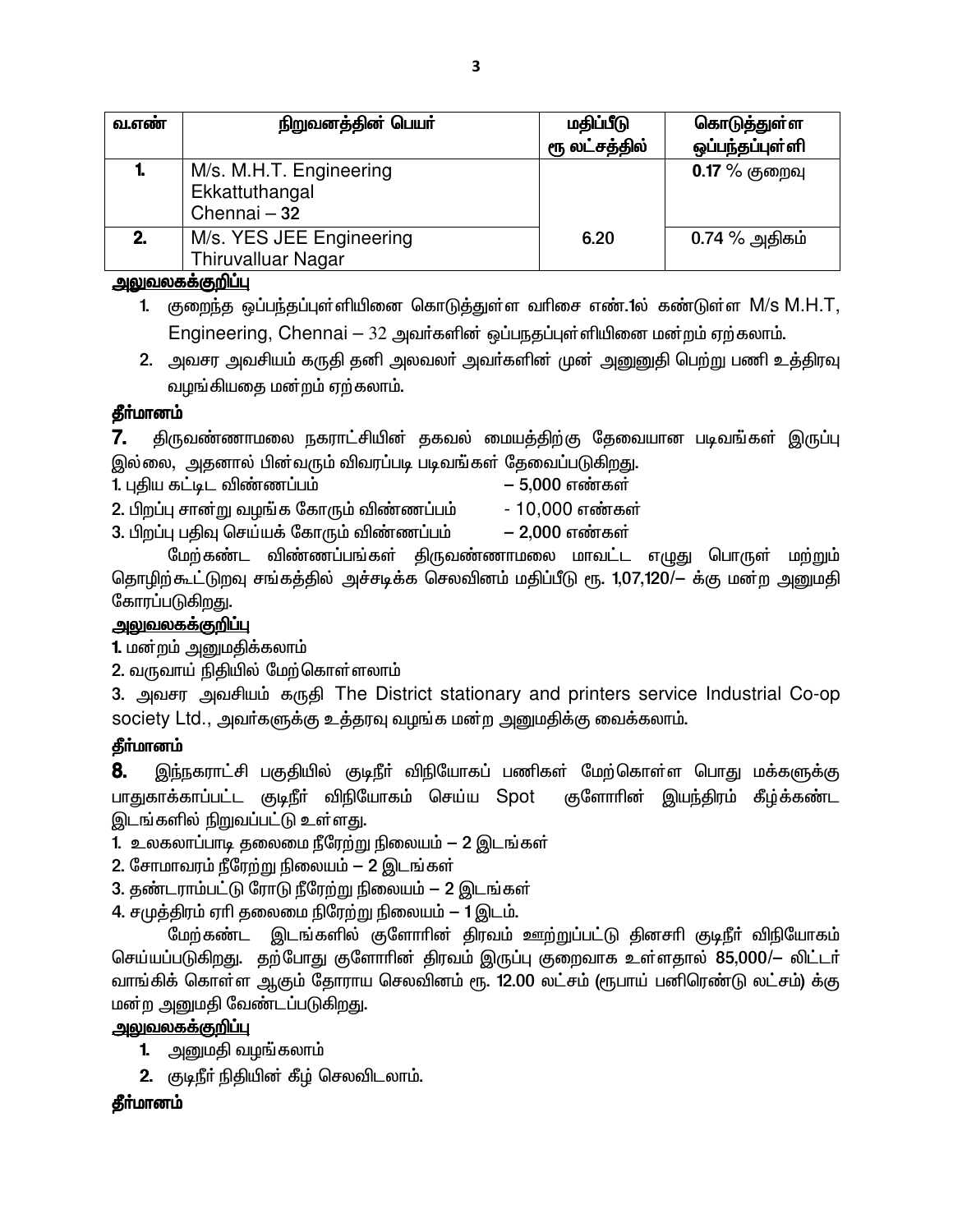9. இந்நகராட்சி பகுதியில் பொது மக்களுக்கு பாதுகாக்கப்பட்ட குடிநீா் விநியோகம் செய்ய தினசாி Spot குளோரின் இயந்திரத்திற்கு பயன்படுத்தப்படும் குளோரின் திரவம் 85,000 லிட்டர் சப்ளை செய்ய 20.09.2018ல் பெறப்பட்ட ஒப்பநத்ப்புள்ளிகள் முடிவு செய்ய மன்ற அனுமகி வேண்டப்படுகிறது.

| வ.எண் | நிறுவனத்தின் பெயர்                                                                                | மதிப்பீடு<br>ரூ லட்சத்தில் | கொடுத்துள்ள<br>ஒப்பந்தப்புள்ளி |
|-------|---------------------------------------------------------------------------------------------------|----------------------------|--------------------------------|
|       | <b>Tamil Nadu Chemicals Industires</b><br>No.02, Manikandapruam<br>Thirumullaivayal, Chennai - 62 | 12.00                      | Rs. 14.49<br>(GST 12% உட்பட)   |
| 2.    | Sruthi Alum Industries<br>No.488, Balaji Nagar<br>Ambattur, Chennai - 53                          |                            | Rs. 15.25<br>(GST 12% உட்பட)   |

<mark>அலுவலகக்குறிப்பு —</mark> மேற்படி பெறப்பட்ட ஒப்பந்தப்புள்ளிகளில் வரிசை எண்.1ல் கொடுத்துள்ள M/s. Tamil Nadu Chemicals சென்னை நிறுவனத்தின் ஒப்பந்தப்புள்ளி குறைவாக உள்ளதை அனுமகிக்கலாம்.

## தீர்மானம்

10. இந்நகராட்சி வார்டு எண்.24 செங்கம் ரோடு அம்மா உணவகம் சுற்றியுள்ள சுற்றுச் சுவரின் ஒரு பகுதி பமுதடைந்து உள்ளதால் உணவகத்தில் உள்ள பொருட்கள் காணாமல் போவதாலும் மேலும் சமையல் செய்ய பயன்படுத்தப்படும் உபகரங்கள் சேதப்படுத்தப்படுவதாலும் பாதுகாப்பு நலன் கருதி பழுதடைந்த சுற்றுச்சுவா் புதியதாக சீரமைப்பு பணிகள் மேற்கொள்ள ஆகும் தோராய செலவினம் ரூ. 2.50 லட்சம் (இரண்டு லட்சத்து ஐம்பதாயிரம் ) மன்ற அனுமதி வேண்டப்படுகிறது.

#### <u> அலுவலகக்குறிப்பு —</u>

- 1. அறைமதி வழங்கலாம்
- 2. வருவாய் நிதியின் கீழ் செலவிடலாம்.

#### தீர்மானம்

**11.** திருவண்ணாமலை நகராட்சியின் தூய்மை பாரத இயக்கம் , திடக்கழிவு மேலாண்மை திட்டத்தின் கீழ் மதிப்பீடு ரூ. 54.00 லட்சத்திற்கு, 30 எண்ணிக்கை பேட்டரி ஆப்ரேட்டர் வாகனம் வாங்கும் பணிக்கு 7" SHPC ஆய்வுக் கூட்டத்தில் ஒதுக்கீடு செய்யப்பட்டது. மேற்படி ஒதுக்கீட்டின்படி 10.09.2018 அன்று ஒப்பந்தப்புள்ளிகள் கோரப்பட்டது. பெறப்பட்ட ஒப்பந்தப்புள்ளிகளை மன்றத்தின் அனுமதி வேண்டி பொருள் வைக்கப்படுகிறது.

| வ.எண்.         | பணியின் பெயர்                                                  | மதிப்பீடு<br>(ரூ.இலட்சத்தில்) | ஓப்பந்ததாரரின் பெயர்                               | ஓப்பந்தப்புள்ளி<br>விகிதம் |
|----------------|----------------------------------------------------------------|-------------------------------|----------------------------------------------------|----------------------------|
|                |                                                                |                               | M/s.Encon Engineers                                | 0.28 % குறைவு              |
| $\overline{2}$ | திருவண்ணாமலை நகராட்சிக்கு                                      |                               | M/s.Shuttlecars India Pvt.<br>Ltd., Chennai - 83   | 23.09 % குறைவு             |
| 3              | மேலாண்மைப்<br>திடக்கழிவு                                       |                               | Priyam Industry &<br>Engineering                   | $0.06\%$ குறைவு            |
| 4              | பணிக்காக<br>எண்ணிக்கை<br>30<br>ஆப்ரேட்டர்<br>பேட்டரி<br>வாகனம் | 54.00                         | Prevalence Green solutions<br>pvt. Ltd., Bangalore | 17.22 % குறைவு             |
| 5              | சப்ளை செய்தல்.                                                 |                               | Mr.R.Madhusudhanan,<br>Chennai - 29                | 3.61% குறைவு               |
| 6              |                                                                |                               | M/s.Susi Industries,<br>Chennai                    | 5.00 % குறைவு              |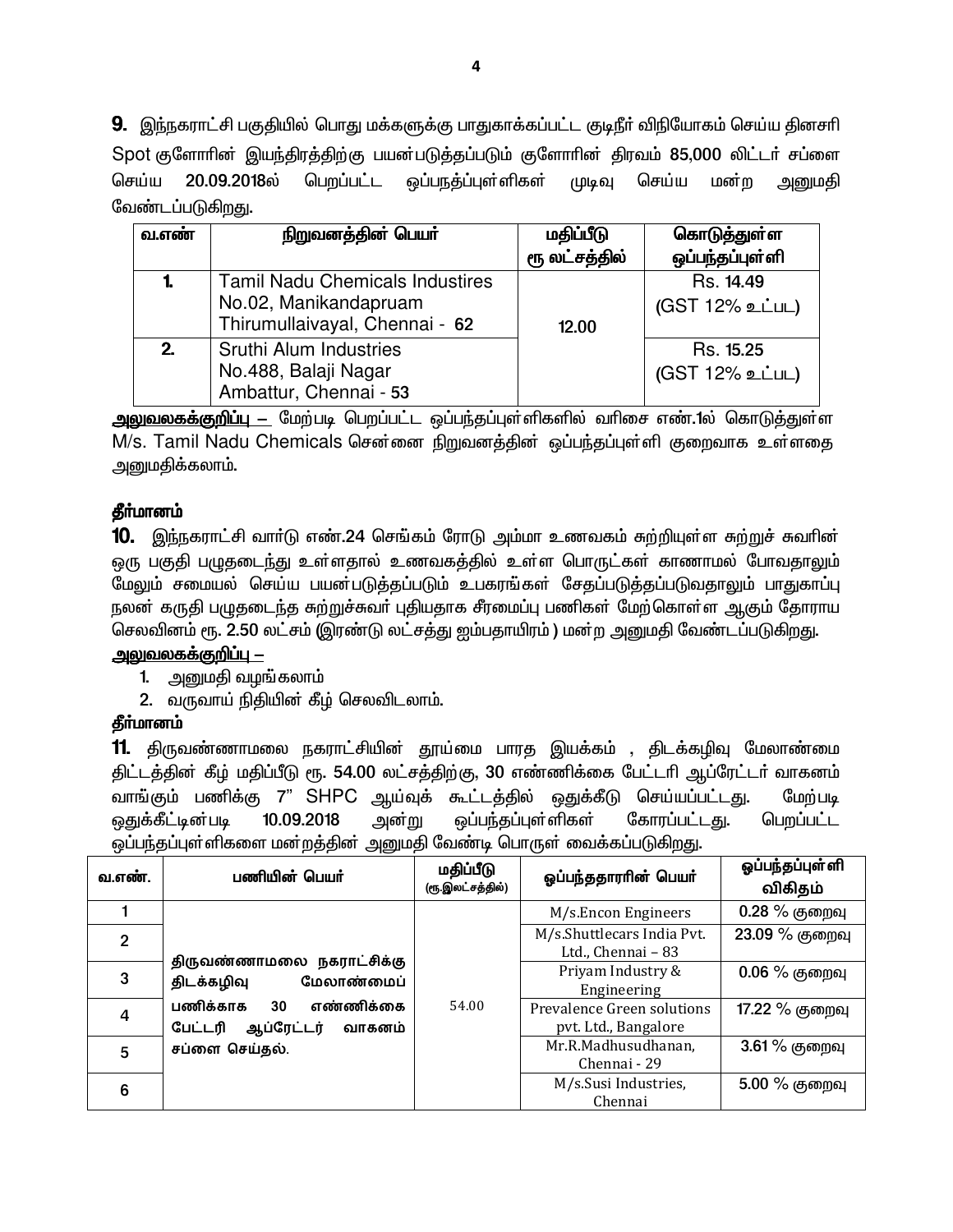#### அலுவலகக்குறிப்பு

- 1. குறைந்த ஒப்பந்தப்புள்ளியினை கொடுத்துள்ள வரிசை எண்.2ல் கண்டுள்ள M/s.Shuttlecars India Pvt. Ltd., Chennai – 83 என்ற நிறுவனத்தின் ஒப்பந்தப்புள்ளியினை மன்றம் ஏற்கலாம்.
- 2. அவசர அவசியம் கருதி தனி அலுவலர் அவர்களின் முன் அனுமதி பெற்று பணி உத்திரவு வழங்கியதை மன்றம் ஏற்கலாம்.

#### தீா்மானம்

12. இந்நகராட்சி வார்டு எண்.24 திருமஞ்சன கோபுர தெரு, செங்கம் ரோடு சந்திப்பில் உள்ள <u>காமராஜ</u>ர் சிலை பூங்காவின் சுற்றுச்சுவர் பழுதடை<u>ந்து</u> உள்ளதால் சுகாதாரமற்ற நிலையில் பாதுகாப்பு இல்லாமல் உள்ளது. மேலும் நகரின் முக்கிய பகுதி என்பதால் இச்சுற்றுச்சுவர் சீரமைத்தும் காா்டன் அமைக்கவும் ஆகும் தோராய செலவினம் ரூ. 2.40 லட்சம் (இரண்டு லட்சத்து நாற்பதாயிரம்) மன்ற அனுமதி வேண்ட**்**ப்படுகிறது.

#### அலுவலகக் குறிப்பு

1. அனுமதி வழங்கலாம்

2. வருவாய் நிதியின் கீழ் செலவிடலாம்.

ந.க.எண். 5857 / 2018/இ1

#### தீர்மானம்

13. திருவண்ணாமலை நகராட்சியின் செங்கம் சாலை சந்திப்பிலுள்ள காமராஜா் சிலை சுற்றுசுவா் பழுது மற்றும் பராமாித்தல் பணி மேற்கொள்ளும் பணிக்கு 09.10.2018 அன்று ஒப்பந்தப்புள்ளி கோரப்பட்டதில், <u>பெற</u>ப்பட்டுள்ள ஒப்பந்தப்புள்ளியினை மன்றத்தின் அனுமதி வேண்டி பொருள் வைக்கப்படுகிறது.

| வ.எண்.         | நிறுவனத்தின் பெயர்                                                   | மதிப்பீடு<br>(ரூ.லட்சத்தில்) | கொடுத்துள்ள<br>ஒப்பந்தப்புள்ளி |
|----------------|----------------------------------------------------------------------|------------------------------|--------------------------------|
|                | திரு.டி.குப்பன்<br>100, மாரியம்மன் கோவில் தெரு 10<br>திருவண்ணாமலை.   |                              | $0.13\%$ குறைவு                |
| $\mathfrak{p}$ | சுபம் எண்டா்பிரைசஸ்<br>23/6, வ.ஊ.சி. நகர் 6வது தெரு<br>திருவண்ணாமலை. | 2.40                         | $0.95%$ அதிகம்                 |

#### <u>அலுவலகக்குறிப்ப</u>

- 1. குறைந்த ஒப்பந்தப்புள்ளியினை கொடுத்துள்ள வரிசை எண்.1ல் கண்டுள்ள திரு.டி.குப்பன், திருவண்ணாமலை அவா்களின் ஒப்பந்தப்புள்ளியினை மன்றம் ஏற்கலாம்.
- 2. அவசர அவசியம் கருதி தனி அலுவலர் அவர்களின் முன் அனுமதி பெற்று பணி உத்திரவு வழங்கியதை மன்றம் ஏற்கலாம்.

#### தீர்மானம்

 $14$ . இந்நகராட்சி பகுதியில் வேட்டவலம் ரோடு நெடுஞ்சாலை துறையின் மூலம் தாா்சாலை அமைக்கப்படவுள்ளதாலும் மேலும் நகராட்சியின் சட்டமன்ற உறுப்பினர் நிதியின் கீழ் அல்லாநகர், பாரதிதாசன் தெரு வேலு நகா் ஆகிய பகுதிகளில் புதியதாக தாா் சாலை அமைக்கப்படுவதாலும் இச்சாலைகளில் உள்ள பாதாள சாக்கடை ஆள் இறங்கும் தொட்டி (Man hole) சாலை மட்டத்திற்கு தாழ்வாக உள்ளதை உயர்த்தி அமைக்க ஆகும் தோராய செலவினம் ரூ.2.00 லட்சம் (ரூபாய் இரண்டு லட்சம்) க்கு மன்ற அனுமதி வேண்டப்படுகி<u>றது</u>.

#### அலுவலகக் குறிப்பு

 $1$ . அனுமதி வழங்கலாம்

2. வருவாய் நிதியின் கீழ் செலவிடலாம்.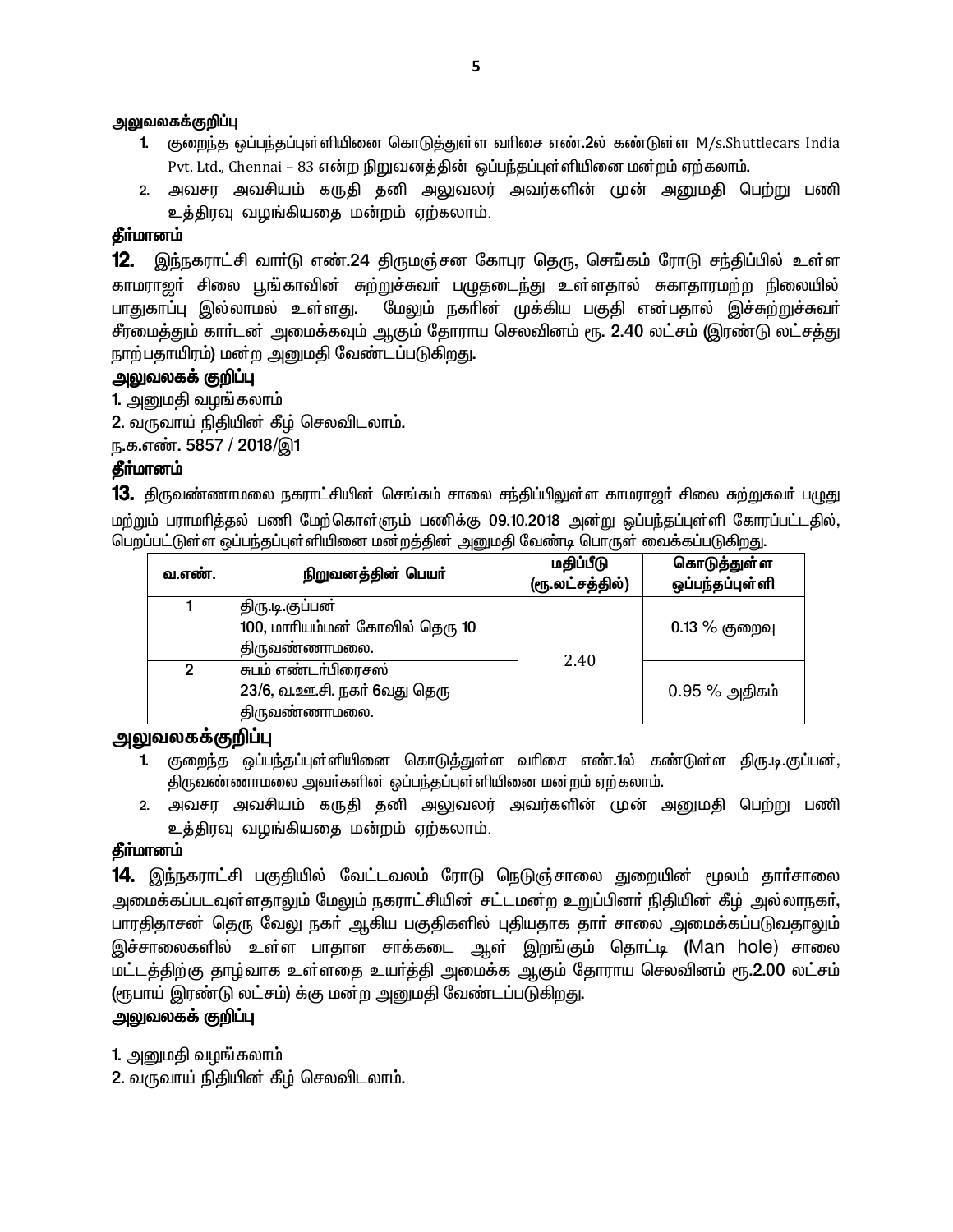## **கீர்மானம்**

15. இந்நகராட்சி பொறியியல் பிரிவில் கணினி பயன்படுத்த மின்தடை ஏற்படும் நிலையில் கணினிகள் OFF ஆகி விடுகிறது. இதனால் தட்டச்சு செய்யும் கோப்புகளின் பதிவுகள் அழிந்து எனவே புதியதாக UPS பொறுத்தி மின்தடை ஏற்படும் நிலையில் தொடர்ந்து விடுகிறது. பயன்படுத்த ஏதுவாக பேட்டரி மற்றும் இன்வாட்டாா் வாங்கிக் கொள்ள ஆகும் தோராய செலவினம் ரூ. 45,000/— க்கு நாற்பத்து ஐந்தாயிரம்) க்கு மன்ற அனுமதி வேண்டப்படுகிறது.

### <u>அலுவலகக் குறிப்பு</u>

1. அனுமதி வழங்கலாம்

2. வருவாய் நிதியின் கீழ் செலவிடலாம்.

# தீர்மானம்

**16.** இந்நகராட்சி வாா்டு எண்.8ல் திடக்கழிவு மேலாண்மை திட்டத்தின் கீழ் சோமவாரகுளம் நீரேற்று நிலையத்தில் நுண்ணிய உரக்களன் அமைத்து அப்பகுதியில் சேகரம் ஆகும் குப்பைகளை பயன்படுத்தி உரம் தயாரிக்க ஏதுவாக தொட்டிகள் கட்டுதல் மற்றும் இதர பணிகள் மேற்கொள்ள ஆகும் தோராய செலவினம் ரூ. 4.50 லட்சம் (நான்கு லட்சத்து ஐம்பதாயிரம்) க்கு மன்ற அனுமதி வேண்டப்படுகி<u>றது</u>.

### <u>அலுவலகக் குறிப்பு</u>

1. அனுமதி வழங்கலாம்

2. வருவாய் நிதியின் கீழ் செலவிடலாம்.

## தீர்மானம்

 $17.$ இந்நகராட்சியில் பயன்பாட்டில் உள்ள வரிவரூல் விளம்பர வாகனம் TN25 C 0254 தகுதிகாலம் 22.10.2018 அன்று முடிவுடைவதால் மேலும் ஒராண்டுக்கு நீட்டிப்பு செய்ய வாகனத்தின் உள்ள பழுதுகள் நீக்குதல் மற்றும் இதர பணிகள் மேற்கொள்ள ஆகும் தோராய செலவினம் ரூ. 75,000/– க்கு மன்ற அனுமதி வேண்டப்படுகிறது.

## அலுவலகக் குறிப்பு

1. அனுமதி வழங்கலாம்

2. வருவாய் நிதியின் கீழ் செலவிடலாம்.

3. இப்பணியின் அவசரம் அவசியம் கருதி தனி அலுவலா் அவா்களின் முன் அனுமதி பெற்று இத்தொகையை மன்றம் ஏற்கலாம்.

## **கீர்மானம்**

**18.** இந்நகராட்சி பயன்பாட்டில் உள்ள TN25 C 0254 வரி வசூல் விளம்பர வாகனம் தகுதி காலம் முடிவுடைவதால் வாகனத்தின் உள்ள பழுதுகள் நீக்குதல் மற்றும் இதர பணிகள் செய்ய 22.10.2018 ல் பெறப்பட்ட விலைப்புள்ளிகள் முடிவு செய்ய மன்ற அனுமதி வேண்டப்படுகிறது.

| வ.எண் | நிறுவனத்தின் பெயர்                 | கொடுத்துள்ள ஒப்பந்தப்புள்ளி |
|-------|------------------------------------|-----------------------------|
|       | ஜவஹர் ஆட்டோ ஒர்க்கஸ்               | ღђ. 73500/-                 |
|       | 77B மத்தலாங்களத் தெரு,             |                             |
|       | திருவண்ணாமலை                       |                             |
| 2.    | கண்ணம்மாள் ஆட்டோ ஒர்க்கஸ்          | ரூ. 74800/ $-$              |
|       | நெ.18, முத்துவிநாயகர் கோவில் தெரு  |                             |
|       | திருவண்ணாமலை                       |                             |
| 3.    | திருமலை வெங்கடேஷ்வரா ஒர்க்ஷாப்     | ლ. 75640/-                  |
|       | கீழ்நாச்சிப்பட்டு, திண்டிவனம் ரோடு |                             |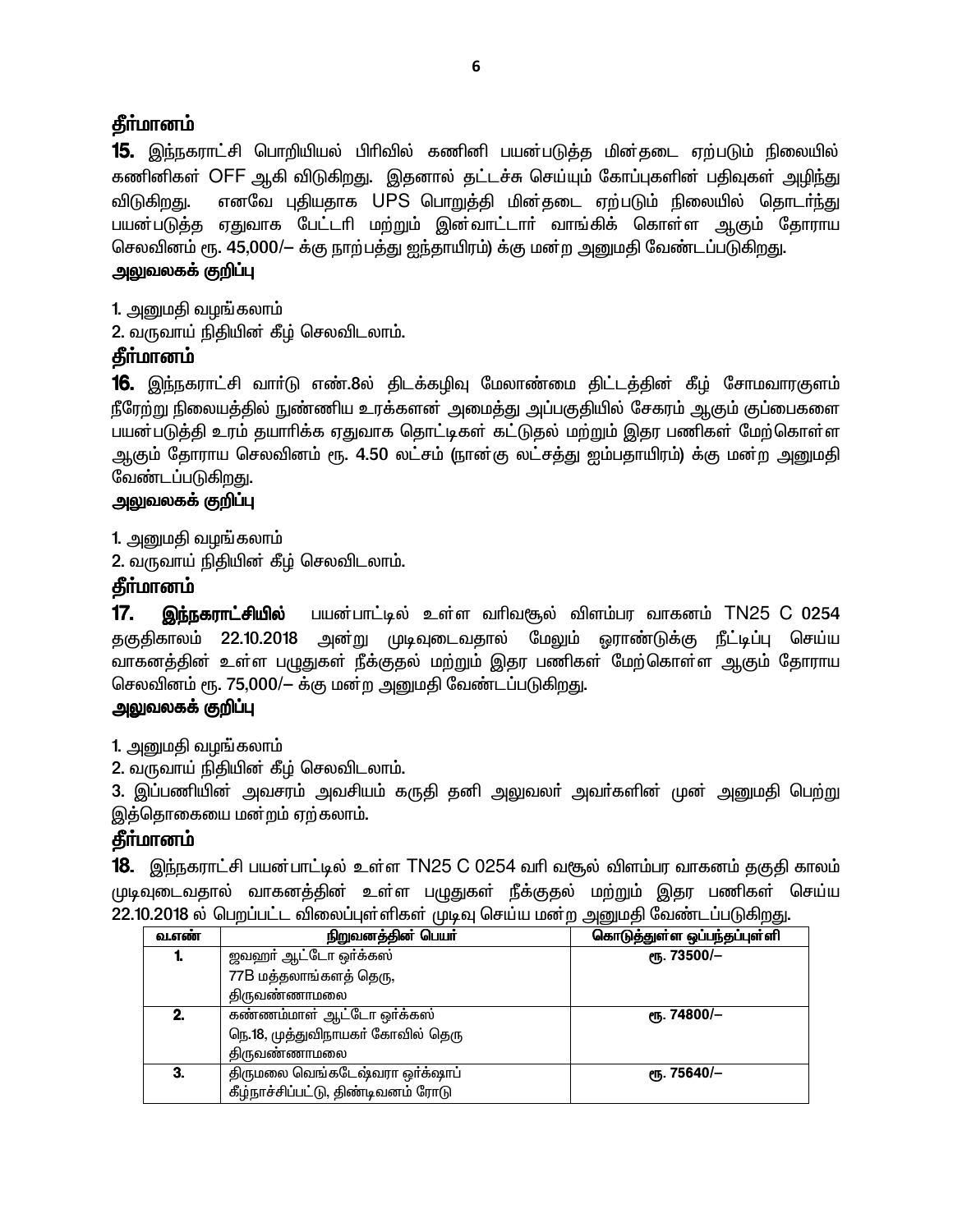#### <u>அலுவலகக்குறிப்பு</u>

- 1. மேற்படி பெறப்பட்ட விலைப்புள்ளிகளில் வரிசைஎண்.1ல் கொடுத்துள் M/s <u>ஜவ</u>ஹர் ஆட்டோ ஒர்க்கஸ் திருவண்ணாமலை என்பவரின் விலைப்புள்ளி குறைவாக உள்ளதை அனுமகிக்கலாம்.
- 2. இப்பணியின் அவசர அவசியம் கருதி தனி அலுவலா் அவா்களின் முன் அனுமதி பெற்று வேலை உத்திரவு வழங்கியதையும் அனுமதிக்கலாம்.

## தீர்மானம்

19. இந்நகராட்சி மணலூா்பேட்டை ரோடு துப்புரவு பணியாளா் குடியிருப்பில் உள்ள ஆழ்துளை கிணறு மின்மோட்டாா் பழுதாகி பயன்படுத்த முடியாத நிலையில் உள்ளதால் இங்கு வசிக்கும் பணியாளா்களுக்கு தண்ணீா் வசதி இல்லாமல் சிரமப்படுவதால் இங்கு புதியதாக மின் மோட்டாா் பொறுத்தி சின்டெக் தொட்டி வைத்து தண்ணீர் வசதிகள் ஏற்படுத்த ஆகும் தோராய செலவினம் ரூ. 2.00 லட்சம் (இரண்டு லட்சம்) க்கு மன்ற அனுமதி வேண்டப்படுகிறது.

#### <u>அலுவலகக்குறிப்பு</u>

- 1. அனுமதி வழங்கலாம்
- 2. குடிநீர் நிதியின் கீழ் செலவிடலாம்.

### தீர்மானம்

20. இந்நகராட்சயின் போளூர் சாலையில் உள்ள அர்பணா ஓட்டல் அருகிலுள்ள பூங்காவிற்கு சுற்றுகவர் கட்டும் பணிக்கு 09.10.2018 அன்று ஒப்பந்தப்புள்ளி கோரப்பட்டதில், பெறப்பட்டுள்ள ஒப்பந்தப்புள்ளியினை மன்றத்தின் அனுமதி வேண்டி பொருள் வைக்கப்படுகிறது.

| வ.எண்.       | நிறுவனத்தின் பெயர்      | மதிப்பீடு<br>(ரூ.லட்சத்தில்) | கொடுத்துள்ள<br>ஒப்பந்தப்புள்ளி<br>விகிதம் |
|--------------|-------------------------|------------------------------|-------------------------------------------|
|              | திரு.வி.என்.பிரகாஷ்     |                              |                                           |
|              | 5, நிமிந்தகாரத் தெரு    |                              | $0.07\%$ குறைவு                           |
|              | திருவண்ணாமலை            | 5.50                         |                                           |
| $\mathbf{2}$ | திரு.எம்.கமலக்கண்ணன்    |                              |                                           |
|              | அருணகிரிபுரம் 1வது தெரு |                              | $0.63\%$ அதிகம்                           |
|              | திருவண்ணாமலை            |                              |                                           |

#### <u>அலுவலகக்குறிப்ப</u>

- 1. குறைந்த ஒப்பந்தப்புள்ளி கொடுத்துள்ள வரிசை எண்.1ல் கண்டுள்ள திரு.வி.என்.பிரகாஷ் அவர்களின் விலைப்புள்ளியை மன்றம் ஏற்கலாம்.
- 2. அவசர அவசியம் கருதி தனி அலுவலா் அவா்களின் முன் அனுமதி பெற்று பணி உத்திரவு வழங்கியதை மன்றம் அனுமதிக்கலாம்.

## தீா்மானம்

 $21.$ இந்நகராட்சியின் எரிவாயு தகன மேடையினை Supply and fixing of High Pressure Tube Burner and Relining of secondary chamber ஆகிய பணி மேற்கொள்ள 02.08.2018 அன்று ஒப்பந்தப்புள்ளி கோரப்பட்டதில், பெறப்பட்டுள்ள ஒப்பந்தப்புள்ளியினை மன்றத்தின் அனுமதி வேண்டி பொருள் வைக்கப்படுகிறது.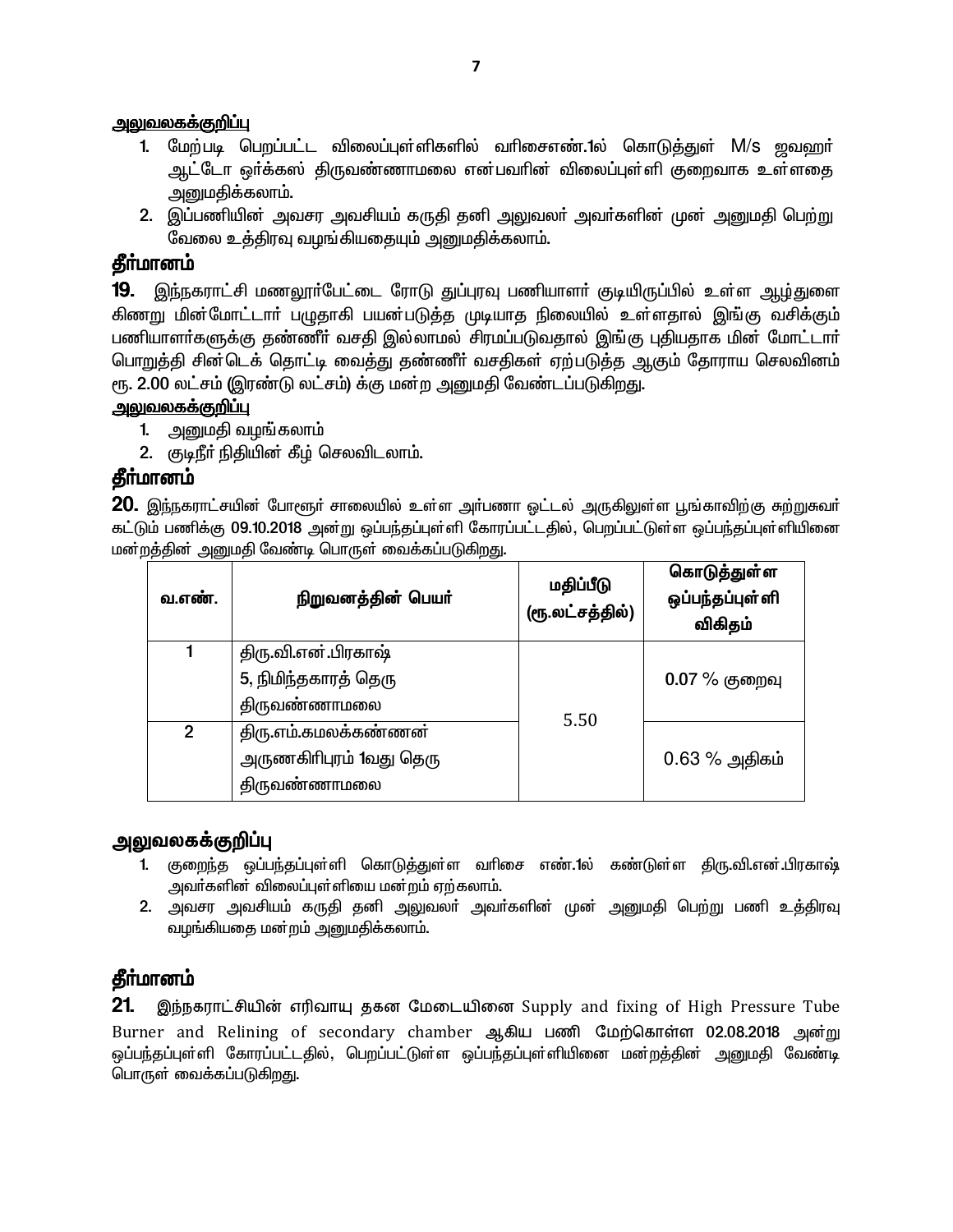| வ.எண்.         | நிறுவனத்தின் பெயர்                                                  | மதிப்பீடு<br>(ரூ.லட்சத்தில்) | கொடுத்துள்ள<br>ஒப்பந்தப்புள்ளி |
|----------------|---------------------------------------------------------------------|------------------------------|--------------------------------|
|                | M/s.M.H.T. Engineering,<br>Ekkattuthangal,<br>Chennai - 32          |                              | $0.22\ \%$ குறைவு              |
| $\mathfrak{p}$ | M/s.YES YES JEE Engineering,<br>Thiruvalluvar Nagar<br>Chennai - 23 | 7.20                         | $0.60\%$ அதிகம்                |

## அலுவலகக்குறிப்பு

- 1. குறைந்த ஒப்பந்தப்புள்ளியினை கொடுத்துள்ள வரிசை எண்.1ல் கண்டுள்ள M/s.M.H.T. Engineering, Chennai-32 அவர்களின் ஒப்பந்தப்புள்ளியினை மன்றம் ஏற்கலாம்.
- 2. அவசர அவசியம் கருதி தனி அலுவலர் அவர்களின் முன் அனுமதி பெற்று பணி உத்திரவு வழங்கியதை மன்றம் ஏற்கலாம்.

# தீர்மானம்

22. மாவட்ட ஆட்சியர் திருவண்ணாமலை அவர்களின் ந.க.எண். 212 / /ச.ம.தொ.அ/ 2017 நாள் 20.09.2017 ந் தேதிய கடிதத்தின்படி நகராட்சியின் ஒராண்டு சாதனைகள் தொடர்பான விளம்பரம் செய்தமைக்கு தினத்தந்தி நாளிதழ்க்கு ரூ. 19,320/— வழங்க மன்ற அனுமதி வேண்டப்படுகிறது.

## <u>அலுவலகக்குறிப்பு</u>

- 1. அனுமதி வழங்கலாம்
- 2. வருவாய் நிதியின் கீழ் செலவிடலாம்
- 3. அவசர அவசியம் கருதி தனி அலுவலா் அவா்களின் முன் அனுமதி பெற்று தொகை வழங்கியதையும் அனுமதிக்கலாம்.

# **கீர்மானம்**

23. இந்நகராட்சியில் குடிநீர் பராமரிப்பு மற்றும் விநியோகப் பணிகள் மேற்கொள்ள போதுமான நிரந்தர பணியாளர்கள் இல்லாததாலும் குடிநீர் விநியோகப் பணியின் அவசர அவசியம் கருதி ஆடவர் குழுக்களின் மூலம் 32 நபா்களை ஈடுபடுத்தி குடிநீா் விநியோகப் பணிகள் மேற்கொள்ளப்படுகிறது. இதன்படி Public Work's Department Standard schedule of rates 2017-18 ன்படி நாள் ஒன்றுக்கு ரூ. 353/- வீதம் 32 நபர்களுக்கு 2018-19 ம் நிதி ஆண்டுகளுக்கு ரூ. 40.67 லட்சம் (நாற்பது லட்சத்து அறுபத்து ஏழாயிரம்)க்கு மன்ற அனுமதி வேண்டப்படுகிறது.

அலுவலகக் குறிப்பு — மன்றம் அனுமதி வழங்கலாம்.

## ந.க.எண்.இ2/2258/2018

# தீர்மானம்

24. இந்நகராட்சி தீபத்திருவிழாவை - 2017 முன்னிட்டு வரும் பக்தர்களுக்கு அடிப்படை பெண்கள் வசதிகள் செய்ய ஏதுவாக செங்கம் ரோடு, எமலிங்கம். நகராட்சி மேல்நிலைப்பள்ளி, அம்மா உணவகம் மற்றும் ஈசான்யம் முதல் அவலுர்பேட்டை ரோடு வரை ஆங்காங்கே முக்கிய இடங்களில் போக்கஸ் லைட் அமைக்கும் பணிக்கு 24.11.2017 அன்று விலைப்புள்ளி கோரப்பட்டதில், பெறப்பட்டுள்ள விலைப்புள்ளியினை மன்றத்தின் அனுமதி வேண்டி பொருள் வைக்கப்படுகிறது.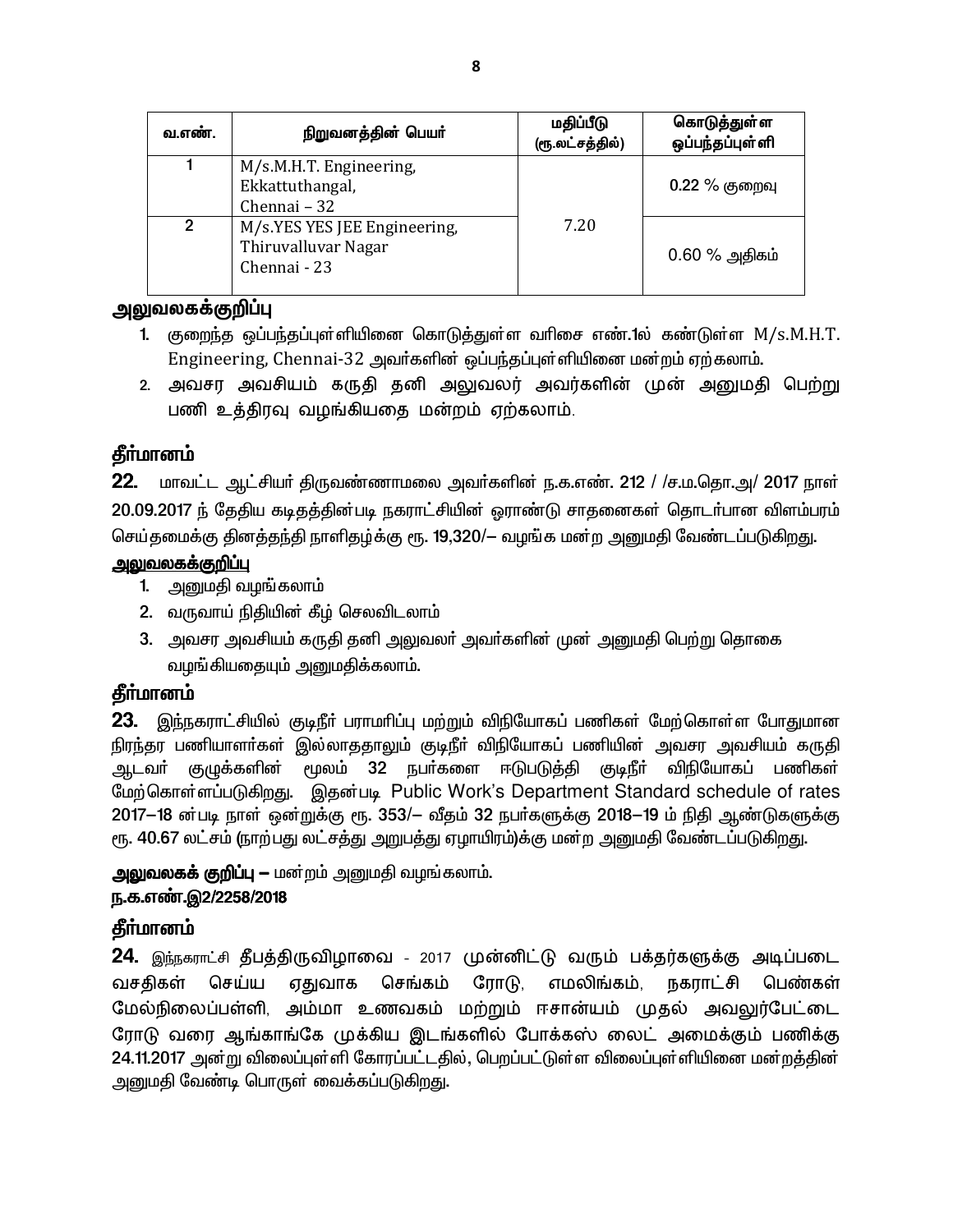| வ.எண்.         | நிறுவனத்தின் பெயர்                                                           | மதிப்பீடு<br>(ரூ.லட்சம்) | கொடுத்துள்ள<br><b>விலைப்புள்</b> ளி<br>விகிதம் |
|----------------|------------------------------------------------------------------------------|--------------------------|------------------------------------------------|
|                | திரு.எ.மணிகண்டன், 16 கீழ் அருணை,<br>திருவண்ணாமலை                             |                          | $0.28\%$ குறைவு                                |
| $\overline{2}$ | திரு.ஜி.நாராயணன் சவுண்ட் சர்வீஸ்<br>நெ. 9எ/33, ஆணைகட்டித் தெரு, திருவண்ணாமலை | 0.93                     | 1.12 % அதிகம்                                  |
| 3              | மணிகண்டன் சவுண்ட் சர்வீஸ்<br>ஆணைகட்டித் தெரு, திருவண்ணாமலை                   |                          | 2.53 % அதிகம்                                  |

#### அலுவலகக்குறிப்பு

- 1. குறைந்த விலைப்புள்ளி கொடுத்துள்ள திரு.எ.மணிகண்டன், திருவண்ணாமலை அவர்களின் விலைப்புள்ளியை மன்றம் ஏற்கலாம்.
- 2. அவசர அவசியம் கருதி தனி அலுவலர் அவர்களின் முன் அனுமதி பெற்று பணி உத்திரவு வழங்கியதை மன்றம் ஏற்கலாம்.

## **தீர்மானம்**

25. இந்நகராட்சி பகுதியில் குடிநீா் விநியோகப் பணிகள் மேற்கொள்ள பொது மக்களுக்கு பாதுகாக்கப்பட்ட முறையில் விநியோகம் செய்ய SPOT குளோரின் இயந்திரம் நிறுவப்பட்டுள்ள இடங்களில் குளோரின் திரவம் தினசரி ஊற்றப்பட்டு குடிநீர் விநியோகம் செய்யப்படுகிறது. தற்போது இருப்பு குறைவாக உள்ளதாலும் மேலும் மழைக்காலம் என்பதாலும் டெங்கு தடுப்பு நடவடிக்கை மேற்கொள்ளவும் 85,000 லிட்டர் குளோரின் திரவம் வாங்கிக் கொள்ளவும் இதற்கு ஆகும் தோராய செலவினம் ரூ.12.00லட்சம் (பனிரெண்டு லட்சம்)க்கு மன்ற அனுமதி வேண்டப்படுகிறது.

### அலுவலகக் குறிப்பு

- 1. அறைமதி வழங்கலாம்
- 2. குடிநீர் நிதியின் கீழ் செலவிடலாம்.

#### ந.க.எண். 5866/2018/இ1

#### தீா்மானம்

**26.** இந்நகராட்சி பகுதியில் பொது மக்களுக்கு பாதுகாக்கப்பட்ட குடிநீா் விநியோகம் செய்ய SPOT குளோரின் இயந்திரத்திற்கு தினசரி பயன்படுத்தப்படும் குளோரின் திரவம் (Liquid Chlorine) 85,000 லிட்டர் சப்ளை செய்ய 02.11.2018ல் பெறப்பட்ட ஒப்பந்தப்புள்ளிகள் முடிவு செய்ய மன்ற அனுமதி வேண்ட.ப்படுகிறது.

| வ.எண்.         | நிறுவனத்தின் பெயர்                                                                                | மதிப்பீடு<br>(ரூ.லட்சம்) | கொடுத்துள்ள<br>விலைப்புள்ளி விகிதம் |
|----------------|---------------------------------------------------------------------------------------------------|--------------------------|-------------------------------------|
|                | <b>Tamil Nadu Chemicals Industires</b><br>No.02, Manikandapruam<br>Thirumullaivayal, Chennai - 62 | 12.00                    | Rs. 14.49<br>$(GST$ உட்பட)          |
| $\overline{2}$ | Sruthi Alum Industries<br>No.488, Balaji Nagar<br>Ambattur, Chennai - 53                          |                          | Rs. 15.25<br>(GST உட்பட)            |

அலுவலகக்குறிப்பு — மேற்படி பெறப்பட்ட ஒப்பந்தப்புள்ளிகளில் வரிசை எண்.1ல் கொடுத்துள்ள M/s. Tamil Nadu Chemicals சென்னை நிறுவனத்தின் ஒப்பந்தப்புள்ளி குறைவாக உள்ளதை ஏற்க மன ம் அனுமகிக்கலாம்.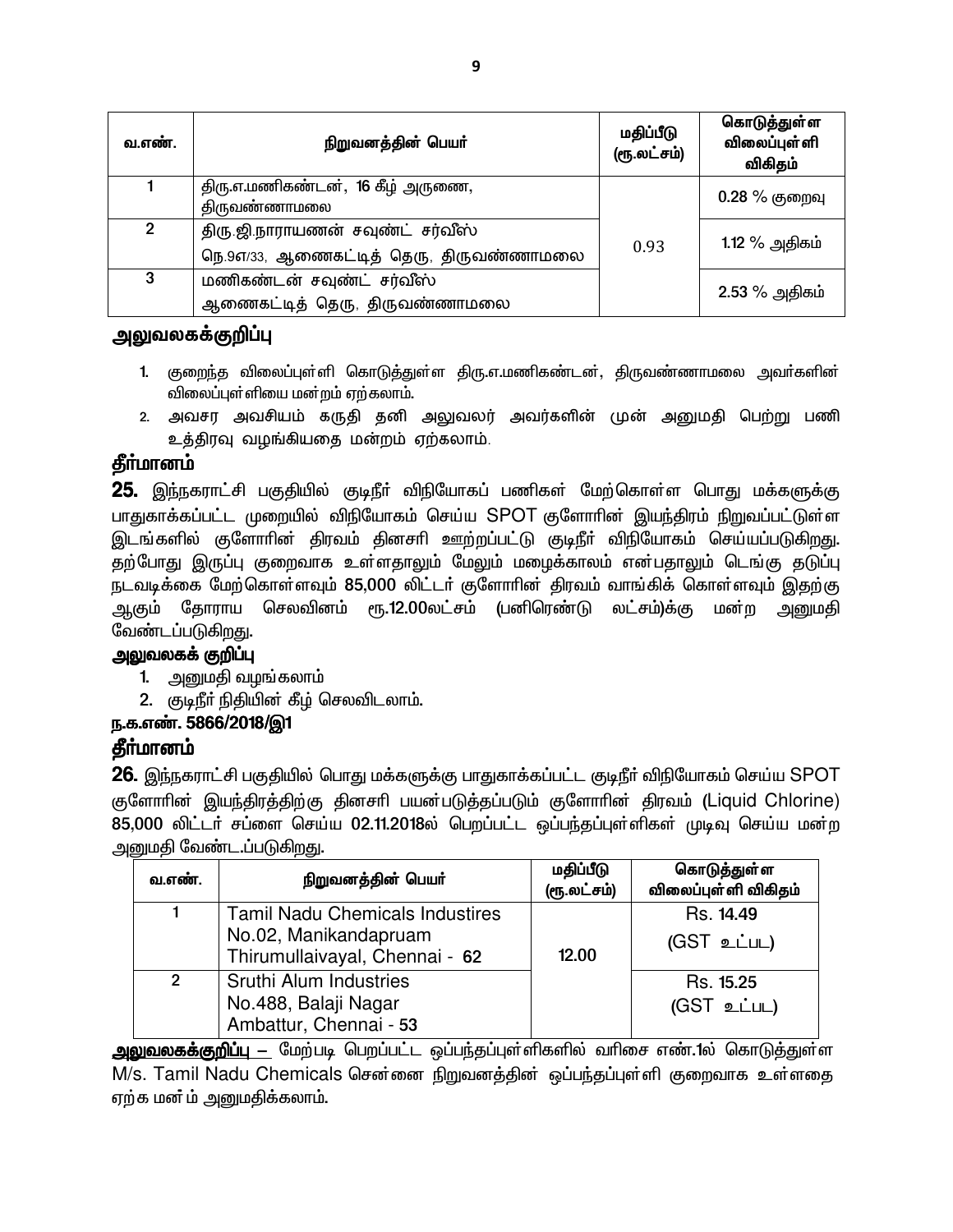#### தீர்மானம்

27. இந்நகராட்சியில் 03.09.1991 முதல் 07.11.1996 வரை தற்காலிக தினக்கூலி பணியாளராக நின்றுவிட்ட என்பவாால் பணிபரிந்து பணியிடையில் திரு.சி.விஜயபாலன் கொடாப்பட்ட வழக்கிறக்கு சென்னை உயாநீதி மன்றத்தில் நகராட்சியின் மூலம் மேல்முறையீடு செய்யப்பட்ட வழக்கு எண். WP.No.7922 /2016 ஐ 03.10.2018ல் தள்ளுபடி செய்யப்பட்டது. மீண்டும் மேல்முறையீடு செய்து வழக்கு நடத்த திரு.எஸ்.எராஸ்கின் லியோ வழக்கறிஞர் ரூ.20,000/— ம் வழக்கு கட்டணம் வழங்குமாறு கோரியுள்ளாா். இதன்படி மேற்படி வழக்கு கட்டணம் செலுத்த மன்ற அனுமதி வேண்டப்படுகிறது.

#### அலுவலகக்குறிப்பு

1. மன்றம் அனுமதிக்கலாம்

2. வருவாய் நிதியின் கீழ் செலவிடலாம்.

#### தீர்மானம்

28. திருவண்ணாமலை நகரம், நகராட்சி எல்லைக்குட்பட்ட வார்டு எண்.4, பிளாக் எண். 35, நகரளவு எண். 1890/1பி4 – 1.99 ஏக்கர் பரப்பில் குடியிருப்பு மனைப்பிரிவு அமைத்துக் கொள்ள, நகர் ஊரமைப்பு துணை இயக்குநர் வேலூர், அவர்களின் கடித ந.க.எண். 491 / 2018/ வேம3, நாள் 20.02.2018ல் பூங்காவிற்கு ஒதுக்கீடு செய்யப்பட்டுள்ள இடம் மற்றும் சாலைகள் போன்றவை தொழில்நுட்ப ஒப்புதல் வரைபடம் அங்கிகரித்ததன் பேரில், நகர் ஊரமைப்பு துணை இயக்குநர், வேலூர் அவர்களால் அங்கீகரிக்கப்பட்ட வரைபடத்தின்படி நகராட்சி தானமாக பெற்றுக் கொள்ள நில உரிமையாளா் திரு. ப. அப்பலராஜீ அவா்களின் கடிதம் நாள் 20.08.2018 மற்றும் 26.10.2018 மன்றத்தின் பார்வைக்கும் ஒப்புதலுக்கும் வைக்கப்படுகி<u>றத</u>ு.

#### அலுவலகக் குறிப்ப:—

- 1. நகர் ஊரமைப்பு துணை இயக்குநர், வேலூர் அவர்களால் அனுமதிக்கப்பட்ட தொழில்நுட்ப ஒப்புதல் வரைபடம் அடங்கிய ந.க.எண். 491 / 2018 / வேம3, நாள் 20.02.2018 கடிதம் பதிவு செய்யலாம்.
- 2. மனைப்பிரிவு அமையும் உத்தேச சாலைகளில் நகராட்சி பொறியாளா் மேற்பாா்வையில் நடைபெற்ற சாலைப் பணிகள் முடிக்கப்பட்டுள்ளது. இப்பணி நில உரிமையாளரின் செலவிலேயே செய்து முடிக்கப்பட்டுள்ளது. மேலும் குடிநீா் பகிா்மான குழாய் அமைக்கும் பணி மற்றும் மழைநீா் வடிகால்வாய் அமைக்கும் பணிக்கு வைப்புக் தொணையாக ரூ.12,35,000/- யை மனுதாரா் செலுத்தியுள்ளாா்.
- 3. இம்மனைப்பிரிவு அமையும் சாலை எண்.1 : 346'0"x30'0" = 10530 சதுரஅடி , சாலை எண்.2 177'3"x23'0 =3878.37 சதுரஅடி , சாலை எண்.4, 142'3"X23'0" = 3271.75 சதுர அடி மற்றும் சாலை முடக்கம் 23 அடி சாலைகள் (4x5x5x1/2 ) = 50 சதுரஅடி சாலை முடக்கம்  $(2 \times 5 \times 5 \times 1/2) = 25$  சதுரஅடி, ஆக மொத்தம் = 21831.87 சதுரஅடி சாலைக்காகவும் மற்றும் பூங்கா 8795 சதுரஅடி பரப்பளவு உள்ள பூங்கா இடம் ஆகியவைகளை நகராட்சி ஆணையா் பெயாில் தானமாக பெற்றுக் கொள்ள மன்றம் அனுமதிக்கலாம்.
- 4. அடிப்படை கட்டமைப்பு வசகிகள். கால்வாய். கல்வெட்டு சாலைகள் குடிநீர் பகிர்மான குமாய் அமைக்கல் ...<br>ஆகிய பணிகள். செய்ய மனுதாரா் தரப்பில் ரூ. 12,35,000/— யை வைப்புத்தொகையாக செலுத்தியுள்ளாா். மழைநீா் கால்வாய் மற்றும் குடிநீா் பகிா்மான குழாய் நில உாிமையாளா் அவருடைய செலவில் செய்து முடித்த பின்னா் இந்த வைப்புத் தொகை திரும்ப வழங்கலாம். மின்கம்பிகள் மற்றும் உப காரணிகள் பொருத்த மின்வாரியத்திற்கு ரூ. 1,93,830/— மற்றும் தெருவிளக்குகள் அமைக்க ரூ.33000/— மனைப்பிரிவு கூராய்வு கட்டணம் மற்றும் நிலங்களை பிரிப்பதற்கான கட்டணம் ரூ.20,000/— செலுத்தியதன் பேரில் மேல் நடவடிக்கைக்கு நகர் ஊரமைப்பு துறை அனுப்பி வைக்க மன்றம் அனுமதி வழங்கலாம்.

#### ந.க.எண். 1037/2018/எப்1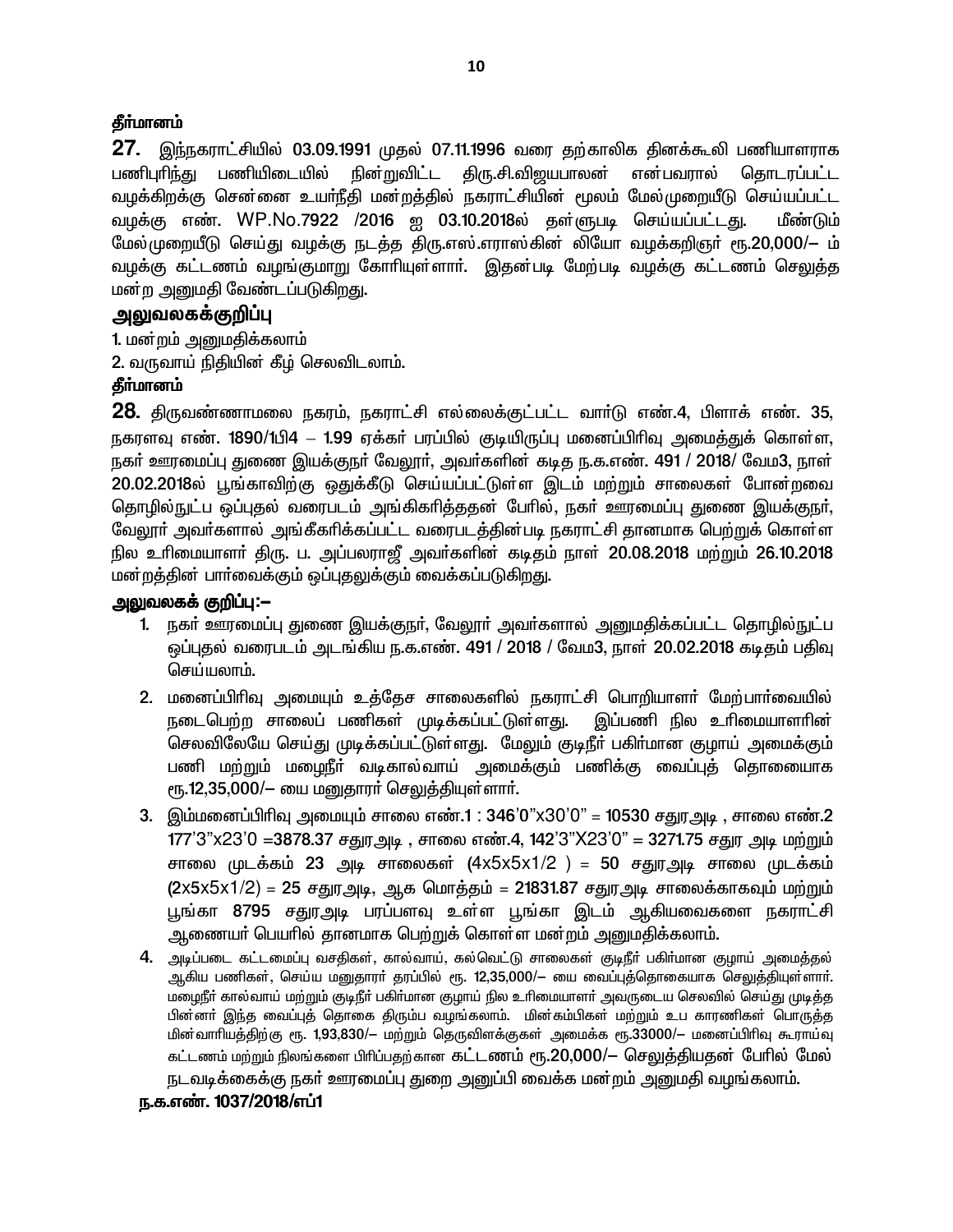#### தீா்மானம்

29. இந்நகராட்சி தீபத்திருவிழா – 2017க்கு வரும் பக்தா்களுக்கு அடிப்படை வசதிகள் செய்ய ஏதுவாக செங்கம் ரோடு நகராட்சி பெண்கள் மேல்நிலைப் பள்ளி, அம்மா உணவகம், ஈசான்யம் முதல் அவலூர் பேட்டை மெயின்ரோடு வரை மற்றும் முக்கிய இடங்களில் 400W போக்கஸ் மின் விளக்குகள் அமைக்க ஆகும். தோராய செலவினம் ரூ.93,000/— (ரூபாய் தொண்ணுற்று மூவாயிரம்) க்கு மன்ற அனுமதி வேண்டப்படுகிறது.

#### அலுவலகக் குறிப்பு:**-**-

- 1. அனுமதி வழங்கலாம்
- 2. வருவாய் நிதியின் கீழ் செலவிடலாம்
- 3. அவசர அவசியம் கருதி தனி அலுவலா் அவா்களின் முன் அனுமதி பெற்று மேல் நடவடிக்கை எடுத்ததையும் அனுமதிக்கலாம்.

### தீர்மானம்

**30.** மாவட்ட ஆட்சியா், திருவண்ணாமலை அவா்களின் ந.க.எண். 212 / செ.ம.தொ.அ/2017 நாள் 20.09.2017ந் தேதிய கடிதத்தின்படி நகராட்சியின் ஒராண்டு சாதனைகள் தொடர்பான விளம்பரம் செய்தமைக்கு மாலை முரசு நாளிதழ்க்கு ரூ. 9450/— வழங்க மன்ற அனுமதி வேண்டப்படுகிறது.

### <u>அலுவலகக் குறிப்பு – </u>

- 1. அனுமதி வழங்கலாம்
- 2. வருவாய் நிதியின் கீழ் செலவிடலாம்
- 3. அவசர அவசியம் கருதி தனி அலுவலா் அவா்களின் முன் அனுமதி பெற்று தொகை வழங்கியதையும் அனுமதிக்கலாம்.

#### தீர்மானம்

**31.** இந்நகராட்சி பயன்பாட்டில் உள்ள ஈப்பு வாகனம் TN25AH 8123 ல் ஏற்பட்டுள்ள பழுதுகளை நேரடியாக Jain cars & Auto Sales Pvt Ltd Tiruvannamalai என்ற நிறுவனத்திடம் பழுது நீக்கம் செய்தமைக்கு ரூ. 20404/– ஐ மேற்படி நிறவனக்காரருக்கு வழங்க மன்ற <u>அனு</u>மதி வேண்டப்படுகிறது.

#### <u>அலுவலகக் குறிப்பு – </u>

- 1. அனுமதி வழங்கலாம்
- 2. இச்செலவினம் வருவாய் நிதியின் கீழ் செலவிடலாம்.
- 3. அவசர அவசியம் கருதி தனி அலுவலா் அவா்களின் முன் அனுமதி பெற்று தொகை வழங்கியதையும் அனுமதிக்கலாம்.

#### **தீர்மானம்**

**32.** இந்நகராட்சியில் பொது சுகாதார பிரிவில் பிறப்பு / இறப்பு சான்றுகள் இதுவரையில் வெள்ளைத்தாள்களில் பிரிண்ட் செய்து வழங்கப்பட்டு வந்தது. இச்சான்றுகள் மனுதாரருக்கு வழங்கினால் ஒளிநகல் போல் இருப்பதால், அரசு அலுவலகங்களில் ஏற்க மறுக்கின்றனா். எனவே பத்திரங்களுக்கு இணையான சிறிது கெட்டியான பச்சை நிறத்தாள்களில் 10,000 எண்ணிக்கையில் தேவையான உள்ளது. எனவே இதற்கான விலைப்புள்ளிகள் கீழ்க்கண்டவாறு வரப்பெற்றுள்ளன.

விவரம்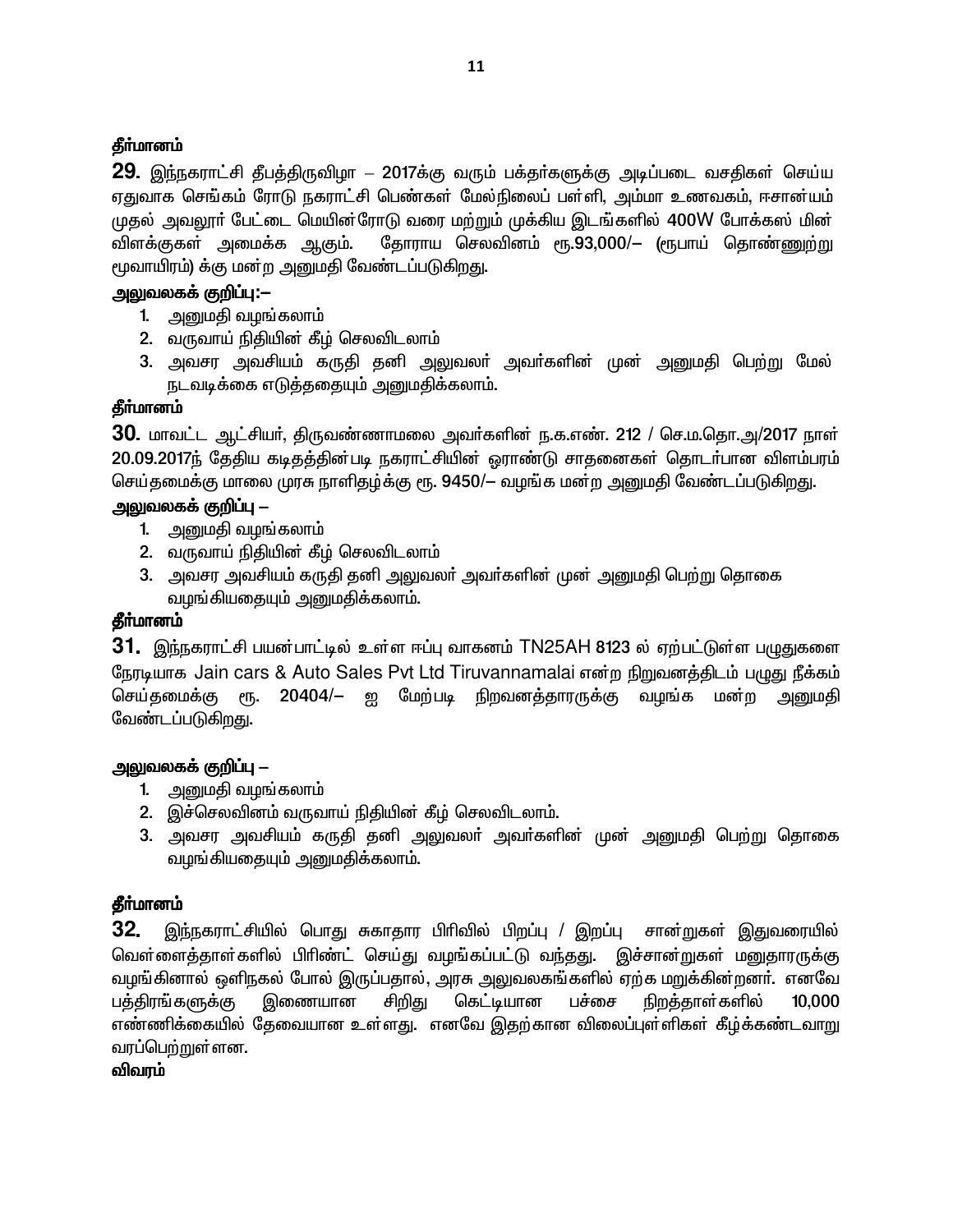| வ.எண். | நிறுவனத்தின் பெயர்                     | விவரம்          | விலை                |
|--------|----------------------------------------|-----------------|---------------------|
|        | ஜார்ஜ்<br>பல்நோக்கு<br>தொழில்<br>டவுன் | பச்சை நிறத்தாள் | ரூ.3.15 (ஒன்றுக்கு) |
|        | கூட்டுறவு சங்கம்                       |                 | 18% GST Extra       |
| 2      | அன்னை சிவகாசி மகளிா் தொழில்            | பச்சை நிறத்தாள் | ரூ.3.25 (ஒன்றுக்கு) |
|        |                                        |                 | 18% GST Extra       |
|        |                                        |                 |                     |

மேற்படி விலைப்புள்ளியில் குறைந்த விலைப்புள்ளி கொடுத்துள்ள ஜார்ஜ் டவுன் பல்நோக்கு தொழில் கூட்டுறவு சங்கம் அவர்களின் விலைப்புள்ளியை அங்கீகரிக்க மன்றத்தின் அனுமதிக்கு வைக்கப்படுகிறது.

**அலுவலகக் குறிப்பு –** மன்றம் அனுமதிக்கலாம்.

ந.க.எண். 6327/2018/எச்1

#### தீர்மானம்

33. இந்நகராட்சி எல்லைக்குட்பட்ட வார்டு எண். 39 வேட்டவலம் ரோடு அருகில் உள்ள முத்து மாரியம்மன் நகர் பகுதியில் புதிய மின்கம்பம் மற்றும் மின்கம்பி அமைத்து தெருவிளக்கு பொருத்த உதவி பொறியாளா் தமிழ்நாடு மின்சார வாாியம் கீழ்நாத்தூா் அவா்களிடம் இருந்து கேட்பு வரப்பெற்றுள்ளது தொகை ரூ. 52270/-க்கு மன்ற அனுமதி வேண்டப்படுகிறது.

#### அலுவலகக் குறிப்பு

1. அனுமதி வழங்கலாம்

2. இச்செலவினம் வருவாய் நிதியின் கீழ் செலவிடலாம்

3. அவசரம் அவசியம் கருதி தனி அலுவலா் அவா்களின் முன் அனுமதி பெற்றுத் தொகை செலுத்தியதை மன்றம் ஏற்கலாம்.

#### தீர்மானம்

34. இந்நகராட்சி பொது சுகாதார பிரிவு வாகனமான பாப்காட் ரக வாகனம் (TN 25BA 1411) க்கு பொது சுகாதார அவசர அவசியம் கருதி கடந்த 07.08.2017 மற்றும் 21.10.2017ல் Service Charges Belt Drive, Idler Micro Belt Drive மற்றும் ஒருமுறை சர்வீஸ் செய்யப்பட்டு உள்ளது. அதற்கான தொகை ரூ.26,426/— (இருபத்தி ஆறாயிரத்து நாநூற்றி இருபத்தி ஆறு மட்டும்) Marwell நிறுவனத்திற்கு வழங்குவதற்கு மன்ற அனுமதி வேண்டப்படுகிறது.

அலுவலகக் குறிப்பு :– அவசர அவசியம் கருதி பொது சுகாதார நலன் கருதி தனி அலுவலா் அவா்களின் முன் அனுமதி பெற்று மேற்கொண்ட பழுதுபாா்ப்பு பணிகள் மேற்கொண்டமைக்கும். தொகை வழங்கியமைக்கும் மன்றம் அனுமதி வழங்கலாம்.

#### ந.க.எண். 4571/2018/எச்1

#### தீர்மானம்

35. இந்நகராட்சியின் கார்த்திகை தீபத்திருவிழா 2018ஐ முன்னிட்டு வரும் பக்தர்களுக்கு அடிப்படை வசதிகள் செய்திட ஏதுவாக, 16.11.2018 அன்று விலைப்புள்ளி கோரப்பட்டதில், பெறப்பட்டுள்ள விலைப்புள்ளியினை மன்றத்தின் அனுமதி வேண்டி பொருள் வைக்கப்படுகிறது.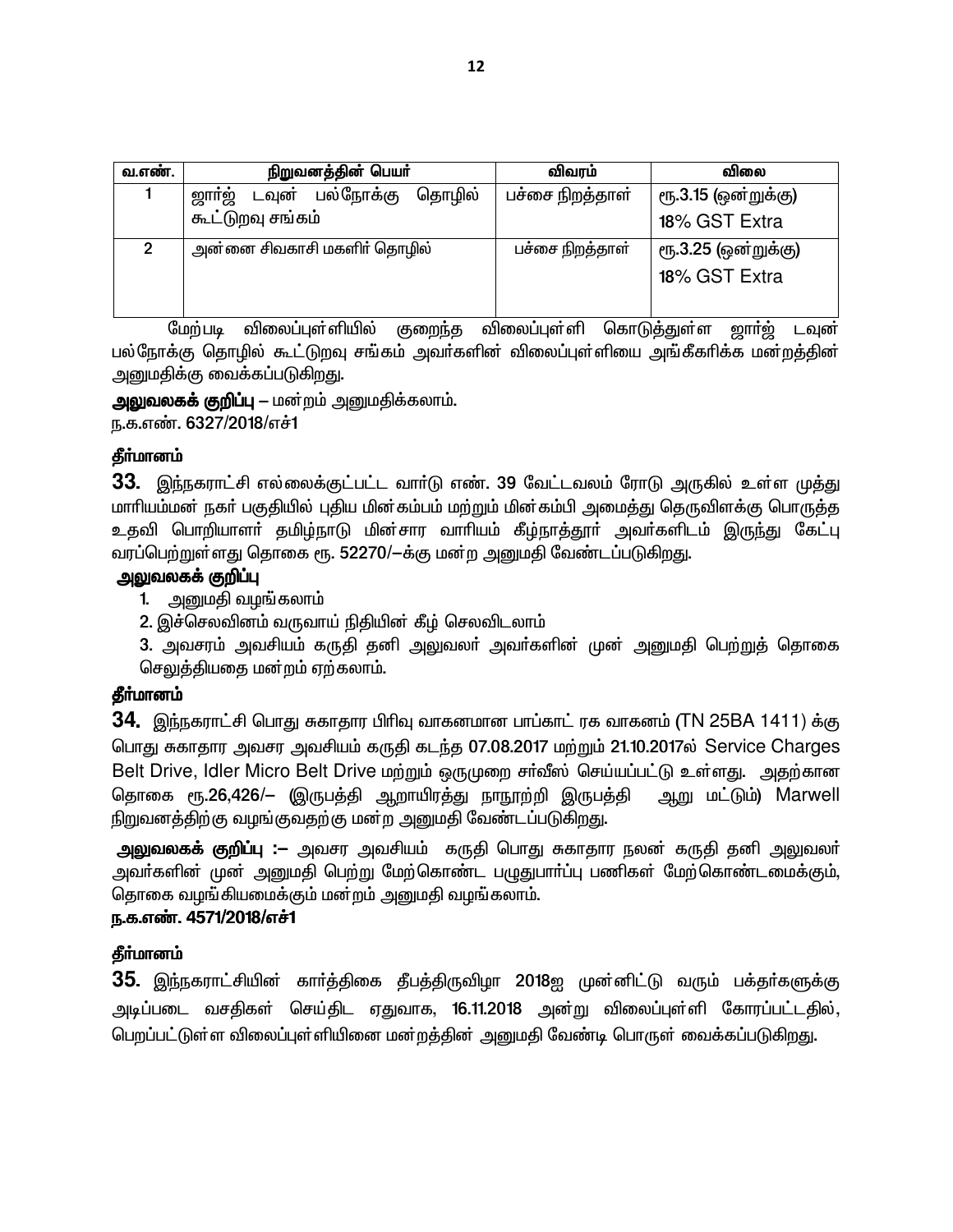| வ.எண்.         | பணியின் பெயர்                                                                        | நிறுவனத்தின் பெயர்                                  | கொடுத்துள்ள<br>விலைப்புள் ளி                                                             |
|----------------|--------------------------------------------------------------------------------------|-----------------------------------------------------|------------------------------------------------------------------------------------------|
|                |                                                                                      |                                                     | ரூ.                                                                                      |
| 1              | 11 எண்ணிக்கையிலான தற்காலிக பேருந்து<br>நிலையத்தில் மின்விளக்குகள் அமைத்தல்           | திரு.எ.மணிகண்டன்                                    | போக்கஸ்லைட் – ரூ.370/–<br>– ரூ.60/–<br>டியூப் லைட்<br>சவுக்கு மர டவர் – ரூ.1000/–        |
|                |                                                                                      | ஸ்ரீ அருணை மின் ஒலி ஒளி<br>அமைப்பகம், தி.மலை        | போக்கஸ்லைட் – ரூ.390/–<br>டியூப் லைட்<br>$-$ eg. 70/ $-$<br>சவுக்கு மர டவர் — ரூ.1400/—  |
|                |                                                                                      | ஸ்ரீ சதிஷ் ஆடியோ சிஸ்டம்,<br>தி.மலை                 | போக்கஸ்லைட் – ரூ.400/–<br>டியூப் லைட்<br>$-$ erg. 75/ $-$<br>சவுக்கு மர டவர் – ரூ.1600/– |
| $\mathbf{2}$   | 4 எண்ணிக்கையிலான தற்காலிக பேருந்து                                                   | கார்த்தி சவுண்ட் சர்வீஸ் &<br>லைட் ஷாப், தி.மலை     | ет5.2240/-                                                                               |
|                | நிலையத்தில் ஜெனரேட்டர் வசதி அமைத்தல்                                                 | செல்வம் ஒலி ஒளி அமைப்பகம்,<br>தி.மலை                | еҧ.2400/-                                                                                |
|                |                                                                                      | சேகர் சவுண்ட் சர்வீஸ், தி.மலை                       | еҧ.2500/-                                                                                |
| $\mathbf 3$    | தற்காலிக<br>கார்<br>நிறுத்துமிடங்களுக்கு<br>போக்கஸ் லைட் பொருத்துதல்.                | திரு.எ.மணிகண்டன்                                    | போக்கஸ்லைட் – ரூ.370/-<br>– ரூ.60/–<br>டியூப் லைட்                                       |
|                |                                                                                      | ஸ்ரீ அருணை மின் ஒலி ஒளி                             | போக்கஸ்லைட் – ரூ.390/–                                                                   |
|                |                                                                                      | அமைப்பகம், தி.மலை                                   | டியூப் லைட்<br>$-$ eg. 70/ $-$                                                           |
|                |                                                                                      | ஸ்ரீ சதிஷ் ஆடியோ சிஸ்டம்,                           | போக்கஸ்லைட் – ரூ.400/–                                                                   |
|                |                                                                                      | தி.மலை                                              | டியூப் லைட்<br>– ரூ.75/–                                                                 |
| 4              | மாட்டுச்<br>சந்தைகளில்<br>கால்நடை<br>குழல்<br>விளக்குகள் மற்றும் சோடியம் ஆவி விளக்கு | திரு.எ.மணிகண்டன்                                    | போக்கஸ்லைட் – ரூ.370/-<br>$-$ ரூ.60/ $-$<br>டியூப் லைட்                                  |
|                | பொருத்துதல்.                                                                         | ஸ்ரீ அருணை மின் ஒலி ஒளி<br>அமைப்பகம், தி.மலை        | போக்கஸ்லைட் – ரூ.390/–<br>$-$ eg. 70/ $-$<br>டியூப் லைட்                                 |
|                |                                                                                      | ஸ்ரீ சதிஷ் ஆடியோ சிஸ்டம்,<br>தி.மலை                 | <u>போக்கஸ்லைட்</u><br>$-$ erg. 400/-<br>– ரூ.75/–<br>டியூப் லைட்                         |
| 5              | தற்காலிக பேருந்து நிலையங்களில் காவல்<br>துறையினா் அறிவிப்பு செய்ய ஒலிப் பெருக்கி     | கார்த்தி சவுண்ட் சர்வீஸ் &<br>லைட் ஷாப், தி.மலை     | ет5.3230/-                                                                               |
|                | அமைத்தல்.                                                                            | செல்வம் ஒலி ஒளி அமைப்பகம்,<br>தி.மலை                | еҧ.3500/-                                                                                |
|                |                                                                                      | சேகர் சவுண்ட் சர்வீஸ், தி.மலை                       | еҧ.3400/-                                                                                |
| $\bf 6$        | பாதுகாப்பிற்காக<br>வரும்<br>காவல<br>துறையினருக்கு தங்கும் இடத்தில் குடிநீா்          | திரு.எ.மணிகண்டன்                                    | போக்கஸ்லைட் – ரூ.370/–<br>டியூப் லைட்<br>– ரூ.60/–                                       |
|                | விநியோகம் மற்றும் மின் விளக்குகள் வசதி<br>செய்தல்.                                   | ஸ்ரீ அருணை <b>மின் ஒலி ஒளி</b><br>அமைப்பகம், தி.மலை | போக்கஸ்லைட்<br>– ரூ.390/–<br>– ரூ.70/–<br>டியூப் லைட்                                    |
|                |                                                                                      | ஸ்ரீ சதிஷ் ஆடியோ சிஸ்டம்,<br>தி.மலை                 | போக்கஸ்லைட்<br>$-$ erg. $400/-$<br>டியூப் லைட்<br>– ரூ.75/–                              |
| $\overline{7}$ | 11 தற்காலிக பேருந்து நிலையங்கள் மற்றும்                                              | திரு.கே.அருணகிரி, தி.மலை                            | <b>е</b> ђ.95/-                                                                          |
|                | பார்க்கிங்களுக்கு<br>கார்<br>தடுப்பு<br>சவுக்கு                                      | திரு.எ.கார்த்தி, தி.மலை                             | ரூ.110/                                                                                  |
|                | (Casuarina Poles) அமைத்தல்.                                                          | திரு.எ.பழனி, தி.மலை                                 | $e$ <sup>120/-</sup>                                                                     |

<mark>அலுவலகக்குறிப்பு</mark>

- 1. மேற்கண்ட பணிகளில் வரிசை எண்.1,3,4,6 ஆகிய பணிகள் திரு.எ.மணிகண்டன், திருவண்ணாமலை, வரிசை எண்.2,5 ஆகிய கார்த்தி சவுண்ட் சர்வீஸ் & லைட் ஷாப், திருவண்ணாமலை, வரிசை எண்.7க்கு ்திரு.கே.அருணகிாி, திருவண்ணாமலை என்பவா்களின் குறைந்த விலைப்புள்ளியினை மன்றம் ஏற்கலாம்.
- 2. அவசர அவசியம் கருதி தனி அலுவலா் அவா்களின் முன் அனுமதி பெற்று பணி உத்திரவு வழங்கியதை மன்றம் ஏற்கலாம்.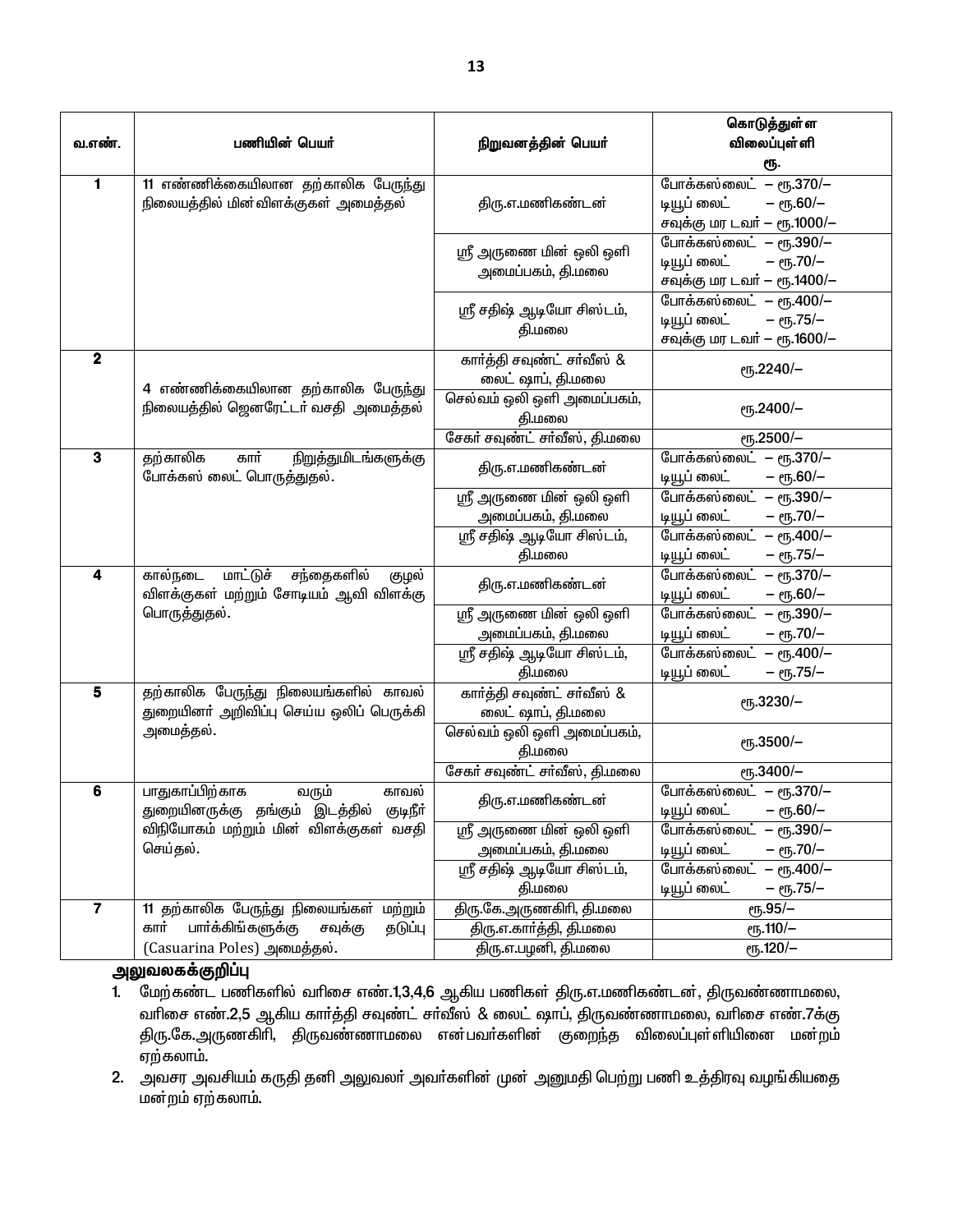#### தீர்மானம்

36. திருவண்ணாமலை **நகாாட்சி** 13.64 சதுர கி.மீ. பரப்பளவுடன் 39 வார்டுகளாக அமைந்துள்ளது. 2011 மக்கள் தொகை கணக்கெடுப்பின்படி இந்நகராட்சியின் மக்கள் தொகை 145278. இந்நகராட்சியில் தற்போது தினசரி 17.50 மில்லியன் லிட்டர் குடிநீர், நாள் ஒன்றிற்கு நபர் ஒருவருக்கு 120 லிட்டர் என்ற அளவில் தினசரி வழங்கப்பட்டு வருகிறது.

பாா்வையில் கண்ட நகராட்சி நிா்வாக அணையா் அவா்கள் கடிதத்தில், தமிழ்நாடு சட்டமன்றப் பேரவையில், 2018–19ம் ஆண்டிற்கான நகராட்சி நிர்வாகம் மற்றும் குடிநீர் வழங்கல் துறைக்கான மானியக் கோரிக்கை எண்.34-ற்கான விவாதத்தின்போது, மாண்புமிகு நகராட்சி நிா்வாகம் மற்றும் குடிநீா் வழங்கல், சிறப்பு திட்டங்கள் செயலாக்கத்துறை அமைச்சா் அவா்கள் அறிவிப்பு எண்.14ல் கீழ்காணும் அறிவிப்பினை வெளியிட்டார்கள் என தெரிவிக்கப்பட்டுள்ளது.

''மாநகராட்சிகள் மற்றும் நகராட்சிகளில் உள்ள அனைத்து வார்டுகளிலும்

உயர்தரம் வாய்ந்த குடிநீர் மிகக் குறைந்த விலையில் வழங்க தானியங்கும் குடிநீர் மையங்கள் (Automatic Vending Centers) நிறுவப்படும்"

மேலும், மாண்புமிகு அமைச்சா் அவா்களின் அறிவிப்பினை செயல்படுத்<u>க</u>ும் வகையில். தமிழ்நாட்டில் உள்ள அனைத்து மாநகராட்சிகள் மற்றும் நகராட்சிகளில் உள்ள அனைத்து வார்டுகளிலும் வார்டுக்கு 1 வீதம் தானியங்கும் குடிநீர் மையங்கள் *(Automatic Vending Centers)* தனியாா் தொழில் நிறுவனங்களுடன்/ தொழில் முனைவோா்களுடன் இணைந்து சமூக பொறுப்புணர்வு மற்றும் பிற நிதியினை பெற்று (Corporate Social Responsibility fund) செயல்படுத்தவும், அனுபவம் வாய்ந்த மற்றும் உரிய தொழில்நுட்ப நுணுக்கங்களை கொண்ட தனியாா் தொழில் நிறுவனத்தினை தோ்வு செய்ய ஏதுவாக, அந்தந்த உள்ளாட்சி அமைப்புகளில் "Expression of Interest" விளம்பரம் செய்யவும் பார்வையில் கண்ட நகராட்சி நிர்வாக ஆணையா் அவா்கள் கடிதத்தில் தெரிவிக்கப்பட்டுள்ளது.

மேற்கண்ட அறிவுரைகளின்படி இந்நகராட்சியில் அமைந்துள்ள 39 வாா்டுகளில் 1 முதல் 20 வார்டுகளில் (Package-I) தானியங்கும் குடிநீர் மையங்கள் *(Automatic Vending Centers)* அமைக்க மதிப்பீடு தயாா் செய்யப்பட்டது. தானியங்கும் குடிநீா் மையங்கள் *(Automatic Vending*  $Centers$ ) அமைப்பகற்கான மகிப்பீடு விவரங்கள் பின்வருமாறு.

| வ.எண்.         |                                                                | மதிப்பீடு தொகை  |
|----------------|----------------------------------------------------------------|-----------------|
|                | வார்டு எண்.                                                    | (ரூ லட்சத்தில்) |
| $\mathbf{1}$   | வாா்டு எண்.1 போளூா் ரோடு அறிவொளி பூங்கா அருகில்                | 20.00           |
| $\overline{2}$ | வாா்டு எண்.2 சின்னகடைத்தெருவிலுள்ள கங்கையம்மன் கோவில்          | 20.00           |
|                | தெரு அருகில்                                                   |                 |
| 3              | வார்டு எண்.3 போளூர் சாலையிலுள்ள ராமகிருஷ்ண ஓட்டல் அருகில்      | 20.00           |
| 4              | வாா்டு எண்.4 புதுமேட்டுத்தெரு 4வது மற்றும் 5வது தெரு சந்திப்பு | 20.00           |
| 5              | வார்டு எண்.5 நகராட்சி மார்க்கெட் அருகில்                       | 20.00           |
| 6              | வாா்டு எண்.6 பவழக்குன்று ஒத்தவாடை தெரு (முருகா் கோவில்         | 20.00           |
|                | பின்புறம்)                                                     |                 |
| 7              | சோமவாரக்குளத்தெருவிலுள்ள<br>பிள்ளைக்குளம்<br>எண்.7<br>வார்டு   | 20.00           |
|                | அருகில்                                                        |                 |
| 8              | வாா்டு எண்.8 செங்கம் சாலை அம்மா உணவகம் அருகில்                 | 20.00           |
| 9              | வாா்டு எண்.9 தென் ஒத்தவாடை தெரு அருகில்                        | 20.00           |
| 10             | வார்டு எண்.10 வட ஒத்தவாடை தெரு அருகில்                         | 20.00           |
| 11             | வார்டு எண்.11 சின்னகடைத்தெருவிலுள்ள துர்க்கையம்மன் கோவில்      | 20.00           |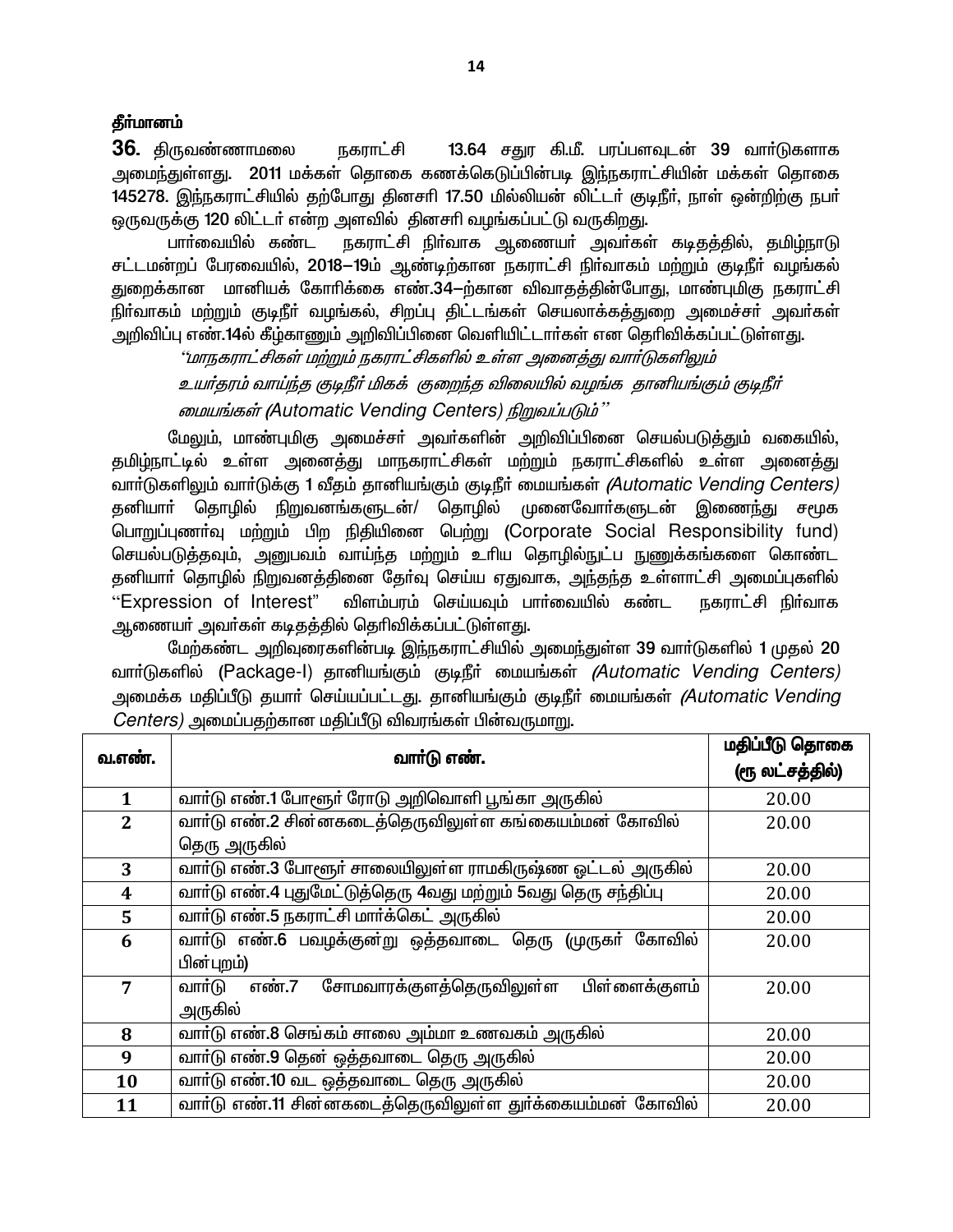|    | தெருவிலுள்ள கல் மண்டபம் அருகில்                            |        |  |
|----|------------------------------------------------------------|--------|--|
| 12 | வாா்டு எண்.12 கொசமடத்தெரு மற்றும் செட்டித்தெரு சந்திப்பில் | 20.00  |  |
| 13 | வாா்டு எண்.13 வடமாத்தாதி தெரு அருகில்                      | 20.00  |  |
| 14 | வாா்டு எண்.14 சுண்ணாம்புகார தெரு அருகில்                   | 20.00  |  |
| 15 | வாா்டு எண்.15 சன்னதி தெருவிலுள்ள புகழ் திரையரங்கம் அருகில் | 20.00  |  |
| 16 | வாா்டு எண்.16 அண்ணா சாலையிலுள்ள பழைய நீதிமன்ற வளாகம்       | 20.00  |  |
| 17 | எண்.17<br>திண்டிவனம் சாலையிலுள்ள<br>நகராட்சி<br>வாா்டு     | 20.00  |  |
|    | தொடக்கப்பள்ளி அருகிலுள்ள காலியிடத்தில்                     |        |  |
| 18 | வார்டு எண்.18 வேட்டவலம் சாலை தவசியார் குளம் அருகில்        | 20.00  |  |
| 19 | வாா்டு எண்.19 ராமலிங்கனாா் 9வது தெருவிலுள்ள காலி மைதானம்   | 20.00  |  |
|    | மேற்குப்புறம்                                              |        |  |
| 20 | வார்டு எண்.20 துராபலித்தெருவில் வல்லப விநாயகர் கோவில் தெரு | 20.00  |  |
|    | கிழக்கு பகுதியில்                                          |        |  |
|    | மொத்தம்                                                    | 400.00 |  |

நகராட்சியில் உள்ள 39 வாா்டுகளில் 1 முதல் 20 வாா்டுகளில் திருவண்ணாமலை (Package-I) தானியங்கும் குடிநீர் மையங்கள் *(Automatic Vending Centers)* அமைக்கும் பணி மேலே பட்டியலில் கண்டுள்ள மதிப்பீட்டின்படி மேற்கொள்ள ''Expression of Interest" கோரவும் இத்திட்டப்பணிக்கான முழுத்தொகை மற்றும் பராமரிப்புச் செலவினம் தன்னார்வ தொண்டு நிறுவனத்தின் பங்களிப்புடன் மேற்கொள்ளவும், மேற்படி நடவடிக்கைகளுக்கு நகராட்சி நிர்வாக ஆணையா், சென்னை அவா்களிடம் அனுமதி கோாி முன்மொழிவுகள் அனுப்பவும் மன்றத்தின் அனுமதிக்கு வைக்கப்படுகிறது.

#### <u> அலுவலகக் குறிப்பு:</u>

- 1. மன்றம் அனுமதி வழங்கலாம்.
- 2. குடிநீா் விநியோக அவசர அவசியம் கருதி தனி அலுவலாின் முன் அனுமதியுடன் நடவடிக்கை மேற்கொண்டதையும் மன்றம் அங்கீகரிக்கலாம்.

#### கோப்பு எண்.3395/2018/இ1

#### தீர்மானம்

 $37$ . திருவண்ணாமலை நகாாட்சி 13.64 சதுர கி.மீ. பரப்பளவுடன் 39 வார்டுகளாக அமைந்துள்ளது. 2011 மக்கள் தொகை கணக்கெடுப்பின்படி இந்நகராட்சியின் மக்கள் கொகை 145278. இந்நகராட்சியில் தற்போது தினசரி 17.50 மில்லியன் லிட்டர் குடிநீர், நாள் ஒன்றிற்கு நபர் ஒருவருக்கு 120 லிட்டர் என்ற அளவில் தினசரி வழங்கப்பட்டு வருகிறது.

பாா்வையில் கண்ட நகராட்சி நிர்வாக ஆணையர் அவர்கள் கடிதத்தில், தமிழ்நாடு சட்டமன்றப் பேரவையில், 2018—19ம் ஆண்டிற்கான நகராட்சி நிர்வாகம் மற்றும் குடிநீர் வழங்கல் துறைக்கான மானியக் கோரிக்கை எண்.34-ற்கான விவாதத்தின்போது, மாண்புமிகு நகராட்சி நிா்வாகம் மற்றும் குடிநீா் வழங்கல், சிறப்பு திட்டங்கள் செயலாக்கத்துறை அமைச்சா் அவா்கள் அறிவிப்பு எண்.14ல் கீழ்காணும் அறிவிப்பினை வெளியிட்டார்கள் என தெரிவிக்கப்பட்டுள்ளது.

''மாநகராட்சிகள் மற்றும் நகராட்சிகளில் உள்ள அனைத்து வார்டுகளிலும் உயர்தரம் வாய்ந்த குடிநீர் மிகக் குறைந்த விலையில் வழங்க தானியங்கும் குடிநீர் மையங்கள் (Automatic Vending Centers) நிறுவப்படும்"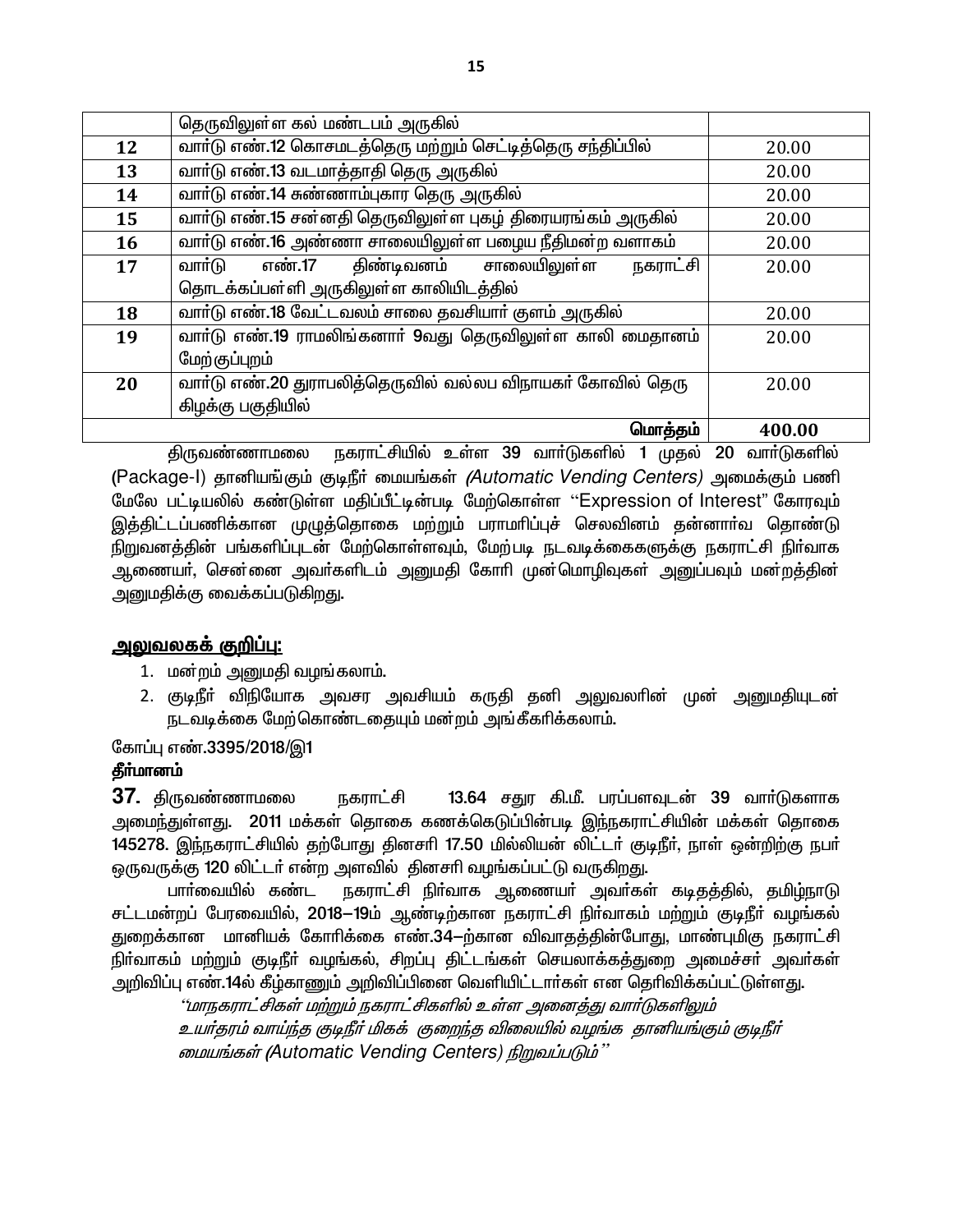மேலும், மாண்புமிகு அமைச்சா் அவா்களின் அறிவிப்பினை செயல்படுத்தும் வகையில், <u>தமிழ்நாட்டில் உள்ள அனைத்து மாநகராட்சிகள் மற்றும் நகராட்சிகளில் உள்ள அனைத்து</u> வார்டுகளிலும் வார்டுக்கு 1 வீதம் தானியங்கும் குடிநீர் மையங்கள் *(Automatic Vending Centers)* தனியாா் தொழில் நிறுவனங்களுடன்/ தொழில் முனைவோா்களுடன் இணைந்து சமூக பொறுப்புணர்வு மற்றும் பிற நிதியினை பெற்று (Corporate Social Responsibility fund) செயல்படுத்தவும், அனுபவம் வாய்ந்த மற்றும் உரிய தொழில்நுட்ப நுணுக்கங்களை கொண்ட தனியாா் தொழில் நிறுவனத்தினை தோ்வு செய்ய ஏதுவாக, அந்தந்த உள்ளாட்சி அமைப்புகளில் "Expression of Interest" விளம்பரம் செய்யவும் பார்வையில் கண்ட நகராட்சி நிர்வாக ஆணையா் அவா்கள் கடிதத்தில் தெரிவிக்கப்பட்டுள்ளது.

மேற்கண்ட அறிவுரைகளின்படி இந்நகராட்சியில் அமைந்துள்ள 39 வாா்டுகளில் 21 முதல் 39 வார்டுகளில் (Package-II) தானியங்கும் குடிநீர் மையங்கள் *(Automatic Vending Centers)* அமைக்க மதிப்பீடு தயார் செய்யப்பட்டது. தானியங்கும் குடிநீர் மையங்கள் *(Automatic Vending*  $Centers$ ) அமைப்பகற்கான மகிப்பீடு விவரங்கள் பின்வருமாறு.

|                |                                                                        | மதிப்பீடு       |
|----------------|------------------------------------------------------------------------|-----------------|
| வ.எண்.         | வார்டு எண்.                                                            | தொகை            |
|                |                                                                        | (ரூ லட்சத்தில்) |
| $\mathbf{1}$   | வாா்டு எண்.21 தென் சன்னதி தெரு நகராட்சி அலுவலகம் அருகில்               | 20.00           |
| $\overline{2}$ | வாா்டு எண்.22 அய்யங்குளத்தெரு நகராட்சி கழிப்பிடம் அருகில்              | 20.00           |
| 3              | வாா்டு எண்.23 அசலியம்மன் கோவில் தெரு நகராட்சி படிப்பகம் அருகில்        | 20.00           |
| $\overline{4}$ | வாா்டு எண்.24 திருமஞ்சன கோபுரத்தெரு பேமஸ் டீ ஸ்டால் அருகில்            | 20.00           |
| $\overline{5}$ | வாா்டு எண்.25 வ.ஊ.சி.நகா் 6வது தெரு நகராட்சி மேல்நிலை நீா்த்தேக்க      | 20.00           |
|                | தொட்டி அருகில்                                                         |                 |
| 6              | .<br>வாா்டு எண்.26 செங்கம் ரோடு 1வது தெரு அக்னிகுளம் நகராட்சி          | 20.00           |
|                | தொடக்கப்பள்ளி அருகில்                                                  |                 |
| $\overline{7}$ | வாா்டு எண்.27 தாமரை நகா் நகராட்சி நடுநிலைப்பள்ளி அருகில்               | 20.00           |
| 8              | வாா்டு எண்.28 அண்ணா நகா் 4வது தெரு நகராட்சி மேல்நிலை                   | 20.00           |
|                | நீர்த்தேக்க தொட்டி அருகில்                                             |                 |
| 9              | வாா்டு எண்.29 தண்டராம்பட்டு ரோடு மாா்பக மருத்துவமனை அருகில்            | 20.00           |
| 10             | வாா்டு எண்.30 செங்கம் சாலையிலுள்ள இரவு தங்கும் விடுதி அருகில்          | 20.00           |
| 11             | வாா்டு எண்.31 கானா நகா் நகராட்சி தொடக்கப்பள்ளி அருகில்                 | 20.00           |
| 12             | வாா்டு எண்.32 மாாியம்மன் கோவில் 10வது தெரு பூமாந்தக்கோவில் அருகில்     | 20.00           |
| 13             | வாா்டு எண்.33 கல் நகாில் முன்னாள் நகராட்சி சமுதாயக்கூடம் அருகில்       | 20.00           |
| 14             | வாா்டு எண்.34 மணியாாித்தெரு நகராட்சி காலியிடம் அருகில்                 | 20.00           |
| 15             | வாா்டு எண்.35 ஆடுதொட்டி தெரு அருகில்                                   | 20.00           |
| 16             | வாா்டு எண்.36 நகராட்சி ஆண்கள் மேல்நிலைப்பள்ளி பின்புறம்                | 20.00           |
| 17             | .<br>வாா்டு எண்.37 வேட்டவலம் சாலை சுற்றுலா மாளிகை அருகில்              | 20.00           |
| 18             | எண்.38 செல்லநேரி<br>தெரு நகராட்சி தொடக்கப்பள்ளி<br>வார்டு<br>மற்றும்   | 20.00           |
|                | உயா்நிலைப்பள்ளி காலியிடம்                                              |                 |
| 19             | வார்டு எண்.39 குன்றக்குடி அடிகளார் நகர் நியாய விலைக்கூடம் எதிரில் உள்ள | 20.00           |
|                | காலியிடம்                                                              |                 |
|                | மொத்தம்                                                                | 380.00          |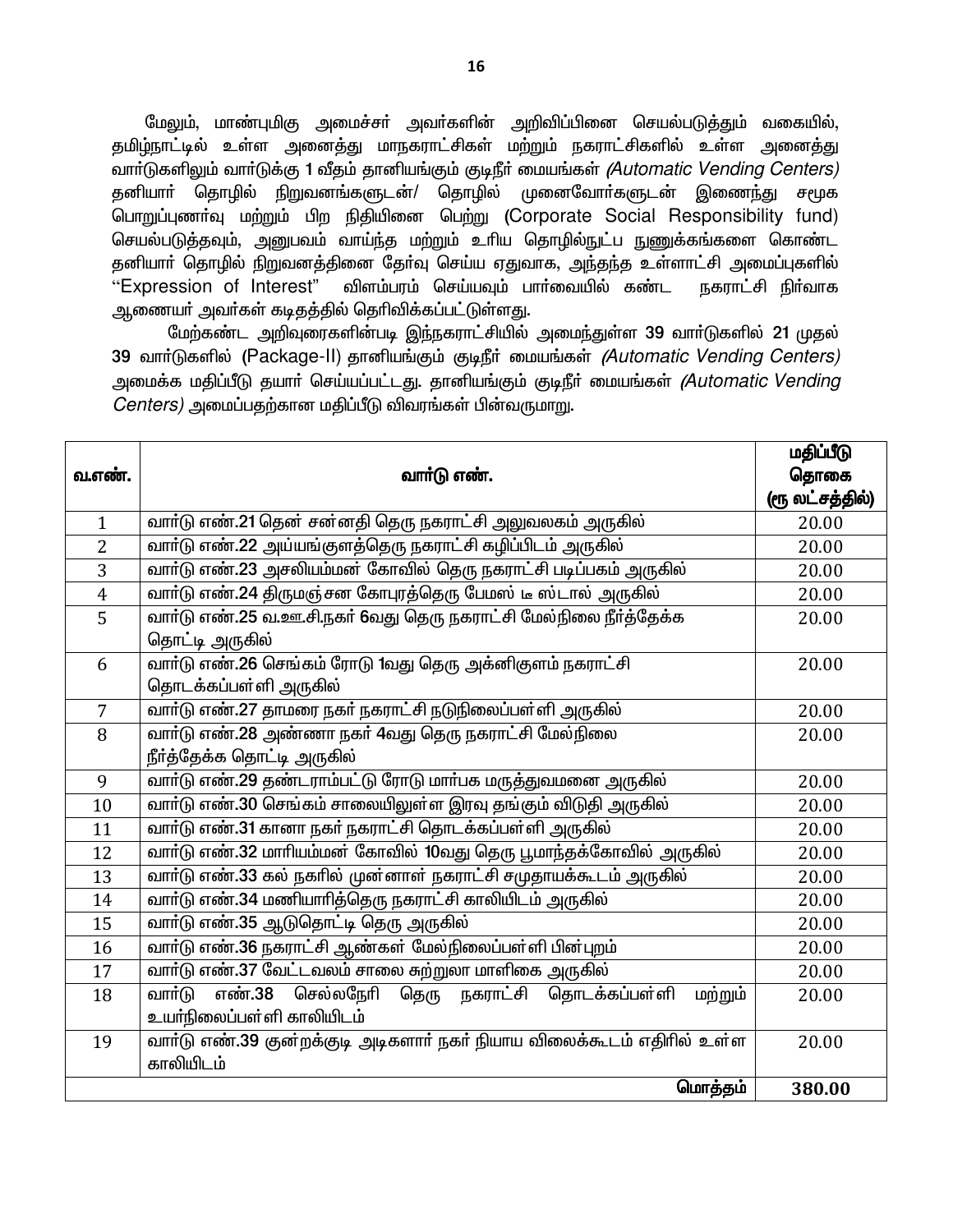திருவண்ணாமலை நகராட்சியில் உள்ள 39 வார்டுகளில் 21 முதல் 39 வார்டுகளில் (Package-II) தானியங்கும் குடிநீர் மையங்கள் *(Automatic Vending Centers)* அமைக்கும் பணி மேலே பட்டியலில் கண்டுள்ள மதிப்பீட்டின்படி மேற்கொள்ள ''Expression of Interest" கோரவும் இத்திட்டப்பணிக்கான முழுத்தொகை மற்றும் பராமரிப்புச் செலவினம் தன்னாா்வ தொண்டு நிறுவனத்தின் பங்களிப்புடன் மேற்கொள்ளவும், மேற்படி நடவடிக்கைகளுக்கு நகராட்சி நிர்வாக ஆணையா். சென்னை அவா்களிடம் அனுமதி கோாி முன்மொழிவுகள் அனுப்பவும் மன்றத்தின் அனுமதிக்கு வைக்கப்படுகிறது.

#### <u>அலுவலகக் குறிப்பு:</u>

- 1. மன்றம் அனுமதி வழங்கலாம்.
- 2. குடிநீா் விநியோக அவசர அவசியம் கருதி தனி அலுவலாின் முன் அனுமதியுடன் நடவடிக்கை மேற்கொண்டதையும் மன்றம் அங்கீகரிக்கலாம்.

#### கோப்பு எண்.3395/2018/இ1 தீர்மானம்

38. இந்நகராட்சிப் பணியாளர்களால் செலுத்தப்பட்டுள்ள சேமநல நிதி சந்தா தொகைக்கு 2009 — 2010 முதல் 2017-2018 வரை வட்டி கணக்கிட்டு, பிரேரணை தயார் செய்து, இயக்குநர், உள்ளாட்சி நிகிக் கணிக்கைக் துறை, சென்னை அவர்களுக்கு அனுப்பி, வட்டிக் கொகை பெறவேண்டியுள்ளதால், மேற்படி பிரேரணை தயாரித்தல் தொடா்பான அனைத்து பணிகளையும் கணினி மூலம் பதிவு செய்து முடித்துதர விலைப்புள்ளி கோரப்பட்டதில், கீழ்கண்டவாறு வரப்பெற்ற மூன்று விலைப்புள்ளிகளில், வரிசை எண்.1ல் குறைவான விலைப்புள்ளி கொடுத்துள்ள RAJREV SOFT SYSTEM, CHENNAI என்ற நிறுவனத்தின் 20.09.2018ந் தேதி விலைப்புள்ளியினை ஏற்று, இந்நகராட்சி நிபந்தனைகளுக்குட்பட்டு மேற்படி பணியினை முடிக்க பணி உத்திரவு வழங்கவும், மேற்படி பணிக்கான செலவினக்கிற்கும் மன்ற அனுமகிக்கு பொருள் வைக்கப்படுகிறது.

| SI.            | <b>Industrial Name</b>                                                                          | <b>Work Details</b>                                                                                                                 | <b>Amount Rs.</b> |
|----------------|-------------------------------------------------------------------------------------------------|-------------------------------------------------------------------------------------------------------------------------------------|-------------------|
| No.            |                                                                                                 |                                                                                                                                     |                   |
| $\blacksquare$ | <b>RAJREV SOFT SYSTEM</b><br>No.2.Muthiayal Reddy Nagar, 3rd<br>Street, Adambakkam, Chennai-600 | Individual PF Interest - Data processing<br>charge for PF Interest in Regular Individual<br>PF Ledger Report                        | 50 (per Employee) |
|                | 088.                                                                                            | Preparation of Yearly abstract and proposal<br>for Regular and $5^{th}$ PCA and $6^{th}$ PCA<br>claiming PF Interest.               | 5,000 (one year)  |
|                |                                                                                                 | <b>Print out Charges</b>                                                                                                            | 3.00 (per page)   |
| $\overline{2}$ | <b>NTECH SOLUTIONS</b><br>No.10.Gowthamar<br>Street,<br>East<br>Tambaram, Chennai-600 059       | Individual PF Interest - Data processing<br>charge for PF Interest in Regular Individual<br>PF Ledger Report                        | 55 (per Employee) |
|                |                                                                                                 | Preparation of Yearly abstract and proposal<br>for Regular and 5 <sup>th</sup> PCA and 6 <sup>th</sup> PCA<br>claiming PF Interest. | 5,500 (one year)  |
|                |                                                                                                 | <b>Print out Charges</b>                                                                                                            | 3.50 (per page)   |
| 3              | <b>VENKAT EVENTS</b><br>#23B.Varadharajan<br>Street,<br>Saraswathi Colony,                      | Individual PF Interest - Data processing<br>charge for PF Interest in Regular Individual<br>PF Ledger Report                        | 60 (per Employee) |
|                | Chitlapakkam,<br>Chennai-600 067.                                                               | Preparation of Yearly abstract and proposal<br>for Regular and 5 <sup>th</sup> PCA and 6 <sup>th</sup> PCA<br>claiming PF Interest. | 6,000 (one year)  |
|                |                                                                                                 | Print out Charges                                                                                                                   | 3.90 (per page)   |

அலுவலகக் குறிப்பு — மன்றம் அனுமதிக்கலாம்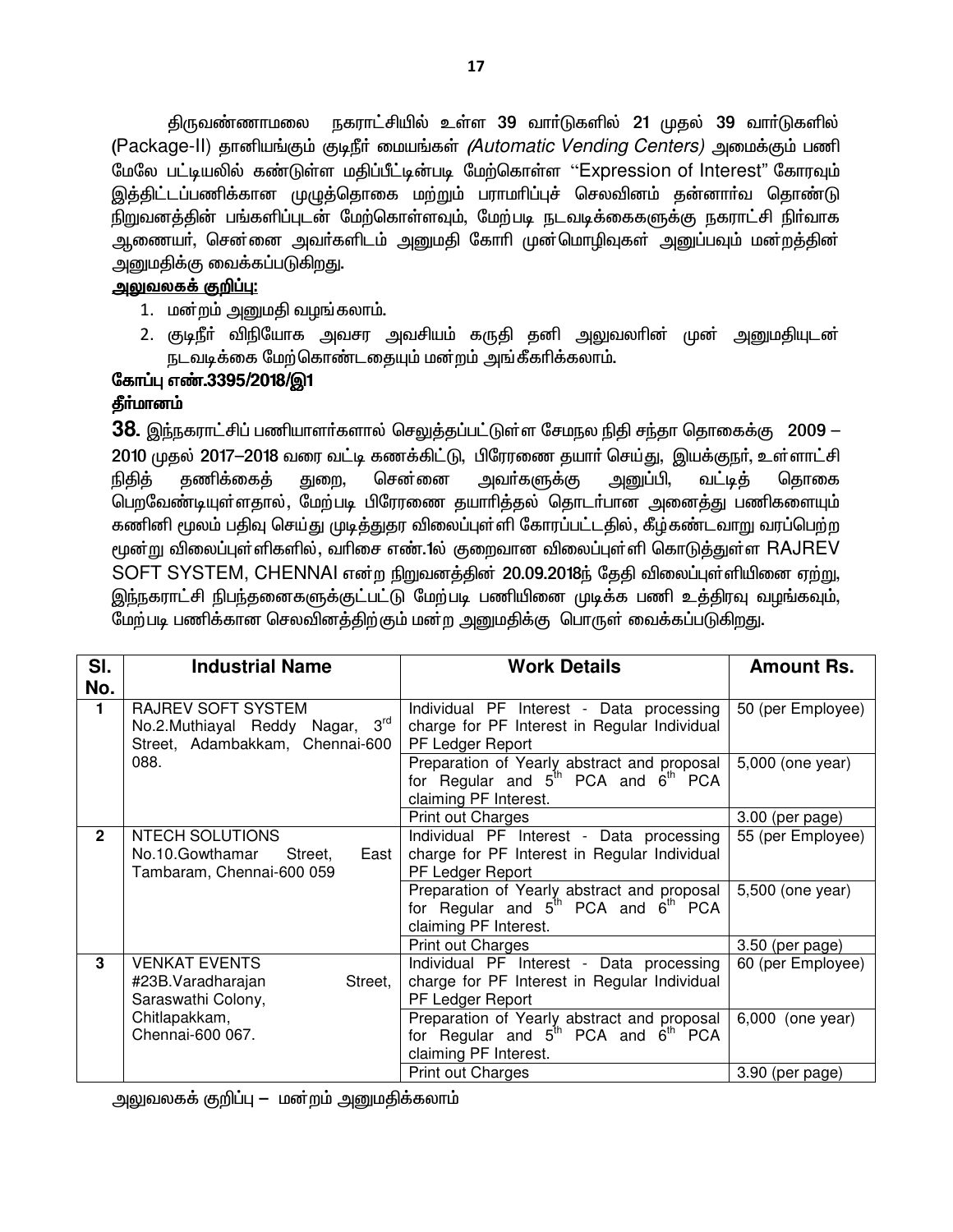### தீர்மானம்

39. இந்நகராட்சி பகுதியில் வாா்டு எண். 38 கீழ்நாத்தூா் நகராட்சி உயா்நிலைப்பள்ளி மற்றும் தொடக்க பள்ளியில் உள்ள பழைய கழிவறைகள் இடித்துவிட்டு புதியதாக கழிவறை அமைத்தல் (2) பழுதடைந்துள்ள சுற்றுச்சுவரை அப்புறப்படுத்தி புதியதாக சுற்றுச்சுவர் அமைத்தல் (3) பள்ளியின் விளையாட்டு மைதானம் உயர்த்தி அமைத்தல் (4) சிமெண்ட் குடிநீர் தொட்டி அமைத்தல் (5) குடிநீா் வசதிகள் செய்ய ஏதுவாக போா்வெல் மற்றும் பைப் லைன் அமைத்தல் (6) பழுதடைந்துள்ள பள்ளியின் சமையல் கூடத்தை இடித்துவிட்டு புதிய சமையல் கூடம் அமைத்தல் (7) புதிய நுழைவு வாயில் அமைத்தல் (8) மின்சார வசசதகள் ஏற்படுத்துதல் ஆகிய பணிகள் மேற்கொள்ள ஆகும் தோராய செலவினம் ரூ. 9.50 லட்சம் (ரூபாய் ஒன்பது லட்சத்து ஐம்பதாயிரம்)க்கு மன்ற அனுமதி வேண்டப்படுகிறது.

### <u> அலுவலகக் குறிப்பு —</u>

- 1. அனுமதி வழங்கலாம்
- 2. வருவாய் நிதியில் கீழ் செலவிடலாம்.

## தீர்மானம்

40. இந்நகராட்சியின் பயன்பாட்டில் உள்ள TN25M 2863 குடிநீர் வாகனத்தின் தகுதிகாலம் FC முடிவடைவதால் மேலும் ஓராண்டு புதுப்பிக்க வேண்டியுள்ளதால் வாகனத்தில் உள்ள பழுதுகளை நீக்குதல் பெயிண்டிங் செய்தல் மற்றும் இதர பணிகளை மேற்கொள்ள ஆகும் தோராய செலவினம் ரூ.1.75 லட்சம் (ஒரு லட்சத்து எழுபத்து ஐந்தாயிரம்)க்கு மன்ற அனுமதி வேண்டப்படுகிறது.

### <u> அலுவலகக் குறிப்ப – </u>

- 1. அனுமதி வழங்கலாம்
- 2. குடிநீர் நிதியில் கீழ் செலவிடலாம்.

ந.க.எண். 3937/2018/இ1

## தீர்மானம்

**41.** இந்நகராட்சியில் பயன்பாட்டில் உள்ள TN25M 2863 குடிநீர் வாகனத்தின் தகுதிகாலம் FC முடிவடைவதால் மேலும் ஓராண்டு புதுப்பிக்க வேண்டியுள்ளதால் வாகனத்தில் உள்ள பழுதுகளை பெயிண்டிங் செய்கல் மற்றும் இகர பணிகள் மேற்கொள்ள 29.10.2018ல் நீக்குகல் ஒப்பந்தப்புள்ளிகள் கீழ்க்கண்டவாறு பெறப்பட்டது.

| வ.எண்.         | நிறுவனத்தின் பெயர்                                                              | மதிப்பீடு<br>(ரூ.லட்சம்) | கொடுத்துள்ள<br>ஒப்பந்தப்புள்ளி |
|----------------|---------------------------------------------------------------------------------|--------------------------|--------------------------------|
|                | ஜவஹா் ஆட்டோ ஒா்க்கஸ்<br>77பி மத்தலாங்குளத்தெரு, திருவண்ணாமலை                    |                          | <sub>С</sub> п. 1,74,151/-     |
| $\overline{2}$ | கண்ணம்மாள் ஆட்டோ ஒர்க்கஸ்<br>நெ.10, முத்து விநாயகர் கோயில் தெரு<br>திருவண்ணாமலை | 1.75                     | <sub>е</sub> ҧ. 1,77,630/–     |

## அலுவலகக்குறிப்பு

- 1. மேற்படி பெறப்பட்ட ஒப்பந்தப்புள்ளிகளில் வரிசை எண்.1ல் கொடுத்துள்ள M/s ஜவஹர் ஆட்டோ ஒர்க்கஸ், திருவண்ணாமலை என்பவரின் விலைப்புள்ளி குறைவாக உள்ளதை , அனுமதிக்கலாம்.
- 2. இப்பணியின் அவசர அவசியம் கருதி தனி அலுவலா் அவா்களின் முன் அனுமதி பெற்று வேலை உத்திரவு வமங்கியதையும் மன்றம் அனுமதிக்கலாம்.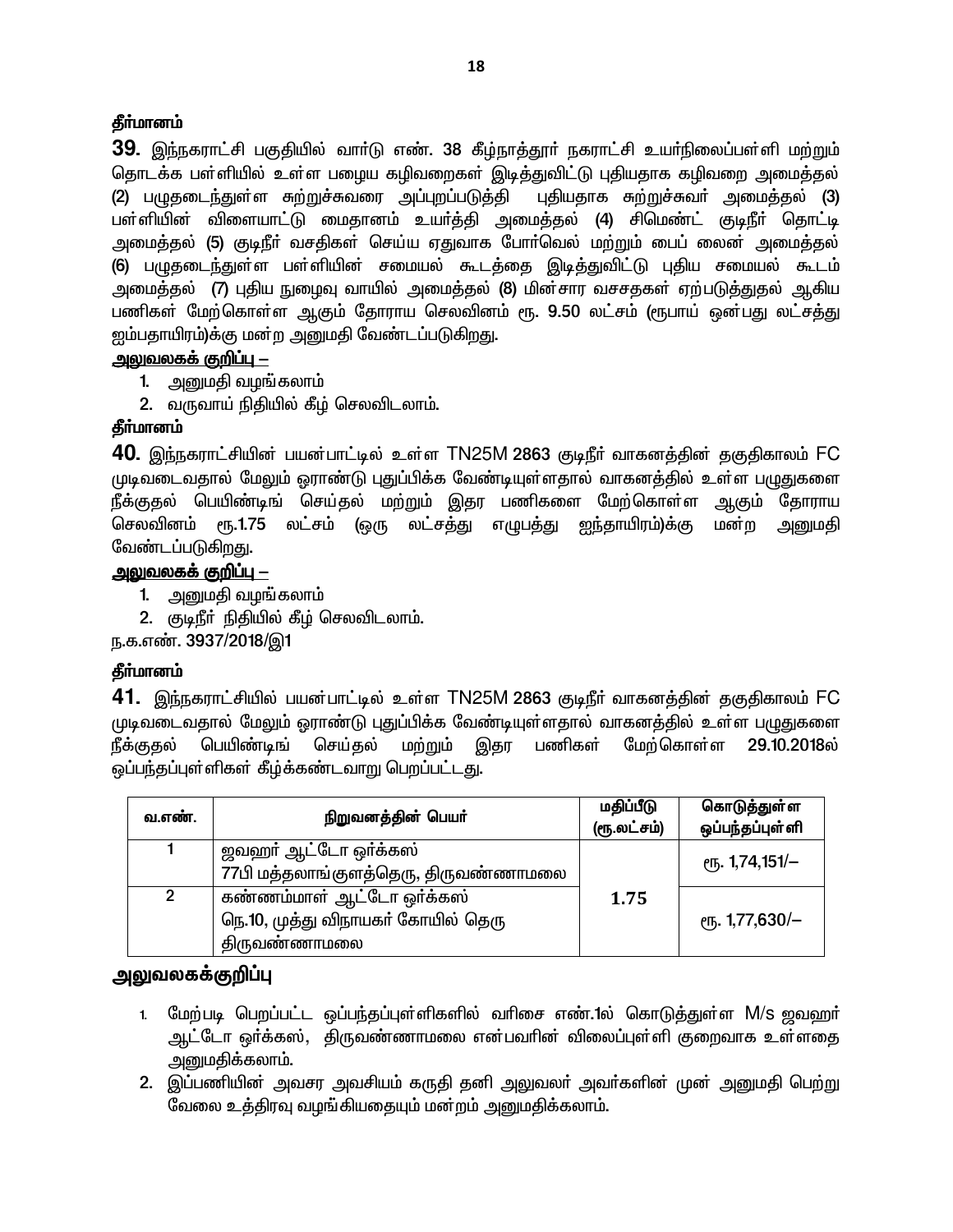### **தீர்மானம்**

**42.** இந்நகராட்சி சித்ரா பௌர்ணமி – 2018 க்கு பொது மக்கள் மற்றும் பக்தர்களுக்கு அடிப்படை வசதிகள் செய்ய ஏதுவாக நடமாடும் கழிவறைகள் அமைக்கப்பட்டுள்ள இடக்கிற்கு கண்ணீர் வசதிகள் செய்தல் மற்றும் சின்டெக் தொட்டிகளுக்கு பைப்லைன் அமைத்து குடிநீா் வசதிகள் செய்தல் ஆகிய பணிகள் மேற்கொள்ள ஆகும் தோராய செலவினம் ரூ. 60000/— க்கு (ரூபாய் அறுபது ஆயிரம்) மன்ற அனுமதி வேண்டப்படுகிறது.

### <u>அலுவலகக் குறிப்பு –</u>

- 1. அனுமதி வழங்கலாம்
- 2. இப்பணியின் அவசரம் அவசியம் கருதி தனி அலுவலா் அவா்களின் முன் அனுமதி பெற்று மேல் நடவடிக்கை எடுத்ததையும் அனுமதிக்கலாம்.

ந.க.எண். 1626/2018/இ1

## **தீர்மானம்**

43. இந்நகராட்சி சித்ரா பௌர்ணமி – 2018 க்கு நடமாடும் கழிவறைகளுக்கு தண்ணீர் வசதிகள் செய்தல் மற்றும் சின்டெக்ஸ் தொட்டிகளுக்கு பைப் லைன் அமைத்து குடிநீா் வசதிகள் ஏற்படுத்துதல் ஆகிய பணிகளுக்கு 23.05.2018ல் பெறப்பட்ட விலைப்புள்ளிகள் முடிவு செய்ய மன்ற அனுமதி வேண்டப்படுகிறது.

| வ.எண்.         | நிறுவனத்தின் பெயர்                                        | மதிப்பீடு<br>(ரூ.லட்சம்) | கொடுத்துள்ள<br>ஒப்பந்தப்புள்ளி |
|----------------|-----------------------------------------------------------|--------------------------|--------------------------------|
|                | அஸ்வினி கன்ஸ்ட்ரக்ஷன்<br>37, பேகோபுரம் 10வது தெரு, தி.மலை |                          | $0.20\%$ குறைவு                |
| $\overline{2}$ | பி. பூங்காவனம்<br>சேந்துகிணறு தெரு, தி.மலை                | 60,000                   | $1.50\%$ அதிகம்                |
| 3.             | கல்நகர்,<br>ராமமூர்த்தி,<br>நெ.98<br>கே.<br>திருவண்ணாமலை  |                          | 2.20 % அதிகம்                  |

## <u>அலு</u>வலகக்குறிப்பு

- 1. மேற்படி பெறப்பட்ட ஒப்பந்தப்புள்ளிகளில் வரிசை எண்.1ல் கொடுத்துள்ள M/s அஸ்வினி கன்ஸ்ட்ரக்ஷன், திருவண்ணாமலை என்பவரின் விலைப்புள்ளி குறைவாக உள்ளதை அனுமதிக்கலாம்.
- 2. இப்பணியின் அவசர அவசியம் கருதி தனி அலுவலா் அவா்களின் முன் அனுமதி பெற்று வேலை உத்திரவு வழங்கியதையும் மன்றம் அனுமதிக்கலாம்.

## தீர்மானம்

**44.** இந்நகராட்சி மத்திய பேருந்து நிலையம் அருகில் உள்ள மேல்நிலை நீர்த்தேக்க தொட்டியின் அருகில் நுண்ணிய உரக்களன் (Micro Compost) அமைக்கப்பட்டது. இவ்விடத்தில் மழைக்காலங்களில் உரம் தயாரிக்க ஏதுவாகவும் M.S.Roof Sheet அமைத்தல் அருகில் உள்ள <u>அறை புதுப்பித்தல் மற்றும் இதர பணிகள் மேற்கொள்ள ஆகும் தோராய செலவினம் ரூ.9.50 த</u> லட்சம் (ஒன்பது லட்சத்து ஐம்பதாயிரம் மட்டும்) மன்ற அனுமதி வேண்டப்படுகிறது.

## <u>அலுவலகக் குறிப்பு –</u>

- 1. அனுமதி வழங்கலாம்
- 2. வருவாய் நிதியின் கீழ் செலவிடலாம்.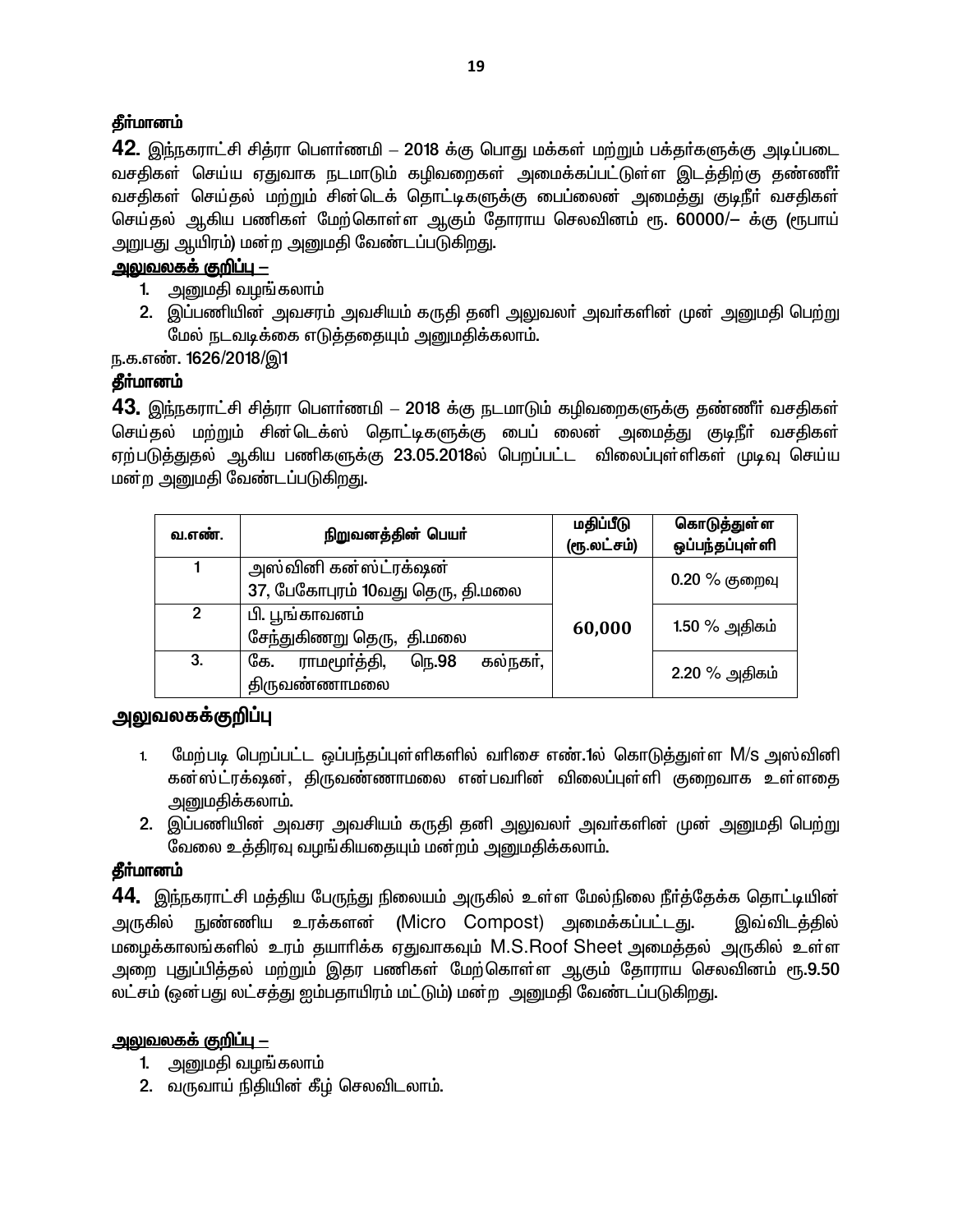# **கீர்மானம்**

45. இந்நகராட்சியின் மத்திய பேருந்து நிலையம் அருகில் உள்ள மேல்நிலை நீர்த்தேக்க தொட்டி வளாகத்தில் நுண்ணிய உரக்களன் அமைக்கப்பட்டுள்ள இடத்திற்கு மேற்கூரை அமைக்கும் பணிகளுக்கு 25.10.2018ல் பெறப்பட்ட ஒப்பந்தப்புள்ளிகள் முடிவு செய்ய மன்ற அனுமதி வேண்டப்படுகிறது.

| வ.எண்.         | நிறுவனத்தின் பெயர்                                     | மதிப்பீடு<br>(ரூ.லட்சம்) | கொடுத்துள்ள<br>ஒப்பந்தப்புள்ளி |
|----------------|--------------------------------------------------------|--------------------------|--------------------------------|
|                | என். பிச்சாண்டி<br>நெ. 291 / 247 தேனிமலை, திருவண்ணாமலை | 9.50                     | $0.08\ \%$ குறைவு              |
| $\overline{2}$ | எ. சத்தியராஜ்<br>சிறுவள்ளுவா்கிராமம், திருவண்ணாமலை     |                          | $0.50\%$ அதிகம்                |

## <u>அலுவலகக்குறிப்பு</u>

1. மேற்படி பெறப்பட்ட ஒப்பந்தப்புள்ளிகளில் வரிசை எண்.1ல்  $M/s$ கொடுக<u>்க</u>ுள்ள என்.பிச்சாண்டி என்பவரின் ஒப்பந்தப்புள்ளி குறைவாக உள்ளதை அனுமதிக்கலாம்.

# தீா்மானம்

46. இந்நகராட்சியின் சோமாவரக்குளம் நீரேற்று நிலைய வளாகத்தில் காவலா் மற்றும் குடிநீா் விநியோகப் பணியாளா்களுக்கு காிவறை மற்றும் குளியல் அறைகள் கட்டும் பணிக்கு 19.09.2018 அன்று பெறப்பட்ட ஒப்பந்தப்புள்ளிகள் முடிவு செய்ய மன்ற அனுமதி வேண்டப்படுகிறது.

| வ.எண்.         | நிறுவனத்தின் பெயர்                                   | மதிப்பீடு<br>(ரூ.லட்சம்) | கொடுத்துள்ள<br>ஒப்பந்தப்புள்ளி |
|----------------|------------------------------------------------------|--------------------------|--------------------------------|
|                | எம். கமலக்கண்ணன்<br>அருணைகிாிபுரம் 1வது தெரு, தி.மலை | 2.50                     | $0.13\ \%$ குறைவு              |
| $\overline{2}$ | ஆர் . மாரிமுத்து, கல்லரைப்பாடி, தி.மலை               |                          | $1.36\%$ அதிகம்                |

## அலுவலகக்குறிப்பு

- மேற்படி பெறப்பட்ட ஒப்பந்தப்புள்ளிகளில் வரிசை எண்.1ல் கொடுத்துள்ள  $1.$  $M/s$  எம். கமலக்கண்ணன் என்பவரின் லப்பந்தப்புள்ளி உள்ளகை குறைவாக அனுமகிக்கலாம்.
- 2. இப்பணியின் அவசர அவசியம் கருதி தனி அலுவலா் அவா்களின் முன் அனுமதி பெற்று வேலை உத்திரவு வழங்கியதையும் அனுமதிக்கலாம்.

# தீா்மானம்

47. திருவண்ணாமலை நகராட்சி திருக்கார்த்திகை தீபத்திருவிழா – 2018 பொது சுகாதாரம் பிரிவில் நகராட்சி நிா்வாக ஆணையா். சென்னை அவா்களின் அறிவுரையின் போில் திருவிழாக்காலங்களில் திருவண்ணாமலை நகராட்சி பகுதி மற்றும் திருவண்ணாமலை நகர் கிறம்பட எல்லைக்குட்பட்ட கிரிவலப்பாதையில் துப்புரவுப் பணிகளை செயல்படுக்கிய பணியாளர்கள் மற்றும் அலுவலர்களுக்கு மதிப்பூதியம் வழங்க வேண்டும் என நகராட்சி நிர்வாக மண்டல இயக்குநா், வேலூா் அவா்களின் ந.க.எண்.5485/2018/அ3 நாள் 23.11.2018 செயல்முறை அதன்படி 645 பணியாளர்கள் மற்றும் அலுவலர்களுக்கு ஆணையில் உத்திரவிடப்பட்டது. மதிப்பூதியம் தலா ரூ. 1000/– கணக்கிட்டு ரூ. 6,45,000/– வழங்க மன்றத்தின் அனுமதி வேண்டப்படுகிறது.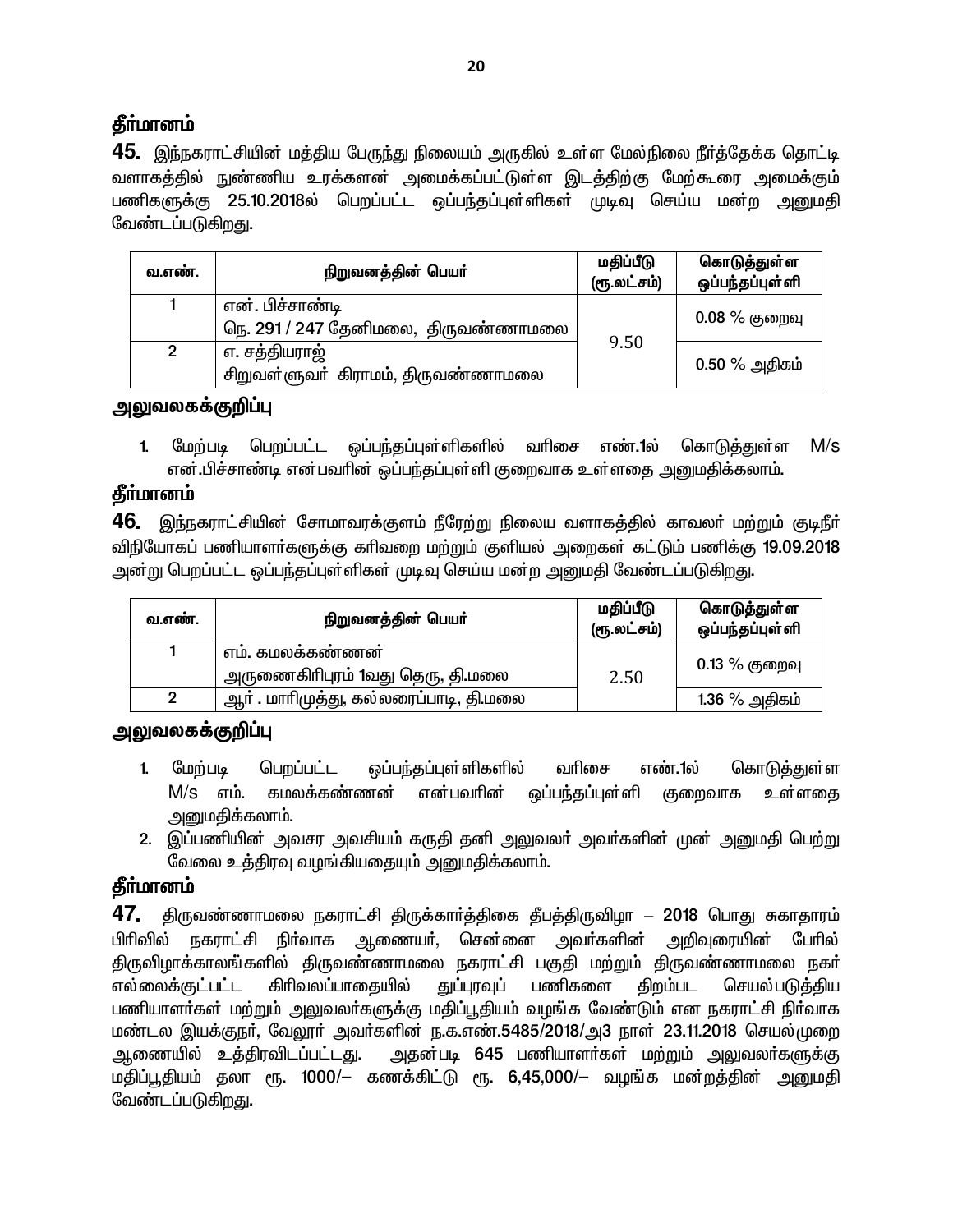### அலுவலகக்குறிப்பு

### 1. மன்றம் அனுமதிக்கலாம்

2. நகராட்சி நிர்வாக மண்டல இயக்குநர், வேலூர் அவர்களின் செயல்முறை உத்திர.ன்படி அவசர அவசியம் கருதி தனி அலுவலா் அவா்களின் முன் அனுமதி பெற்று மதிப்<u>பூ</u>தியம் தொகை ரூ.645000/— வழங்கியமைக்கும், பொது நிதியில் செலவினத்தை மேற்கொண்டமைக்கும் மன்றம் அனுமதிக்கலாம்.

### ந.க.எண். 4571/2018/எச்1

## **தீர்மானம்**

<u>48. இந்ந</u>கராட்சியின் தீபத்திருவிழா – 2018க்கு வருகை தரும் பக்தர்களுக்கு தற்காலிக பேருந்து நிலையங்கள் அமைக்கப்பட்ட இடங்களில் பெண்களுக்கான தற்காலிக கழிவறைகள<mark>்</mark> அமைக்குமாறு மாவட்ட ஆட்சியர், திருவண்ணாமலை அவர்களின் கள ஆய்வில<mark>்</mark> தெரிவிக்கப்பட்டது. இதன்படி 10 எண்கள் தற்காலிக கழிவறைகள் அமைக்க ஆகும் தோராய செலவினம் ரூ. 1.40 லட்சம் (ரூபாய் ஒரு லட்சத்து நாற்பதாயிரம் )க்கு மன்ற அனுமதி வேண்டப்படுகிறது.

### அலுவலகக்குறிப்பு

1. அனுமதி வழங்கலாம்

2. வருவாய் நிதியின் கீழ் செலவிடலாம்.

## **தீர்மானம்**

49. இந்நகராட்சியின் தீபத்திருவிழா – 2018க்கு வருகை தரும் பக்தர்களுக்கு 11 இடங்களில் தற்காலிக பேருந்து நிலையங்கள் அமைக்கப்பட்டது. இவ்விடங்களில் மாவட்ட ஆட்சியர், ்திருவண்ணாமலை அவர்களின் கள ஆய்வில் மேற்படி இடங்களில் பெண்களுக்கான தற்காலிக சிறுநீா் கழிவறைகள் அமைக்குமாறு தெரிவிக்கப்பட்டது. எனவே 11 எண்கள் சிறுநீா் கழிக்கும் தற்காலிக சிறுநீா் கழிப்பிடம் அமைக்க ஆகும் தோராய செலவினம் ரூ. 1.60 லட்சம் (ரூபாய் ஒரு லட்சத்து அறுபதாயிரம்) க்கு மன்ற அனுமதி வேண்டப்படுகிறது.

## <u>அலுவலகக்குறிப்பு</u>

1. அனுமதி வழங்கலாம்

2. வருவாய் நிதியின் கீழ் செலவிடலாம்.

## **கீர்மானம்**

50. இந்நகராட்சியின் கார்த்திகை தீபத்திருவிழா 2018 ஐ முன்னிட்டு வரும் பக்தர்களுக்கு அடிப்படை வசதிகள் செய்திட ஏதுவாக, 16.11.2018 அன்று விலைப்புள்ளி கோரப்பட்டதில், பெறப்பட்டுள்ள விலைப்புள்ளியினை மன்றத்தின் அனுமதி வேண்டி பொருள் வைக்கப்படுகி<u>றது</u>.

| வ.எண். | பணியின் பெயர்                      | நிறுவனத்தின் பெயர்       | கொடுத்துள்ள<br>விலைப்புள் ளி |
|--------|------------------------------------|--------------------------|------------------------------|
|        | தற்காலிக பேருந்து நிலையத்திற்கு 11 | P.M.S.I. ஸ்ரீ லோகநாதன்   |                              |
|        | எண்ணிக்கை தற்காலிக பெண்கள்         | இண்டஸ்ட்ரீஸ் மற்றும்     | $e$ гђ. 14,000/-             |
|        | சிறுநீர் கழிப்பிடம் சப்ளை செய்தல்  | கிரில் ஒர்க்கஸ்,         |                              |
|        |                                    | திருவண்ணாமலை             |                              |
|        |                                    | அரி கிரில் ஒர்க்கஸ்,     | $e$ гђ. 15,000/-             |
|        |                                    | திருவண்ணாமலை             |                              |
|        |                                    | கோகுலம் கிரில் ஒர்க்கஸ், | $e$ гђ. 16,200/-             |
|        |                                    | திருவண்ணாமல <u>ை</u>     |                              |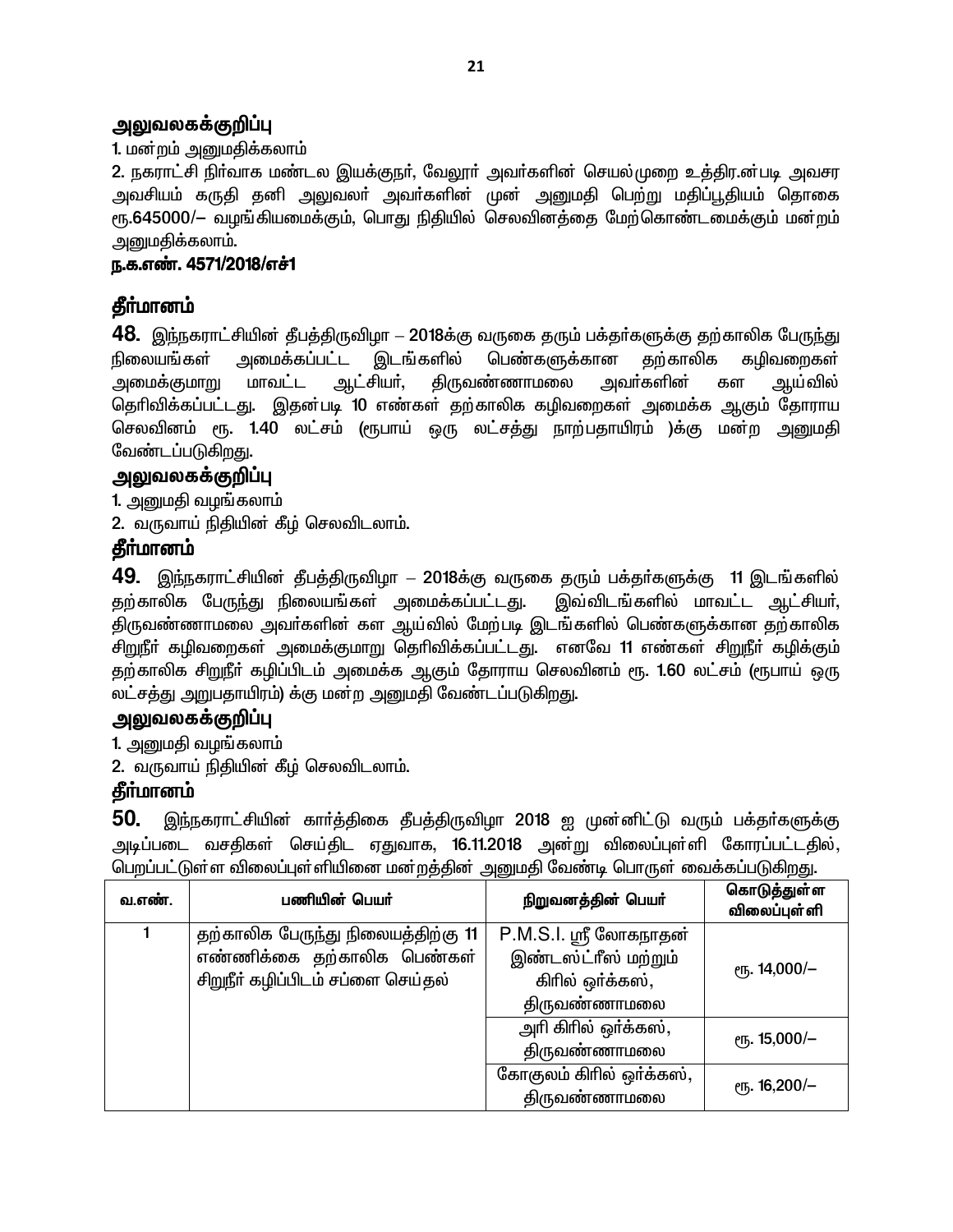## அலுவலகக்குறிப்பு

- P.M.S.I. ஸ்ரீ 1. மேற்கண்ட பணிக்கு விலைப்புள்ளி கொடுத்துள்ள லோகநாகன் இண்டஸ்ட்ரீஸ் மற்றும் கிரில் ஒர்க்கஸ், திருவண்ணாமலை என்ற நிறுவனத்தின் குறைந்த விலைப்புள்ளியினை மன்றம் ஏற்கலாம்.
- 2. அவசர அவசியம் கருதி தனி அலுவலா் அவா்களின் முன் அனுமதி பெற்று பணி உத்திரவு வழங்கியதை மன்றம் ஏற்கலாம்.

## தீா்மானம்

51. இந்நகராட்சியின் கார்த்திகை தீபத்திருவிழா 2018 ஐ முன்னிட்டு வரும் பக்தர்களுக்கு அடிப்படை வசதிகள் செய்திட ஏதுவாக, **16.11.2018** அன்று விலைப்புள்ளி கோரப்பட்டதில், பெறப்பட்டுள்ள விலைப்புள்ளியினை மன்றத்தின் அனுமதி வேண்டி பொருள் வைக்கப்படுகிறது.

| வ.எண். | பணியின் பெயர்                                                       | நிறுவனத்தின் பெயர்                             | கொடுத்துள்ள<br><b>விலைப்புள்</b> ளி |
|--------|---------------------------------------------------------------------|------------------------------------------------|-------------------------------------|
|        | தற்காலிக பேருந்து நிலையத்திற்கு 10<br>எண்ணிக்கை தற்காலிக கழிப்பிடம் | P.M.S.I. ஸ்ரீ லோகநாதன்<br>இண்டஸ்ட்ரீஸ் மற்றும் |                                     |
|        | சப்ளை செய்தல்                                                       | கிரில் ஒர்க்கஸ்,                               | $e$ гђ. 12,000/-                    |
|        |                                                                     | திருவண்ணாமலை                                   |                                     |
|        |                                                                     | அரி கிரில் ஒர்க்கஸ்,                           | $e$ гђ. 14,000/-                    |
|        |                                                                     | திருவண்ணாமலை                                   |                                     |
|        |                                                                     | கோகுலம் கிரில் ஒர்க்கஸ்,                       | ரு. 16,000/-                        |
|        |                                                                     | திருவண்ணாமலை                                   |                                     |

### அலுவலகக்குறிப்பு

- 1. மேற்கண்ட பணிக்கு கொடுத்துள்ள  $P.M.S.I.$  ஸ்ரீ விலைப்புள்ளி லோகநாதன் இண்டஸ்ட்ரீஸ் மற்றும் கிரில் ஒர்க்கஸ், திருவண்ணாமலை என்ற நிறுவனத்தின் குறைந்த விலைப்புள்ளியினை மன்றம் ஏற்கலாம்.
- 2. அவசர அவசியம் கருதி தனி அலுவலா் அவா்களின் முன் அனுமதி பெற்று பணி உத்திரவு வழங்கியதை மன்றம் ஏற்கலாம்.

# தீா்மானம்

 $52$ . இந்நகராட்சியின் வார்டு எண். 26 ரமணாநகர் 3வது தெருவில் மழைநீர் கால்வாய் அமைக்கும் பணிகளுக்கு 23.10.2018 அன்று பெறப்பட்ட ஒப்பந்தப்புள்ளிகள் முடிவு செய்ய மன்ற அனுமதி வேண்டப்படுகிறது.

| வ.எண். | நிறுவனத்தின் பெயர்                                                      | மதிப்பீடு (ரூ.லட்சத்தில்) | கொடுத்துள்ள<br>ஒப்பந்தப்புள்ளி |
|--------|-------------------------------------------------------------------------|---------------------------|--------------------------------|
|        | எஸ். சண்முகம்<br>12/4 வடவீதி சுப்பிரமணியர் கோவில் தெரு,<br>திருவண்ணாமலை | 5.00                      | $0.18\%$ குறைவு                |
| 2.     | ஆா். ராஜமாணிக்கம்<br>நெ. 202/66 வேங்கிக்கால்<br>திருவண்ணாமலை            |                           | $0.67\%$ அதிகம்                |

#### அலுவலகக்குறிப்பு

- 1. மேற்படி பெறப்பட்ட ஒப்பந்தப்புள்ளிகளின் வரிசை எண்.1ல் கொடுத்துள்ள M/S எஸ். சண்முகம் என்பவரின் ஒப்பந்தப்புள்ளி குறைவாக உள்ளதை அனுமதிக்கலாம்.
- 2. அவசர அவசியம் கருதி தனி அலுவலர் அவர்களின் முன் அனுமதி பெற்று வேலை உத்திரவு வழங்கியதையும் அனுமதிக்கலாம்.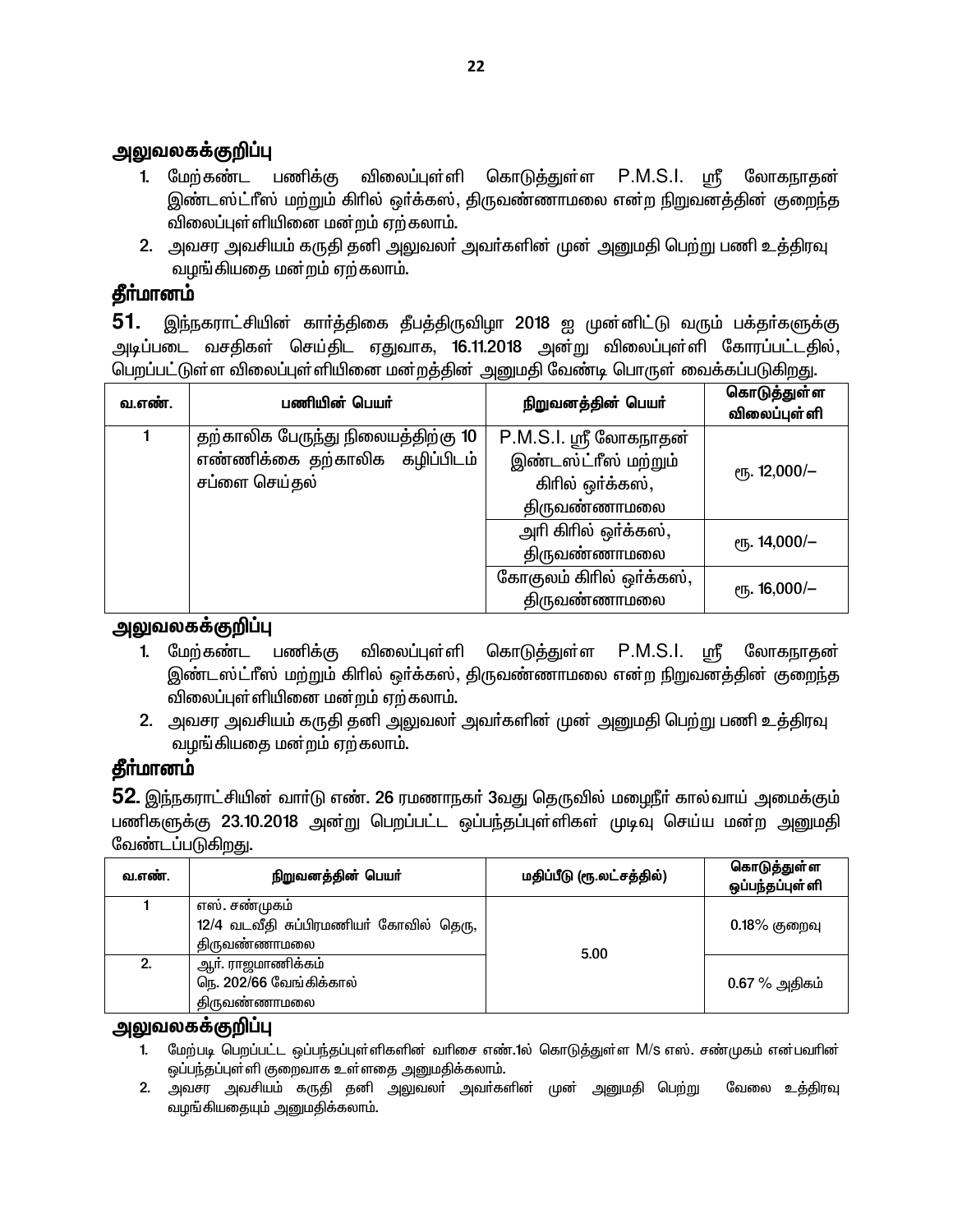## **கீர்மானம்**

53. திருவண்ணாமலை <u> நகராட்</u>சியில் பொது சுகாதாரத்தில் திருக்கார்த்திகை கீபக் திருவிழா-2018 க்கு சுகாதார பணிகள் மேற்கொள்ள தேவையான பொருட்களை கீழ்க்கண்டவாறு வழங்க அரசு அங்கீக்காரம் பெற்ற அக்ரோ போன்ற நிறுவனங்கள் மூலம் விலைப்புள்ளிகளை கோர மன்ற அனுமதிக்கு வைக்கப்படுகிறது.

### <u>தேவையான பொருட்க</u>ள்

- 1. கருப்பு பெனாயில் 500 லிட்டர் 2. பிளீச்சிங் பவுடர் 10 மெட்ரிக் டன் 61 மெட்ரிக் டன் 3. நீர்த்த சுண்ணாம்புத் தூள் 150 லிட்டர் 4. லாவான் 5. சணல் 5கிலோ, பேட்டரி 30, பைனாப்பிள் எசன்ஸ் 2 லிட்டர் கோணிப்பை 30 எண்ணிக்கை, வெல்லம் 300 கிலோ
- 6. ஈச்சங்கூடைகள்
- 7. தென்னந்தொடைப்பம் (பெரிய கூட்டுமார்)
- 8. தென்னந்தொடைப்பம் (1 துடைப்பம் ரூ.28/-வீதம்)
- 9. கம்பி பெரிய கூட்டுமார்
- 10. பிளாஸ்டிக் வாளி மூடியுடன்
- 11. பிளாஸ்டிக் சட்டி

**அலுவலகக்குறிப்பு**:— மன்றம் அனுமதி வழங்கலாம்

ந.க.எண். 6002/2018/எச்1

## **கீர்மானம்**

54. <u>இந்ந</u>கராட்சி அலுவலகத்தில் பொது சுகாதாரப்பிரிவின் பயன்பாட்டிற்கு BT என்ற கிருமிநாசினி 500 கிலோ தேவையாக உள்ளது. ஆனால் DDH, திருவண்ணாமலை அவர்களின் ஆய்வுக்கூட்ட நாள் 15.11.2018 ல் BT க்கு பதிலாக Difulubenzuron ஐ பயன்படுத்தினால் Larva வை Control பன்னுவது முன்னோடியாக உள்ளது என்றும் தெரிவிக்கப்பட்டதின் பேரில் Diflubenzuron னையே 200 கிலோ புதியதாக வாங்கி கொள்ளவும், மற்றும் TNMSC அங்கீக்காரம் பெற்ற Arysta Lifescience India Ltd, Mumbai என்ற நிறுவனக்கிடமிருந்து பெறவும், ஏற்படும் தோராய செலவின தொகைக்கு படிவம் — 1 அறிக்கையின்படி மன்ற அனுமதி கோரப்படுகிறது.

**அலுவலகக்குறிப்பு** — மன்றம் அனுமதிக்கலாம் ந.க.எண். 4571/2018/எச்1

## தீர்மானம்

55. இந்நகராட்சியில் திருக்காா்த்திகை தீபத்திருவிழா – 2018 பொது சுகாதார பிாிவில் பணிபுரியும் துப்புரவு பணியாளா்களுக்கும் மற்றும் பிற நகராட்சியிலிருந்து வரப்பெற்ற துப்புரவு பணியாளா்களுக்கும் (300 பணியாளா்களுக்கு ) மேலும் ஒரு 150 எண்ணிக்கையில் போா்வைகள் திருப்பதி ஜவுளிக்கடல், திருவண்ணாமலையில் வாங்கப்பட்டது. அதற்கான செலவினம் ரூ.30,000/--ஐ மேற்படி நிறுவனத்திற்கு வழங்க, மன்ற அனுமதி வேண்டப்படுகிறது.

```
அலுவலகக்குறிப்பு – மன்றம் அனுமதிக்கலாம்
ந.க.எண். 5995/2018/எச்1
கீர்மானம்
```
 $600 \pi$ ண்ணிக்கை 1500 எண்ணிக்கை  $2000$  எண்ணிக்கை 200 எண்ணிக்கை 200 எண்ணிக்கை 150 எண்ணிக்கை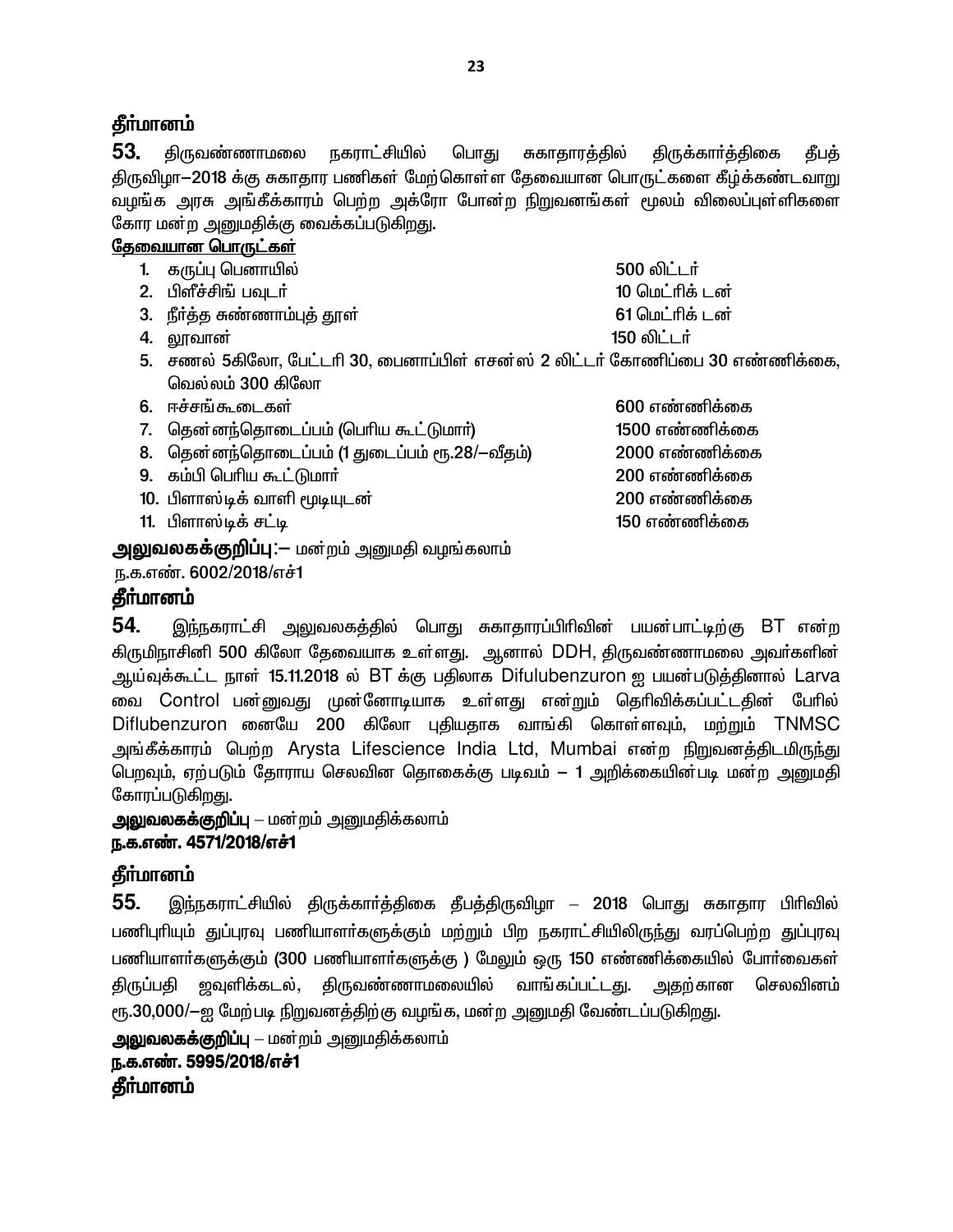56. இந்நகராட்சியில் பணிபுரிந்து ஓய்வு பெற்ற மற்றும் இறந்த பணியாளர்களுக்கு சிறப்பு சேமநலநிதி மற்றும் அதற்கான வட்டித் தொகை மற்றும் நகராட்சிப் பங்குத் தொகை வழங்க மன்றக்கின் அமைகி வேண்டப்படுகிறது.

| --- -- --                                    |       |
|----------------------------------------------|-------|
| 1. எஸ். நாகராஜ் , இரவு காவலா்                | 1323  |
| 2. சுந்தரம் / சிங்காரம் , துப்புரவு பணியாளா் | 13929 |
| 3. சாந்தி / ராஜா, துப்புரவு பணியாளா்         | 14467 |
| 4. பெருமாள் / கருப்பன் (ஒய்வு) து. பணியாளா்  | 34361 |
| 5. கே. மணி (ஒய்வு) பீலி திறப்பாளா்           | 14810 |
|                                              |       |
|                                              | 78890 |
|                                              |       |

அலுவலகக் குறிப்பு – மன்றம் அனுமதிக்கலாம்.

#### தீா்மானம்

57. இந்நகராட்சியில் அனைத்து பகுதிகளிலும் டெங்கு காய்ச்சல் தடுப்பு மற்றும் விழிப்புணா்வு கணக்கெடுப்பு பணியில் தற்போது ஒரு நபருக்கு ஒரு நாள் ஊதியமாக ரூ. 150/— என்ற அடிப்படையில் 75 பணியாளர்கள் பணிபுரிந்து வருகின்றனர்.

இப்பணியாளா்கள் குழுக்களாக சோ்ந்து டெங்கு ஒழிப்பு பணியில் மேலும் புதியதாக சுய உதவிக்குமுக்களை அமர்த்த கூடுதலாக 30 பணியாளர்களை அக்டோபர் மாதம் முதல் பணியில் ஈடுபடுத்தி கொள்ளவும், நவம்பர் மாதம் முதல் Rapid Response Team அமைக்க வேண்டி உள்ளதால், மேலும் 30 பணியாளா்களை தேவைப்படும் காலம் வரை பணியில் ஈடுபடுத்தி கொள்ளவும் ஒரு நபருக்கு ரூ.150/— என்ற அடிப்படையில் மொத்தம் கூடுதலாக 60 பணியாளாகளுக்கும், ஆக மொத்தம் 135 பணியாளாகளுக்கு மாதம் மாதம் ஏற்படும் சம்பளச் செலவினம் / தினக்கூலி செலவினம் ரூ.4,00,000/— க்கு (ரூபாய் நான்கு இலட்சம் மட்டும்) மன்றத்தின் அனுமதி வேண்டப்படுகிறது.

அலுவலகக் குறிப்பு :–

- 1. மன்றம் அனுமதி வழங்கலாம்
- 2. அவசர அவசியம் கருதி பொது சுகாதாரப் பிரிவில் கூடுதலாக டெங்கு பணியாளர்களை ஈடுபடுத்தி கொண்டமைக்கும், அவா்களுக்கான தொகை வழங்கியமைக்கும் மன்றம் அனுமதி வழங்கலலம்.

#### ந.க.எண். 2692/2016/எச்1 **கீர்மானம்**

58. இந்நகராட்சி வார்டு எண்.18ல் பள்ளி கொண்டாப்பட்டு சாலை குண்டும் குழியுமாக உள்ளதால் போக்குவரத்திற்கு பொது மக்களுக்கும் இடையூறாக உள்ளதால் 45 மீட்டர் சாலையினை தாா்சாலை அமைக்க ஆகும். தோராய செலவினம் ரூ. 2.00 லட்சம் (ரூபாய் இரண்டு லட்சம்) க்கு மன்ற அனுமதி வேண்டப்படுகிறது.

அலுவலகக் குறிப்பு :–

- 1. மன்றம் அனுமதி வழங்கலாம்
- 2. வருவாய் நிதியின் கீழ் செலவிடலாம்.

## தீா்மானம்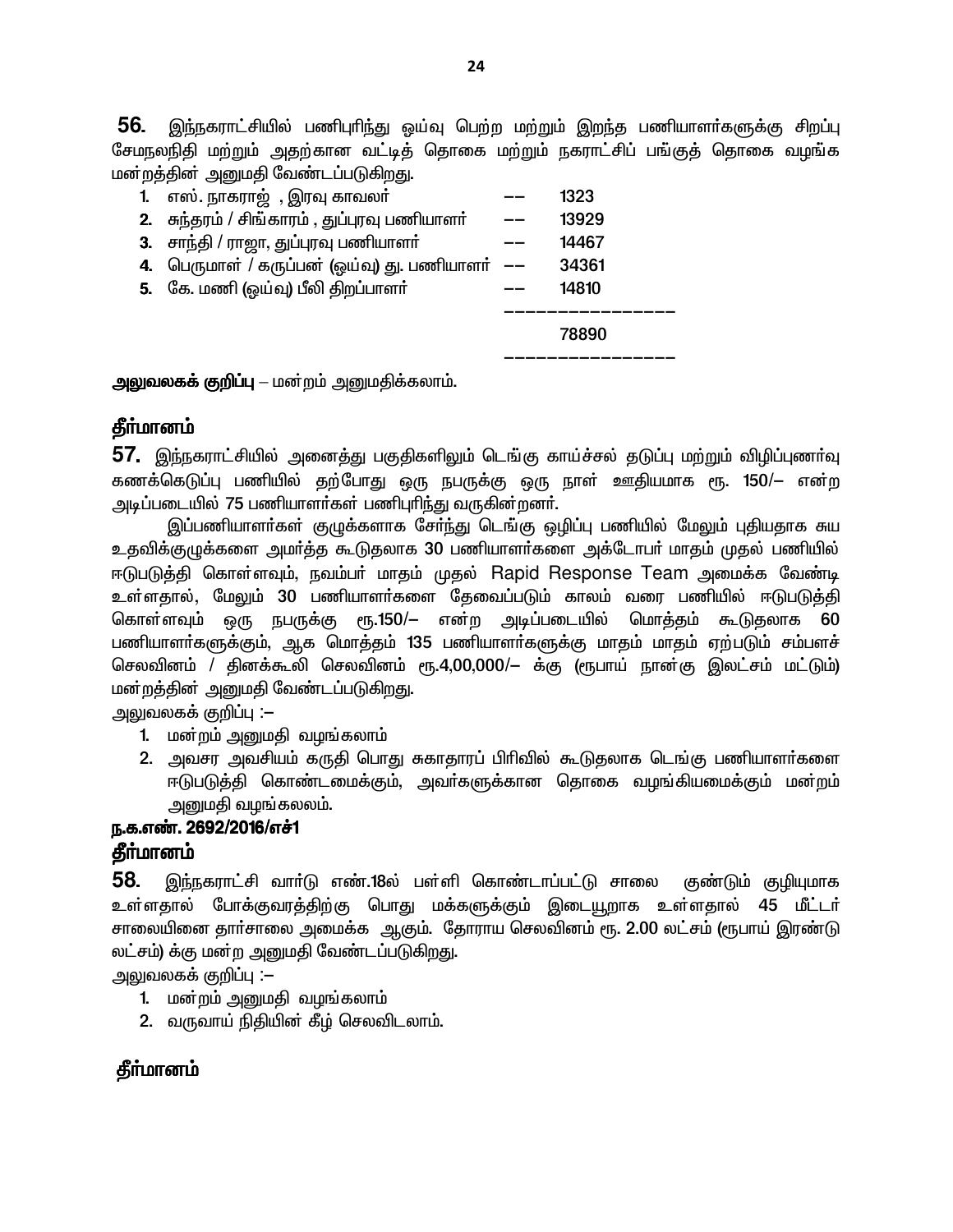59. இந்நகராட்சி வார்டு எண்.39 முத்து மாரியம்மன் கோயில் தெருவில் சட்டமன்ற உறுப்பினர் தொகுதி மேம்பாட்டு திட்டம் – 2017 – 18 ன் கீழ் தார் சாலை அமைக்கும் பணிகளுக்கு 235 மீட்டர் நீளத்திற்கு மட்டுமே பணிகள் மேற்கொள்ள மதிப்பீடு தயாரிக்கப்பட்டது. ஆனால் மொத்த நீளம் .<br>295 மீட்டர் நீளத்திற்கும் பணிகள் மேற்கொண்டால் மட்டுமே முழுமை பெறும் என்பதால் கூடுதல் நீலம் 60 மீட்டர் சாலைக்கு கூடுதலாக ஆகும் தோராய செலவினம் ரூ.2.10 லட்சம் (ரூபாய் இரண்டு லட்சத்து பத்தாயிரம்) க்கு மன்ற அனுமதி வேண்டப்படுகிறது.

அலுவலகக் குறிப்பு

- 1. அனுமதி வழங்கலாம்
- 2. வருவாய் நிதியின் கீழ் செலவிடலாம்.

ந.க.எண். 4618/2018/இ1

## **தீர்மானம்**

**60.** இந்நகராட்சியில் திருக்கார்த்திகை தீபத் திருவிழா – 2018 பொது சுகாதார பிரிவில் பணிபுரியும் துப்புரவு பணியாளா்களுக்கும் மற்றும் பிற நகராட்சியிலிருந்து வரப்பெற்ற துப்புரவு பணியாளா்களுக்கம் (300 பணியாளா்களுக்கு) நகராட்சி நிா்வாக ஆணையா் அவா்களின் அறிவுரையின்படி 150 எண்ணிக்கையில் போர்வைகள் கேவையாக உள்ளதால், Co-Optax நிறவனத்தில் இருப்பு இல்லாத காரணத்தினாலும் உள்<sub>€</sub>ளூா் விலைப்புள்ளிகள் கோர மன்றத்தின் அனுமதி வேண்டப்படுகிறது.

**அலுவலகக் குறிப்பு :** — அனுமதி வழங்கலாம் ந.க.எண். 5995/2018/இ1

## தீா்மானம்

**61.** இந்நகராட்சியில் திருகார்த்திகை தீபத் திருவிழா – 2018 பொது சுகாதார பிரிவில் பணிபுரியும் துப்புரவு பணியாளா்களுக்கும் மற்றும் பிற நகராட்சியிலிரு<u>ந்</u>து வரப்பெற்ற துப்புரவு பணியாளா்களுக்கும் (300 பணியாளா்களுக்க) நகராட்சி நிா்வாக ஆணையா் அவா்களின் அறிவுரையின்படி 150 எண்ணிக்கையில் போர்வைகள் தேவையாக உள்ளதாலும், Co-Optex திருவண்ணாமலை நிறவனத்தில் இருப்பு இல்லாத காரணத்தினாலும் உள்<sub>¢</sub>ளூா் விலைப்புள்ளிகள் கோரப்பட்டது கீழ்க்கண்டவாறு விவரங்கள் மன்றத்தின் பார்வைக்கு வைக்கப்படுகிறது. éiy¥òs¦ëfs¦ étu« bjhif %

- 1. ÂU¥g #të¡fly¦ %. 200 (xU v©â¡if)
- 2. ஸ்ரீனிவாசா பட்டு மஹால் கிட்டி கிட்டி கூடி 225 (ஒரு எண்ணிக்கை)
- 3. bghd¦Drhä bl¡[¦ily¦ %. 250 (xU v©â¡if)

**அலுவலகக் குறிப்பு : -** மேற்படி குறைந்த விலைலபபுள்ளியை கொடுத்துள்ள திருப்பதி ஜவுளிக்கடல், திருவண்ணாமலை அவா்களை அங்கீகாிக்கவும் அவசர அவசியம் கருதி மே்.படி மன்றம் அனுமதிக்கலாம். ந.க.எண். 5995/2018/இ1

தீா்மானம்

- 
- 
- 
-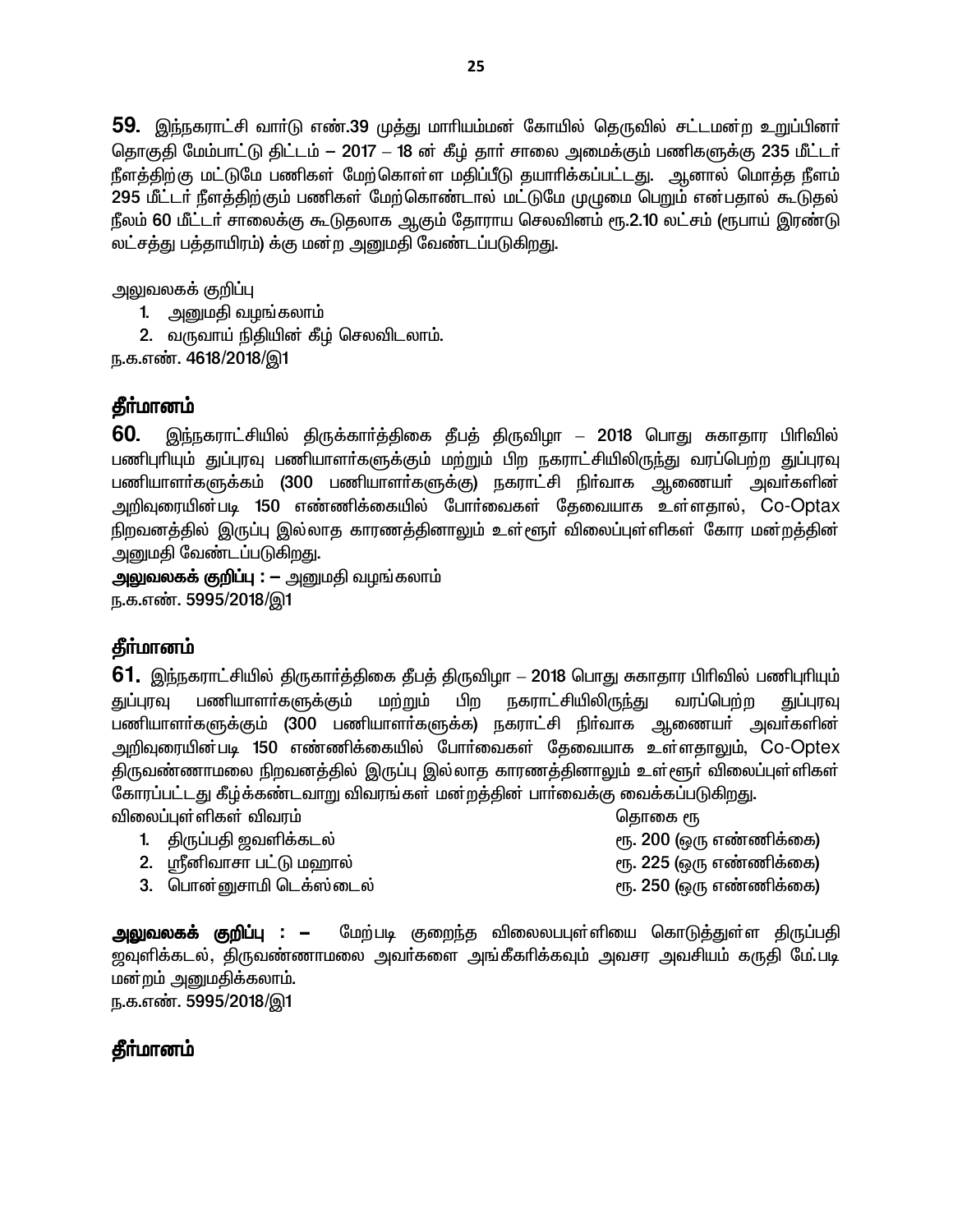62. <u>கிருவண்ணாமலை</u> <u> நகராட்</u>சியில் பொது சுகாதாரத்தில் திருக்கார்த்திகை கீபக் திருவிழா–2018 க்கு சுகாதார பணிகள் மேற்கொள்ள தேவையான பொருட்களை கீழ்க்கண்டவாறு வழங்க அரசு அங்கீகாரம் பெற்ற சிட்கோ, சென்னை அவர்களிடம் விலைப்புள்ளிகளை கோர மன்ற அனுமதிக்கு வைக்கப்படுகிறது.

### <u>தேவையான பொருட்கள்</u>

| கையுறை                                     |                             | 1500 |
|--------------------------------------------|-----------------------------|------|
| 2. ஒரு முறை உபயோகப்படுத்தும் முகமூடி       |                             | 5000 |
| 3. கழிவறையில் பயன்படுத்தும் பிளாஸ்டிக் கப் |                             | 500  |
| 4. பாத்ரூம் சுத்தம் செய்யும் நைலான பிரஸ்   |                             | 200  |
| 5. பயோ பேக்                                |                             | 2000 |
|                                            |                             | 500  |
|                                            | 6. பணியாளா் ஒளிரும் ஜாக்கட் |      |

<mark>அலுவலகக் குறிப்பு : —</mark> மன்றம் அனுமதிக்கலாம்

ந.க.எண்.  $/2018/$ எச்1

## தீா்மானம்

**63.** இந்நகராட்சி பேருந்து நிலையம் அருகில் உள்ள மேல்நிலை நீா்த் தேக்க தொட்டி அருகில் நுண்ணிய உரக்களன் அமைத்து அப்பகுதியில் சேகரம் ஆகும் குப்பைகளை பயன்படுத்தி உரம் தயாரிக்கும் பணிகள் மேற்கொள்ள 9 எண்கள் தொட்டி கட்டுதல் மற்றும் இதர பணிகள் மேற்கொள்ள 23.10.2018 ல் பெறப்பட்ட ஒப்பந்தப்புள்ளிகள் முடிவு செய்ய மன்ற அனுமதி வேண்டப்படுகிறது.

| வ.எண் | நிறுவனத்தின் பெயர்                                           | மதிப்பீடு<br>ரூ. லட்சத்தில் | கொடுத்துள்ள<br>ஒப்பந்தப்புள்ளி |
|-------|--------------------------------------------------------------|-----------------------------|--------------------------------|
| 1.    | என். பிச்சாண்டி,<br>நெ. 291/247 தேனிமலை,<br>திருவண்ணாமலை     | 3.65                        | $0.12\%$ குறைவு                |
| 2.    | எம். கமலக்கண்ணன்<br>அருணைகிரிபுரம் 1வது தெரு<br>திருவண்ணாமலை |                             | $0.59\%$ அதிகம்                |

அலுவலகக்குறிப்பு:— மேற்படி பெறப்பட்ட ஒப்பந்தப்புள்ளிகிளில் வரிசை எண்.1ல் கொடுத்துள்ள M/S என். பிச்சாண்டி என்பவரின் ஒப்பந்தப்புள்ளி குறைவாக உள்ளதை அனுமதிக்கலாம்.

# **தீர்மானம்**

**64.** திருவண்ணாமலை நகராட்சியில் தீபத் திருவிழா — 2019ஐ முன்னிட்டு வரும் பக்தர்களுக்கு அடிப்படை வசதிகள் செய்ய ஏதுவாக, 40 எண்ணிக்கை 1000 லிட்டர் கொள்ளளவு மற்றும் 10 எண்ணிக்கை 2000 லிட்டர் கொள்ளளவு கொண்ட குடிநீர் தொட்டிகள் சப்ளை செய்யும் பணிக்கு 16.11.2018 அன்று விலைப்புள்ளி கோரப்பட்டதில், பெறப்பட்டுள்ள விலைப்புள்ளியினை மன்றத்தின் அனுமதி வேண்டி பொருள் வைக்கப்படுகிறது.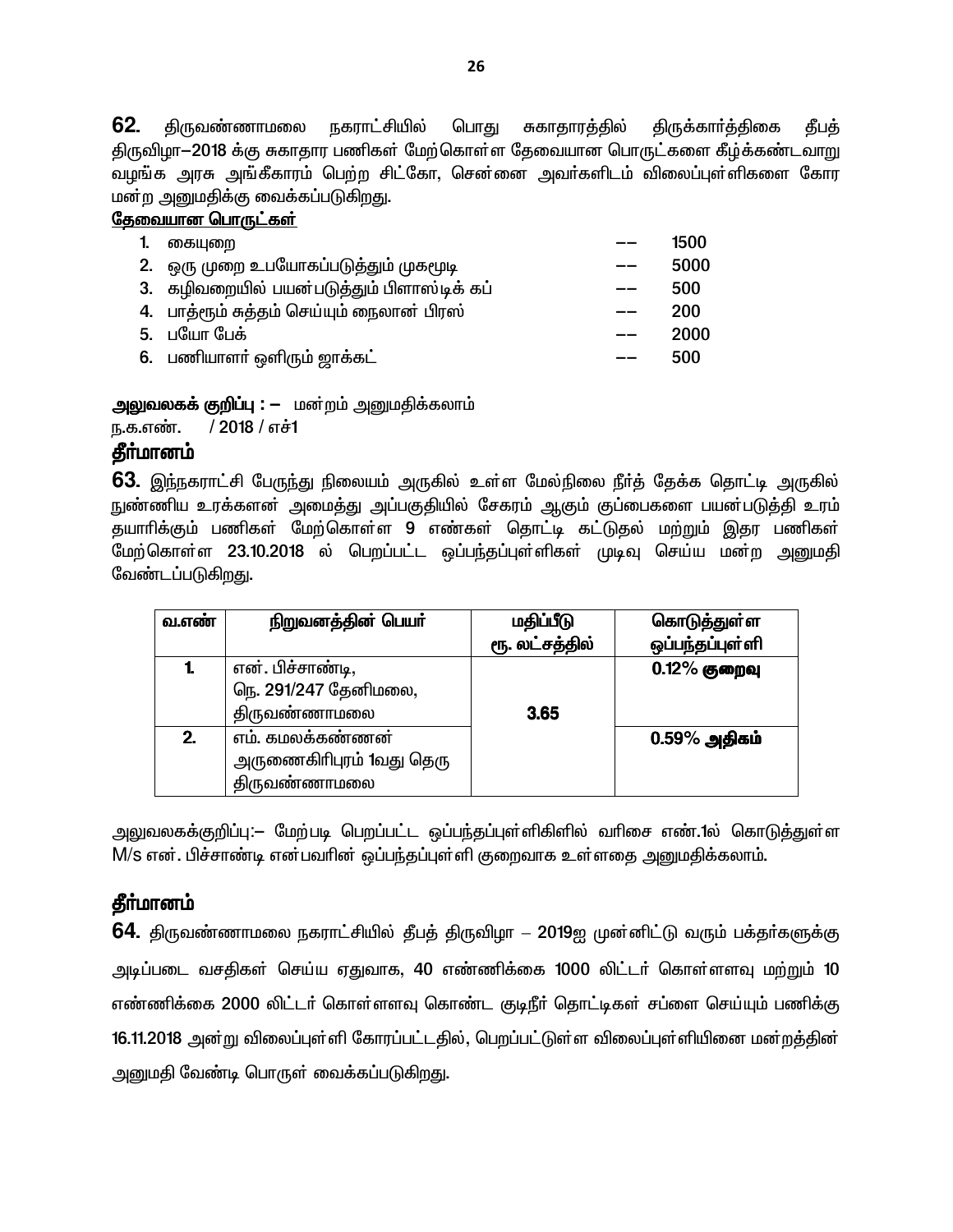| வ.எண் | நிறுவனத்தின் பெயர்                                             | மதிப்பீடு      | கொடுத்துள்ள     |
|-------|----------------------------------------------------------------|----------------|-----------------|
|       |                                                                | ரூ. லட்சத்தில் | ஒப்பந்தப்புள்ளி |
|       | <b>AAG Safety Systems</b><br>1202, தென்றல் நகர், வேங்கிக்கால், |                | $0.14\%$ குறைவு |
|       | திருவண்ணாமலை $-606604$                                         |                |                 |
| 2.    | Aara Technologies,<br>19, பாரதீஸ்வரா் காலனி 4வது தெரு          | 5.92           | $0.80\%$ அதிகம் |
|       | கோடம்பாக்கம், சென்னை - 24                                      |                |                 |
| З.    | Tech info system Services.                                     |                | $0.30\%$ அதிகம் |
|       | அன்னை சத்யா<br>12,<br>நகர்,                                    |                |                 |
|       | அரும்பாக்கம், சென்னை $-106$                                    |                |                 |

அலுவலகக்குறிப்பு:–

- 1. குறைந்த ஒப்பந்தப்புள்ளியினை கொடுத்துள்ள வரிசை எண்.1ல் கண்டுள்ள AAG Safety Systems, திருவண்ணாமலை என்ற நிறுவனத்தின் விலைப்புள்ளியினை மன்றம் ஏற்கலாம்
- 2. அவசர அவசியம் கருதி தனி அலுவலா் அவா்களின் முன் அனுமதி பெற்று பணி உத்திரவு வழங்கியதை மன்றம் ஏற்கலாம்.

# **தீர்மானம்**

**65.** இந்நகராட்சியின் நகராட்சியின் வார்டு டுண்.18 பள்ளிக்கொண்டாப்பட்டு சாலைக்கு தார் சாலை அமைக்கும் (Reach – 22) பணிக்கு 26.09.2018 அன்று ஒப்பந்தப்புள்ளி கோரப்பட்டதில், பெறப்பட்டுள்ள ஒப்பந்தப்புள்ளியினை மன்றத்தின் அனுமதி வேண்டி பொருள் வைக்கப்படுகிறது.

| வ.எண் | நிறுவனத்தின் பெயர்                                                   | மதிப்பீடு<br>ரூ. லட்சத்தில் | கொடுத்துள்ள<br>ஒப்பந்தப்புள்ளி |
|-------|----------------------------------------------------------------------|-----------------------------|--------------------------------|
|       | <b>ASR Construction</b><br>51, ஆவாரங்காட்டுத் தெரு,<br>திருவண்ணாமலை. |                             | $0.09\%$ குறைவு                |
| 2.    | Arunachala Construction<br>60, ஆவாரங்காட்டுத் தெரு,<br>திருவண்ணாமலை. | <b>2.00</b>                 | 1.04% அதிகம்                   |

அலுவலகக்குறிப்பு:–

- 1. குறைந்த ஒப்பந்தப்புள்ளியினை கொடுத்துள்ள வரிசை எண்.1ல் கண்டுள்ள ASR, Construction திருவண்ணாமலை என்ற நிறுவனத்தின் விலைப்புள்ளியினை மன்றம் ஏற்கலாம்
- 2. அவசர அவசியம் கருதி தனி அலுவலா் அவா்களின் முன் அனுமதி பெற்று பணி உத்திரவு வழங்கியதை மன்றம் ஏற்கலாம்.

# **கீர்மானம்**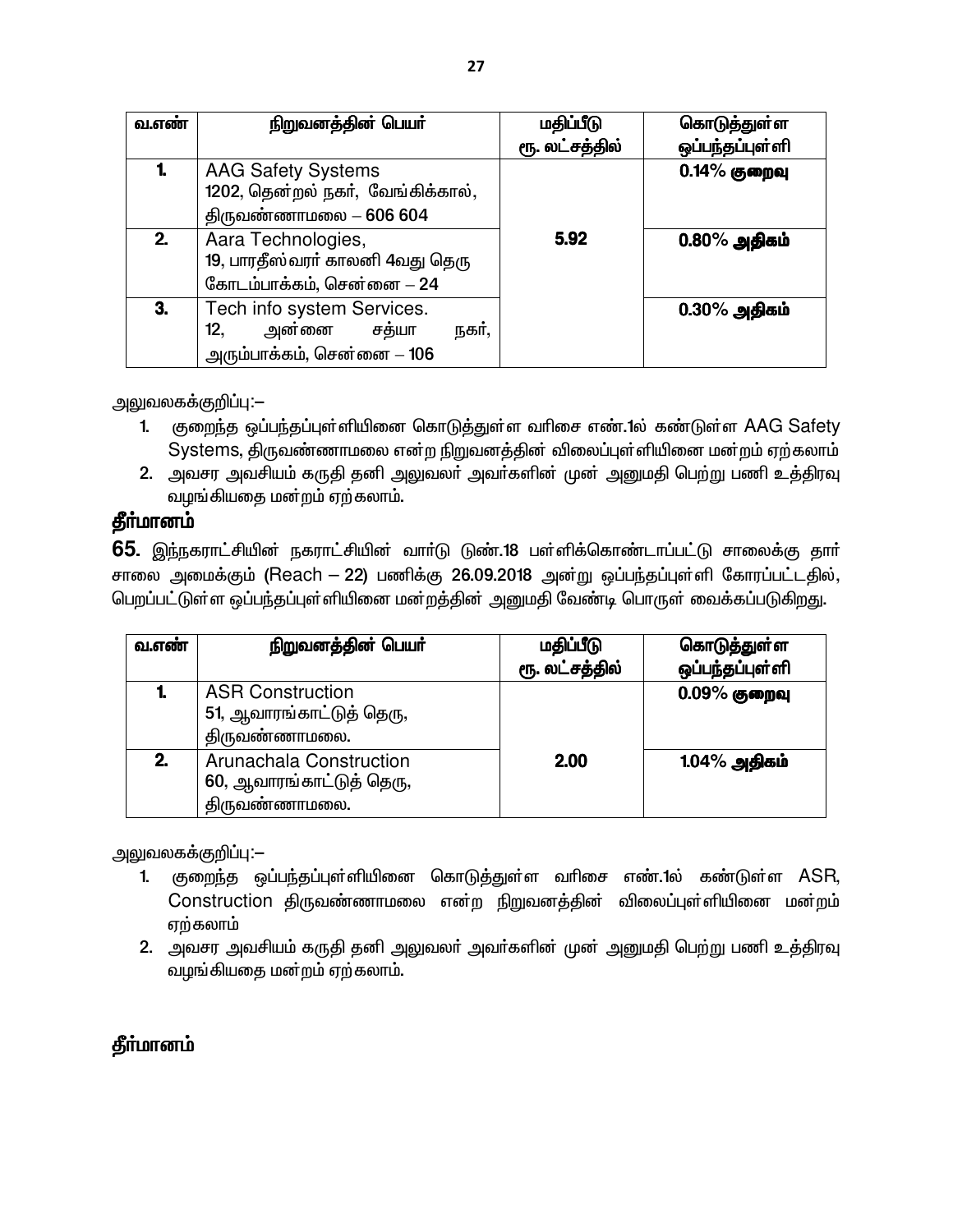**66.** இந்நகராட்சியின் வார்டு எண்.39 முத்தாலம்மன் கோவில் தெருவில் தார் சாலை அமைக்கும் (Reach - 2) பணிகக் 26.09.2018 அன்ற ஒப்பந்தப்புள்ளி கோரப்பட்டதில், பெறப்பட்டுள்ள ஒப்பந்தப்புள்ளியினை மன்றத்தின் அனுமதி வேண்டி பொருள் வைக்கப்படுகிறது.

| வ.எண் | நிறுவனத்தின் பெயர்                                                   | மதிப்பீடு<br>ரூ. லட்சத்தில் | கொடுத்துள்ள<br>ஒப்பந்தப்புள்ளி |
|-------|----------------------------------------------------------------------|-----------------------------|--------------------------------|
| 1.    | <b>ASR Construction</b><br>51, ஆவாரங்காட்டுத் தெரு,<br>திருவண்ணாமலை. |                             | $0.07\%$ குறைவு                |
| 2.    | Arunachala Construction<br>60, ஆவாரங்காட்டுத் தெரு,<br>திருவண்ணாமலை. | 2.10                        | $0.79\%$ அதிகம்                |

அலுவலகக்குறிப்பு:—

- 1. குறைந்த ஒப்பந்தப்புள்ளியினை கொடுத்துள்ள வரிசை எண்.1ல் கண்டுள்ள ASR, Construction திருவண்ணாமலை என்ற நிறுவனத்தின் விலைப்புள்ளியினை மன்றம் எற்கலாம்
- 2. அவசர அவசியம் கருதி தனி அலுவலர் அவர்களின் முன் அனுமதி பெற்று பணி உத்திரவு வழங்கியதை மன்றம் ஏற்கலாம்.

## **கீர்மானம்**

67. இந்நகராட்சி தாமரைகுளம் அருகில் உள்ள உயர்மின் கோபுரமின் விளக்கு பயன்படுத்த முடியாத நிலையில் உள்ளதை இடம் மாற்றி பழுது நீக்கம் செய்து ஈசான்யம் உரக்கிடங்கில் உள்ள நிா்வாக அலுவலகம் எதிாில் நகராட்சி வாகனங்கள் நிறுத்தும் இடத்தில் உயா்மின் விளக்கு அமைக்கும் பணிகள் மற்றும் இதர பணிகள் மேற்கொள்ள ஆகும் தோராய செலவினம் ரூ. 1.40 லட்சம் (ஒரு லட்சத்து நாற்பதாயிரம்) க்கு மன்ற அனுமதி வேண்டப்படுகிறது.

அலுவலகக்குறிப்பு — 1. அனுமதி வழங்கலாம் 2. வருவாய் நிதியின் கீழ் செலவிடலாம்.

# தீா்மானம்

68. இந்நகராட்சி பகுதியில் பிரதான சாலைகளில் உள்ள உயர்மின் கோபுர மின் விளக்குகள் மற்றும் தெருவிளக்குகள் பகல் நேரங்களில் எரிவதாக புகார்கள் வருவதாலும் மேலும் உரிய நேரத்தில் On / OFF செய்ய தானியங்கி சுவிட்ச் வாங்கி பொருத்தவும் ஆகும் தோராய செலவினம் ரூ. 5.00 லட்சம் (ஐந்து லட்சம்) க்கு மன்ற அனுமதி வேண்டப்படுகிறது.

அலுவலகக்குறிப்பு — 1. அனுமதி வழங்கலாம் 2. வருவாய் நிதியின் கீழ் செலவிடலாம். ந.க.எண். 5866/2018/இ1

## தீா்மானம்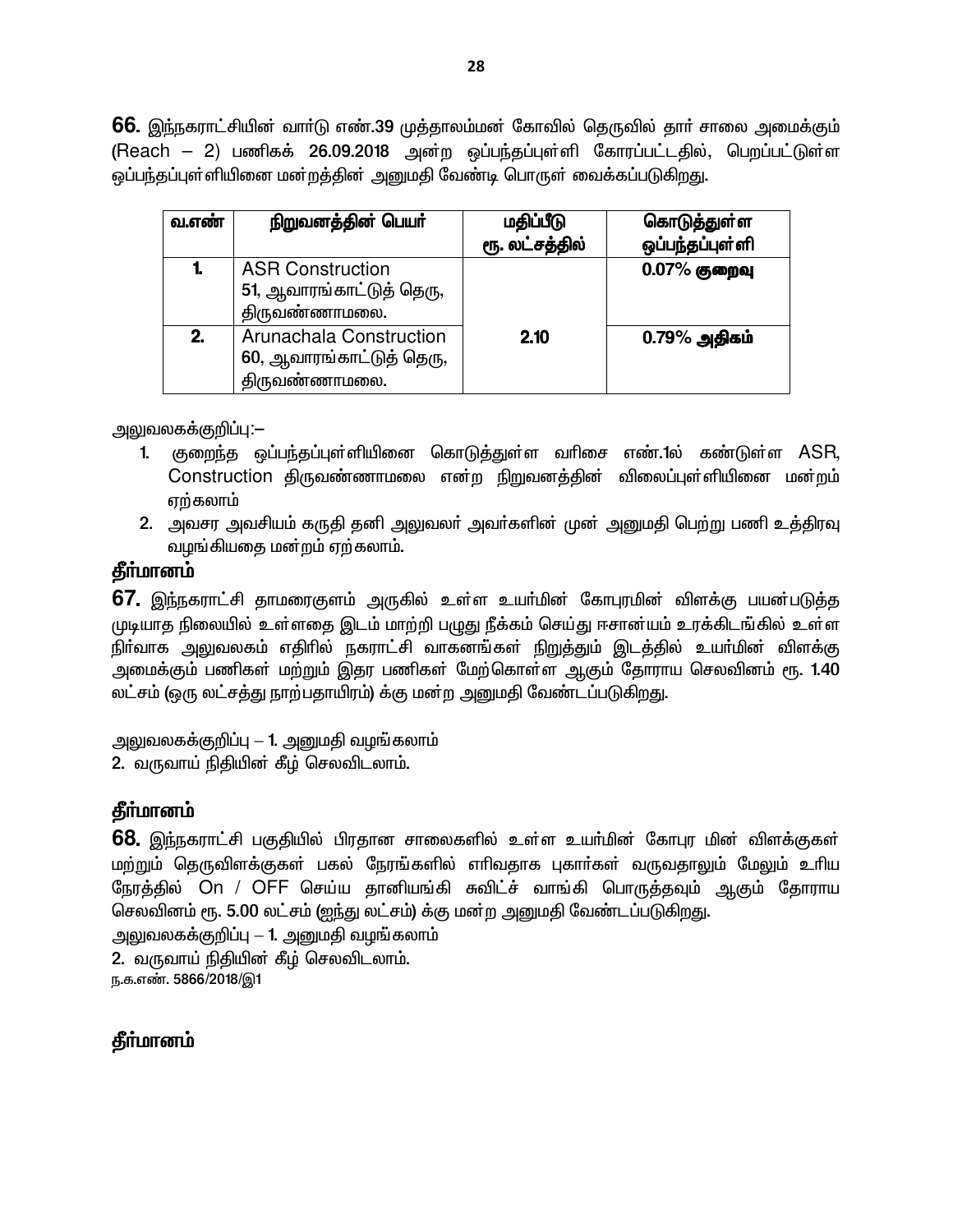69. இந்நகராட்சி பகுதியில் உயர்மின் கோபுர விளக்குகள் மற்றும் தெரு விளக்குகள் உரிய நேரத்தில் ON / OFF செய்ய ஏதுவாக தானியங்கி சுவிட்ச் சப்ளை செய்ய 13.11.2018 ல் பெறப்பட்ட <u>ஒப்பந்த</u>ப்புள்ளிகள் முடிவு செய்ய மன்ற அனுமதி வேண்டப்படுகிறது.

| வ.எண் | நிறுவனத்தின் பெயர்                                                   | மதிப்பீடு<br>ரூ. லட்சத்தில் | கொடுத்துள்ள<br>ஒப்பந்தப்புள்ளி<br>(ஒன்றின் விலை)    |
|-------|----------------------------------------------------------------------|-----------------------------|-----------------------------------------------------|
| 1.    | <b>HI- Tech Tronics</b><br>டுந. 42/31 West mambala<br>Chennai - 37.  | 5.00                        | <b>III Phase</b><br>Rs. 19,564<br>phase<br>Rs. 9995 |
| 2.    | Arunachala Construction<br>60, ஆவாரங்காட்டுத் தெரு,<br>திருவண்ணாமலை. |                             | <b>III Phase</b><br>Rs. 20774<br>phase<br>Rs. 10561 |

அலுவலகக்குறிப்பு:— மேற்படி பெறப்பட்ட ஒப்பந்தப் புள்ளிகளில் வரிசை எண்.1ல் கொடுத்துள்ள M/s Hi - Tech Tronices சென்னை நிறுவனத்தின் ஒப்பந்தப்புள்ளி குறைவாக உள்ளதை அனுமகிக்கலாம்.

<u>ந</u>.க.எண். 5866/2018/இ1

## **தீர்மானம்**

70. இந்நகராட்சி தாமரைகுளம் அருகில் உள்ள உயர்மின் கோபுர மின் விளக்கு பழுது நீக்கம் செய்து ஈசான்யம் உரக்கிடங்கில் பொருத்துதல் மற்றும் இதர பணிகள் மேற்கொள்ள 13.11.2018ல் பெறப்பட்ட ஒப்பந்தப்புள்ளிகள் முடிவு செய்ய மன்ற அனுமதி வேண்டப்படுகிறது.

| வ.எண் | நிறுவனத்தின் பெயர்                                                  | மதிப்பீடு<br>ரூ. லட்சத்தில் | கொடுத்துள்ள<br>ஒப்பந்தப்புள்ளி |
|-------|---------------------------------------------------------------------|-----------------------------|--------------------------------|
|       | <b>HI- Tech Tronics</b><br>டுந. 42/31 West mambala<br>Chennai - 37. |                             | ரு. 1,39,889                   |
| 2.    | Sri. Balaji Electricals<br>48/27 T. Nagar<br>Chennai - 17           | 1.40                        | ரு. 1,49,978                   |

அலுவலகக்குறிப்பு:— மேற்படி பெறப்பட்ட ஒப்பந்தப் புள்ளிகளில் வரிசை எண்.1ல் கொடுத்துள்ள M/s Hi - Tech Tronices சென்னை நிறுவனத்தின் ஒப்பந்தப்புள்ளி குறைவாக உள்ளதை அனுமதிக்கலாம்.

## **தீர்மானம்**